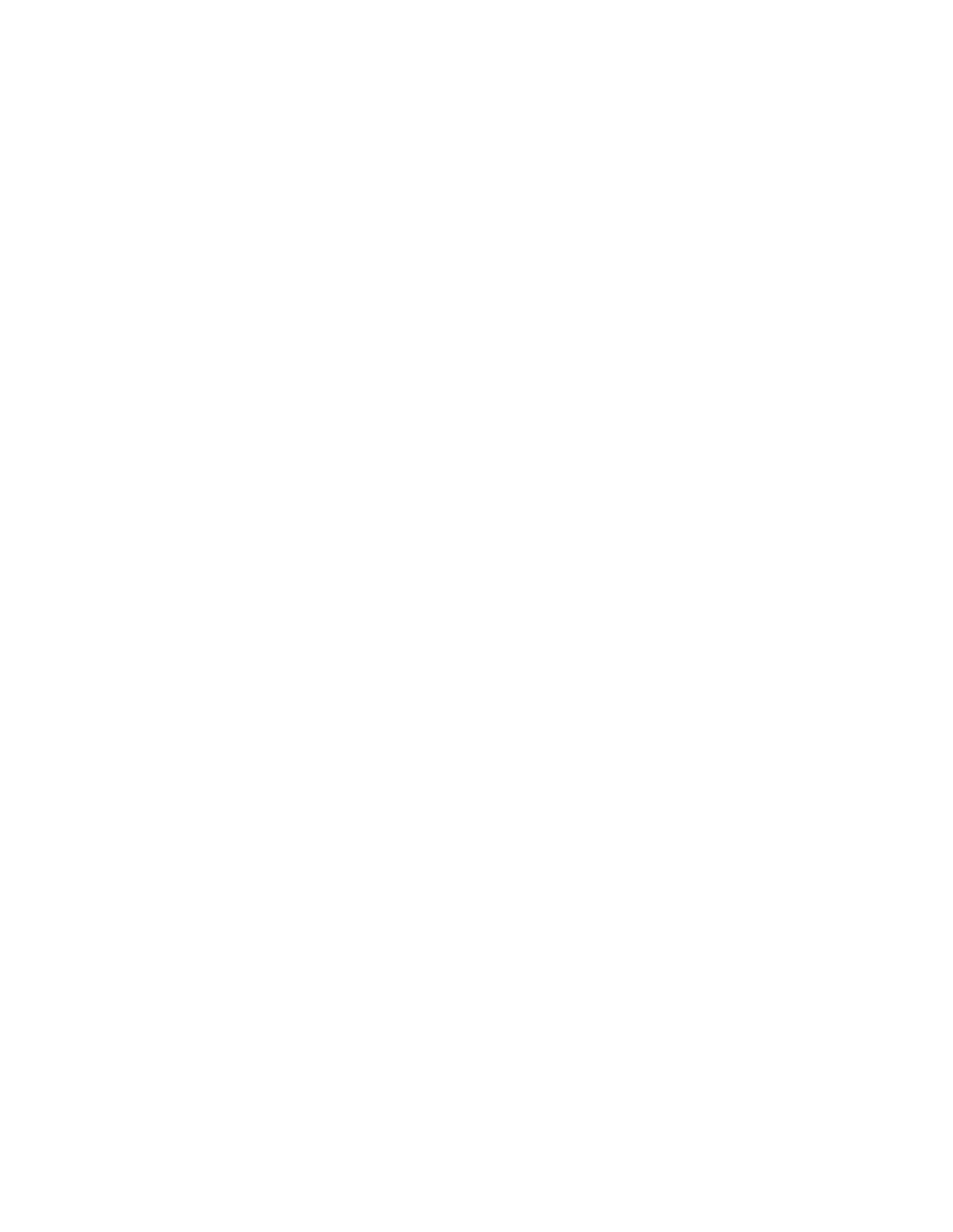

2007 Schedule of Events

| 11:00 a.m.-12:00     |                           | Registration, Washburn Room Lobby                                                            |   |              |             |
|----------------------|---------------------------|----------------------------------------------------------------------------------------------|---|--------------|-------------|
| 11:30 a.m.-1:05 p.m. |                           | Poster Sessions, Washburn Room A                                                             |   |              |             |
| 1:10 p.m.-1:25 p.m.  |                           | Keynote Address, Washburn Room B<br>Dr. Wasserstein, the Vice President for Academic Affairs |   |              |             |
| 1:30 p.m.-3:25 p.m.  |                           | <b>Oral Presentation Session</b><br><b>Henderson Learning Resources Center</b>               |   |              |             |
| 3:30 p.m.-5:00 p.m.  | <b>Mulvane Art Museum</b> | Visual and Performing Arts                                                                   |   |              |             |
| 4:00 p.m.            |                           | Opening, Student Art Show<br><b>Mulvane Art Museum</b>                                       |   |              |             |
| 5:00 p.m.-6:00 p.m.  | <b>Washburn Room</b>      | Honors Reception for Apeiron Participants<br>Dr. Jerry Farley, President                     |   |              |             |
| A<br>p               | e                         | $\bf{l}$                                                                                     | r | $\mathbf{O}$ | $\mathbf n$ |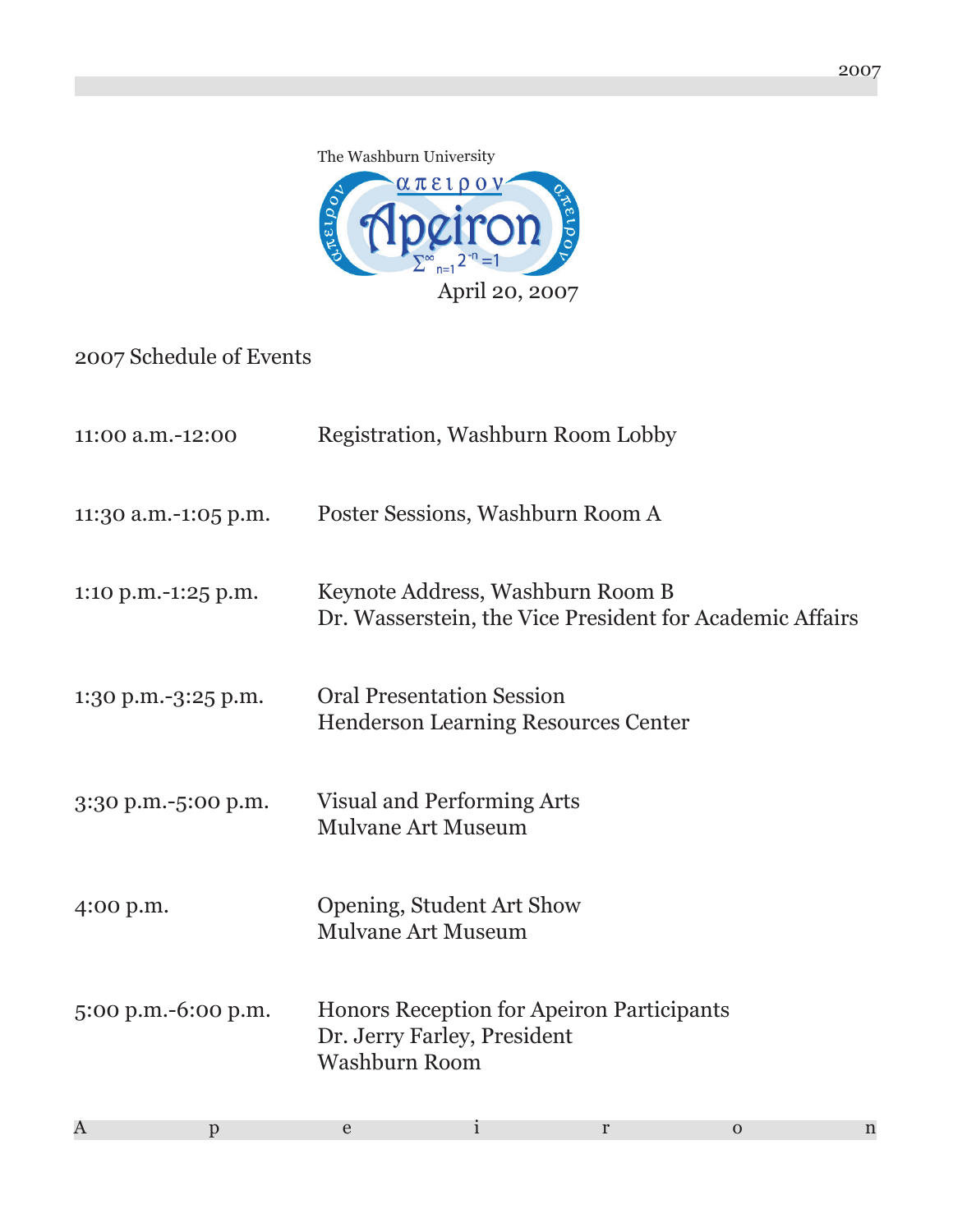# **Poster Sessions, Washburn Room A 11:30 a.m.-1:05 p.m.**

### **# 1 Walking Ant Animation Programmed with OpenGL Scott Lollman** Mentor: Bruce Mechtly, Computer Information Sciences

This project will realistically animate an ant walking over a random terrain using OpenGL. Where most real-time walk cycles use pre-generated frames, the ant's legs will be built and placed based on the actual height of the terrain. The final project will display a number of ants walking with simple behaviors and allow for the spontaneous addition and removal of ants from the world space.

# **# 2 Simplified Griess Procedure (Testing for Gunshot Residue) Jaime L. Dennis**

Mentor: Sue Salem, Chemistry

Testing procedures employed by the state of Kansas according to gunshot residue are quite limited in their scope. As of this date though, state agencies are still testing for distance determination with a twopart procedure known as the Simplified Griess Procedure. This presumptive procedure utilizes the unique nitrates and lead found together only in gunpowder. Perhaps this test can indicate not only the distance at which the gun was fired, but also the identity of the gun and bullet if two different firearms were present (one with lead based bullets and one with lead free bullets). It was my intent to analyze and observe the Griess Procedure first-hand. However, the entire procedure raised a few questions as to what it is capable of indirectly.

#### **# 3 Predator Vs. Prey Using the A\* Algorithm Tina Reed** Mentor: Cecil Schmidt, Computer Information Sciences

This project examines the predator vs. prey aspect of a virtual world. It will examine the behaviors of machine-based intelligent agents with unique properties and their abilities to capture and avoid one another using the A\* search algorithm. These agents will be located in a terrain-based virtual world, left fending for themselves. The intended result of this project is to demonstrate the effectiveness of the A\* search algorithm in a virtual world simulation.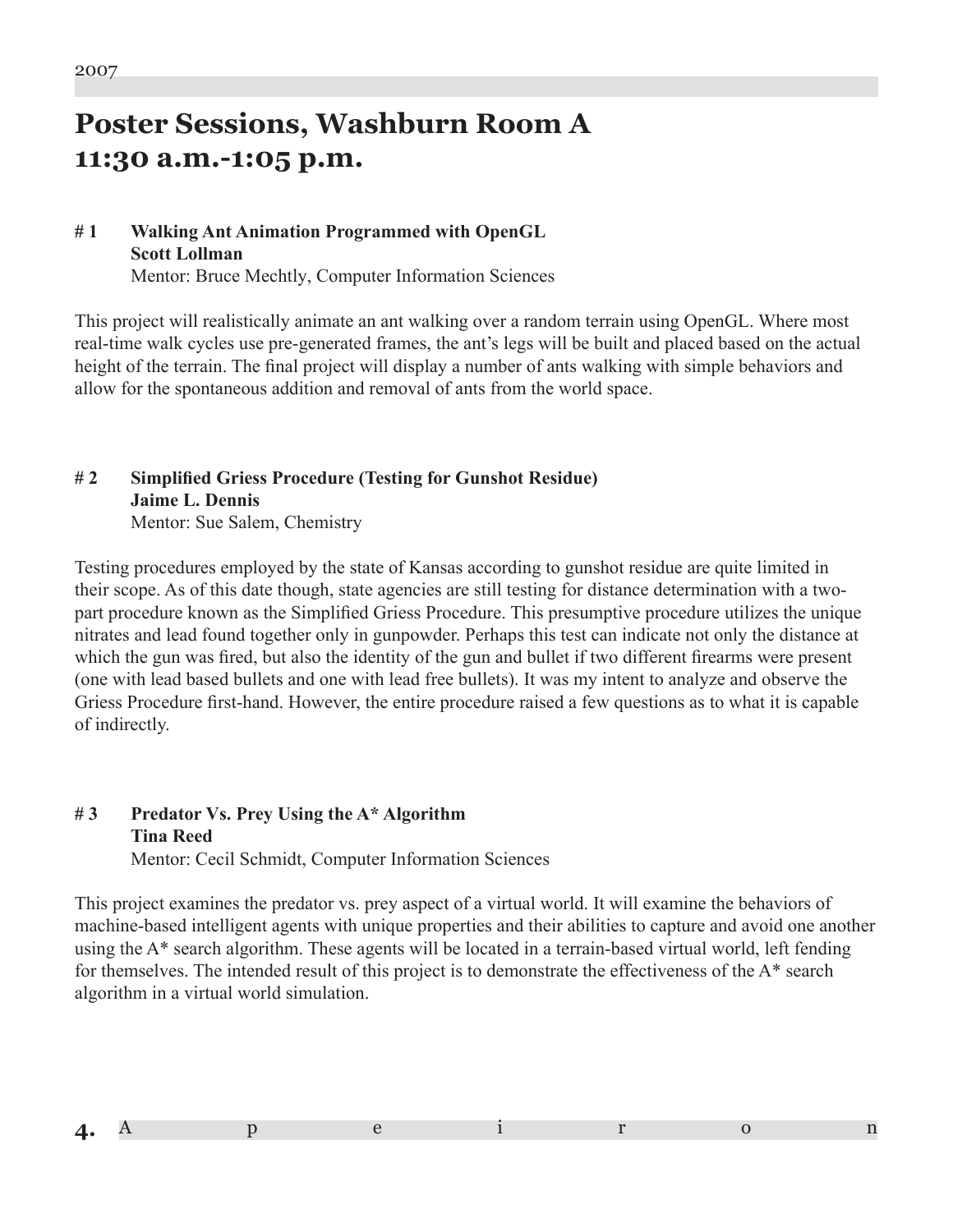### **# 4 The Effect of Chocolate on a Motor Performance Task Lindsay M. Holtz, Elise Renee Short** Mentor: Joanne Altman, Psychology

This study determined the effect of caffeine in chocolate on a motor performance task. After consuming white versus dark chocolate, the participants performed a pegboard motor task. No differences were found. These results suggest that there is not enough caffeine in chocolate to improve performance on a motor task.

# **# 5 Further Studies of Oxidation of Pyrrole a-Methyl to Acetoxymethyl and Other Groups Elizabeth N. Farnham**

Mentor: Sam H. Leung, Chemistry

Pyrroles are compounds that are useful in the synthesis of porphyrins. Porphyrins are compounds that are found to be the core structures in biological molecules such as heme and chlorophyll. In addition, it has been discovered that porphyrins are useful in photodynamic therapy for cancer patients. Pyrroles are also a critical component in biochemical and medicinal research. Research in pyrrole chemistry is very important because the substituents on pyrroles often need to be modified to be useful in porphyrin synthesis. In this project, alternatives to the existing methods for oxidizing the ?-methyl group of a pyrrole to an acetoxymethyl group, or various other groups, were sought.

### **# 6 What's in a Piano?: Looking Beyond the Keyboard Rebecca Joan Bumgarner** Mentor: Jessie Fillerup, Music

Last summer I researched "prepared piano." I placed items on piano strings to create different timbres, but I struggled to find adequate resources. Using my limited resources, and through experimentation, I was able to identify certain qualities to look for when purchasing materials to place inside the piano, and appropriate methodology for doing so. I wrote down my findings to make prepared piano pieces more accessible to individuals who do not wish to experiment, but want to produce results. Many material choices were simply a matter of personal taste. To demonstrate this, I recorded John Cage's Sonata V from Sonatas and Interludes several times, using different materials each time, producing unique results. I also compiled an index of pieces using this technique.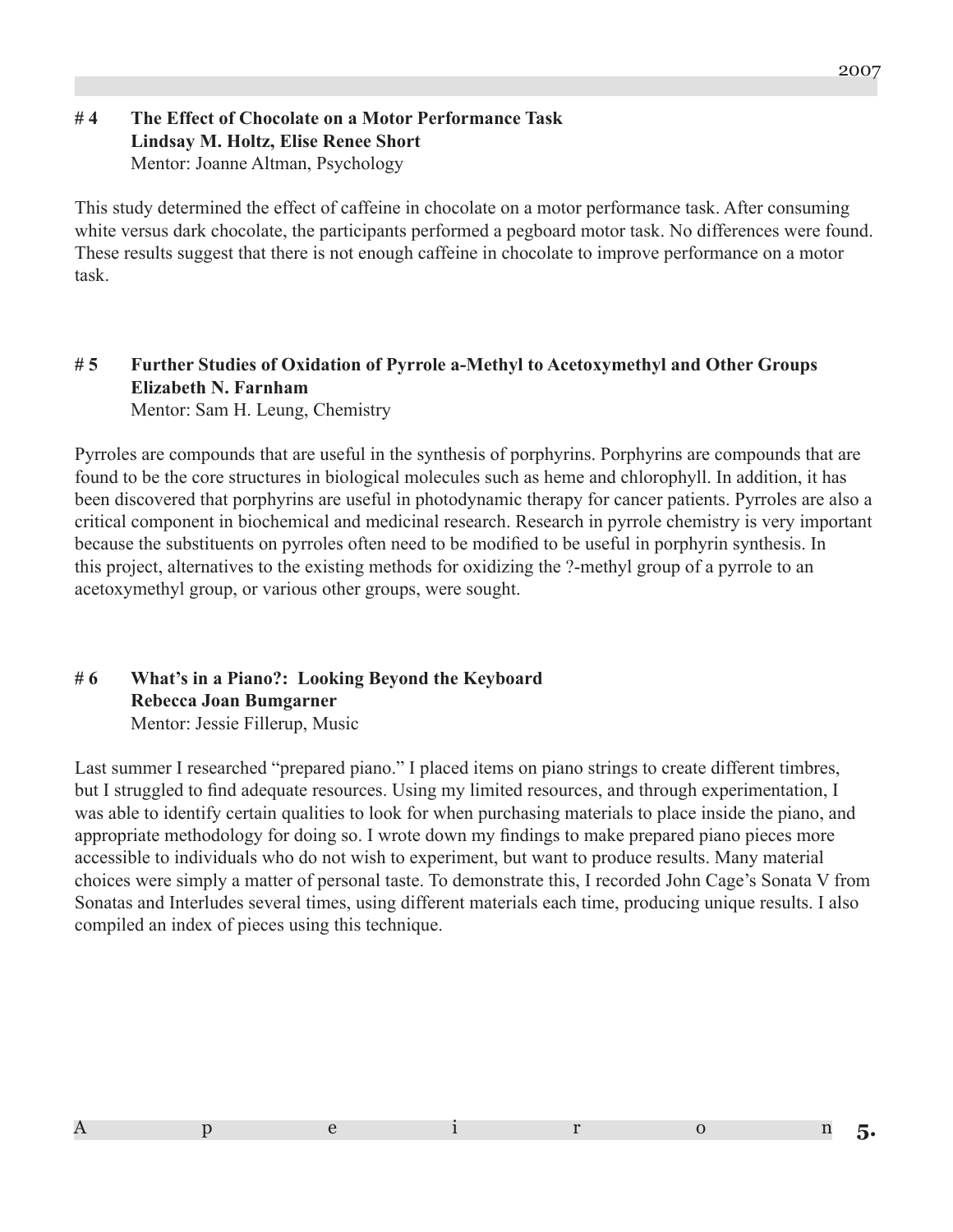### **# 7 Solving the Mystery Behind Lie Detection?**

#### **Melissa A. Gallaway** Mentor: Joanne Altman, Psychology  $WTE$

There are inconsistencies in the literature on lie detection. Some studies suggest that people are accurate at detecting deceit while other studies suggest people are not accurate. This may have been due to the different methods used to create the lying conditions. This study investigated the methodological differences in the literature to determine if people are accurate at detecting lying when it occurs. The results suggest that there was a significant difference between the different methods. However, the data went in the opposite direction of the hypothesis. This may have been due to constraints of the study.

# **# 8 A Case Study of the Recruitment Processes Used by the 190th Air Refueling Wing Alike Ann Courtney, Monica L. Huntzinger**

Mentor: David Depue, Office, Legal, & Technology

The purpose of this case study is to examine the alignment of the recruiting needs and requirements of the 190th Air Refueling Wing. With a focus on the processes the recruiters use to enlist potential personnel. Using a SWOT analysis allows for a clear view of alignment issues and opportunities. The key goal of this study is to expose the strategies used and there effectiveness. Also comparing and contrasting other military branches processes and their success rate.

#### **# 9 Case Study of Thompson Dehydrating Co., Inc. Sara M. Anschutz** Mentor: Janice Schrum, School of Business

The purpose of this case study is to research the reasons for the success of Thompson Dehydrating Co., Inc. (TDC). In particular, this case study focuses on the organizational cultural elements including organizational artifacts, assumptions, and rites and rituals that have contributed to their exemplar performance. The TDC is a small company poised for growth. The main goal of this study is to assess the organization's current level of functioning as well as discusses projected future directions.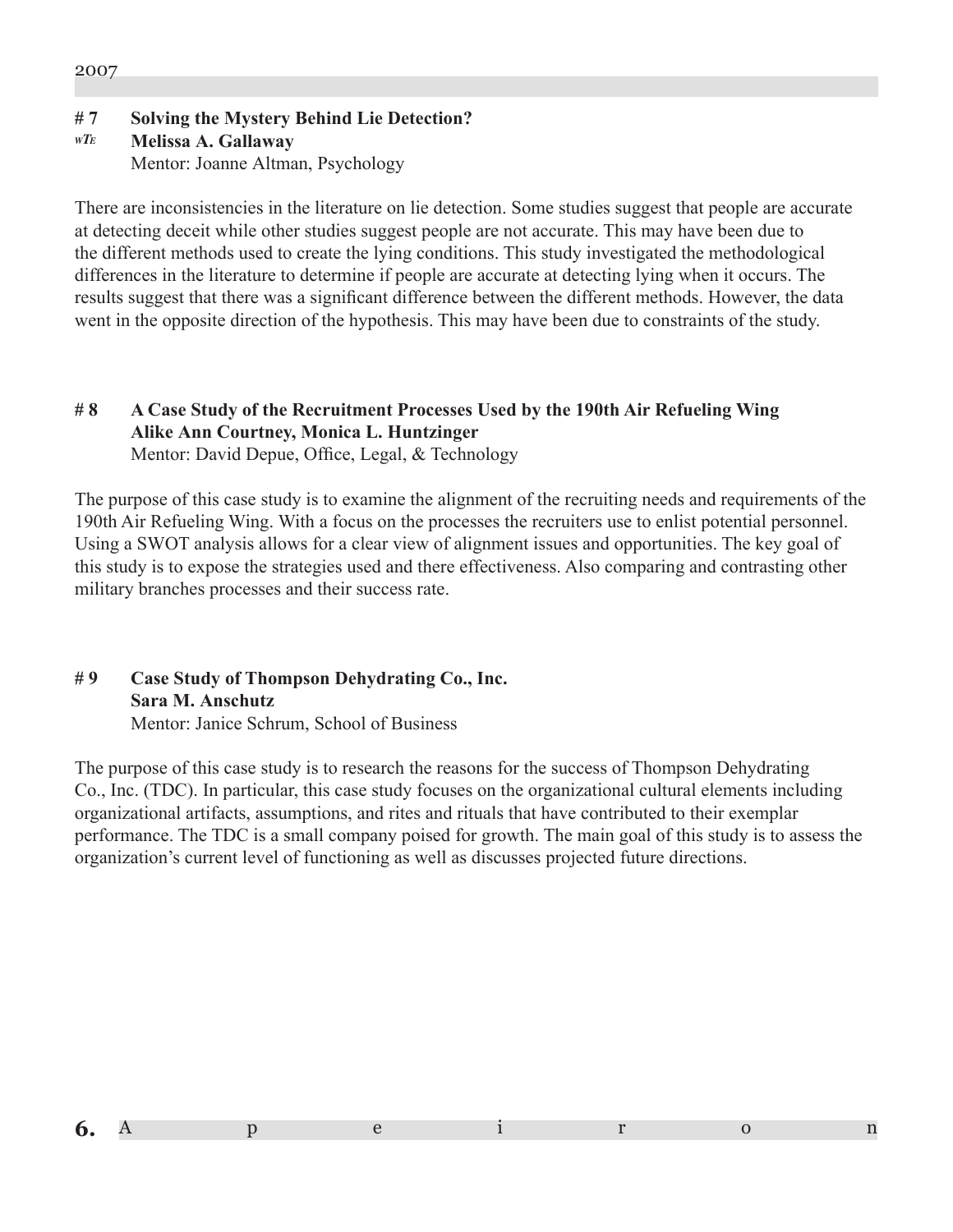#### **# 10 A Java Application for 3-D Visualization of Sound Jennifer Bliss, Brad Steele** Mentor: Bruce Mechtly, Computer Information Sciences

We developed a Java application that provides three different views of sound data. A user can select viewing of a waveform, frequency spectrum using fast fourier transform(FFT), or surface graph of frequency verses time. The sound data can come from a .wav file or microphone.

### **# 11 Sexual Violence Surveillance: A Three Year Study of Incidence of Sexual Violence in The State of Kansas Elizabeth Lusk, Gretchen McFalls, Pete Muenks, Sri Venkata Uppalapati** Mentor: Dave Provorse, Psychology

This research has been grant sponsored by the Kansas Department of Health and Environment (KDHE). The first phase of research involved the research team familiarizing themselves with the various agencies in the state of Kansas that come into contact with victims and report incidence of sexual violence. Phase 2 involved contacting these agencies, collecting sexual violence incidence data and reporting prevalence rates to the KDHE. Phase 3 of the research involved identifying the Center for Disease Control and Prevention's (CDC)key minimum data elements for nationwide identification, recording and monitoring of sexual violence. Currently the research team is in phase 4, which includes developing a website for standardized reporting of sexual violence data consistent with the CDC's minimum data elements.

# **# 12 A Look Into Public Administration: City of Olathe Salary Study Nick Woolery**

Mentor: Steve Cann, Political Science - Geography

Public Administration is a field of study that is often overlooked. However, almost every single thing a person does during a day is affected by a public administrator. This is why exploring public administration and the types of research involved is a very important area of study. This study explores the background of internal local government issues and how public administrators can work past these issues. The study includes different statistical tests such as regression analysis, cross tabs, and frequency distributions. These tests are done on salary data received from the City of Olathe, KS. The data collection and tests have been done to examine whether there are internal problems in the City of Olathe regarding salary. The salaries are compared to variables such as gender, department, years worked, etc. and then compared to each person's market salary for the position. We can then make observations of these results and figure ways to improve problems if they exist.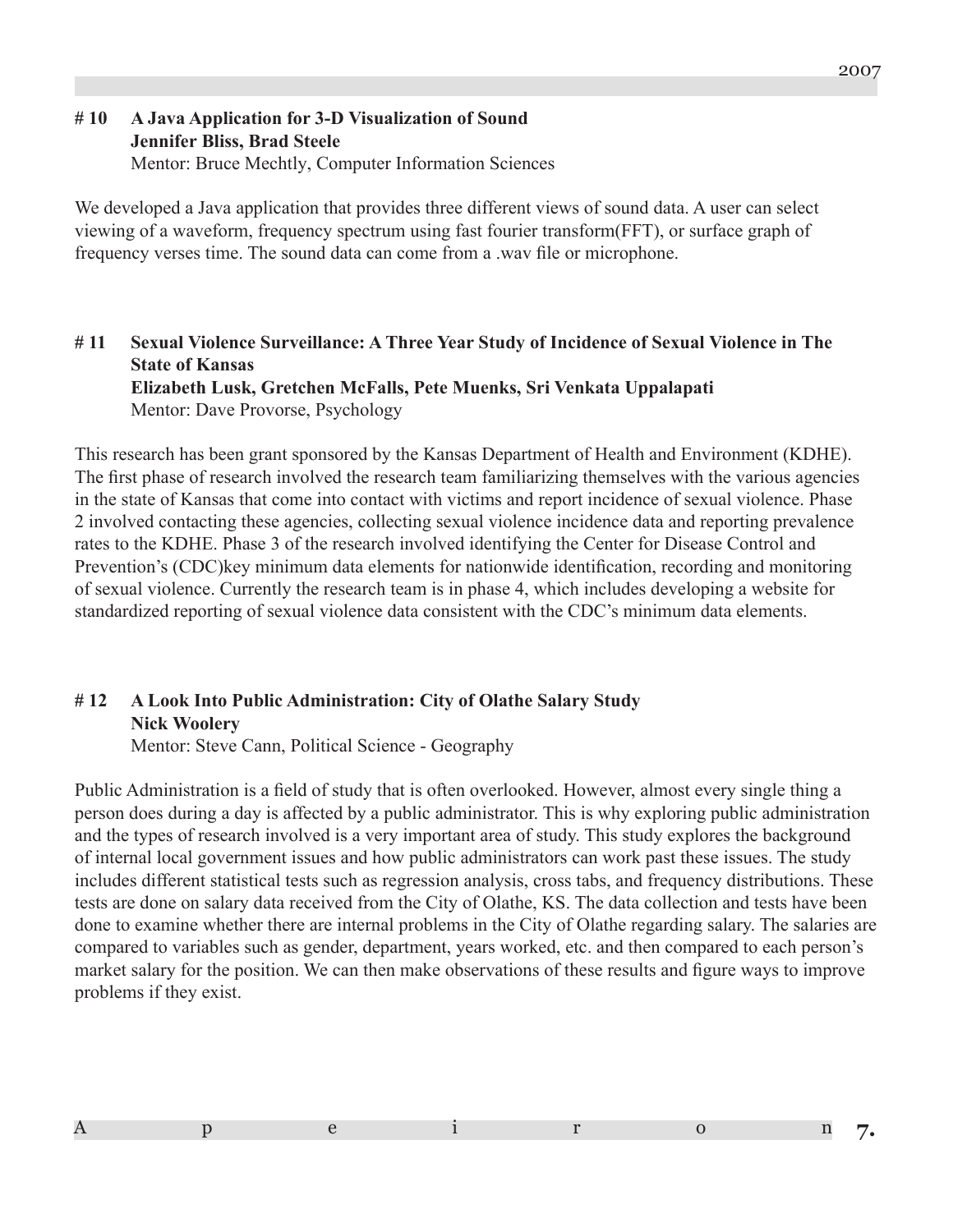## **# 13 Effects of Standing vs. Sitting During Exercise in an Elderly Population Jenna Marie Hatlestad**

Mentor: Park Lockwood, Health, Physical Education, Exercise Science

Twelve residents from an assisted living were recruited to participate an exercise program. They were divided into three groups; two exercise and one control. The two exercise groups will then be divided into a standing and seated group. The two groups will perform the same resistance training program, three days a week, in their respective positions. Four tests to evaluate balance, strength, and endurance will be utilized pre and post the six week program. The data will be compared to see if any improvement was made. It is hypothesized that the exercise groups will improve the test scores and the control group will stay the same. Furthermore, the standing exercise group will show greater improvement over the seated exercise group.

### **# 14 Influence of Time and Experience on Perception of Empathy**

#### **Jennifer Diane Cavin**  $W\!T\!E$

Mentor: Mike Russell, Psychology

Empathy plays an important role in the therapeutic process and is known to have an impact on the retention and outcome of therapy. Previous studies have focused on clients views of therapist empathy in an authentic psychotherapy session. In the present study individuals viewed pseudo therapy sessions in which participants' rated empathic responses of "therapist in training" on a Likert scale of 1 to 7. Participants were undergraduate and graduate students from Washburn University. Individuals viewed video segments taken at three different times during therapy. In order to determine consistency in empathic responses, participants viewed random clips at the beginning, middle, and end of the therapy session. The findings are discussed in relation to the importance of patient perception of therapist empathy.

#### **# 15 Attitudes Toward Personal Cleanliness in College Students Christin Hamilton**  $WTE$

Mentor: Michael Russell, Psychology

Previous research on cleanliness has been restricted to housecleaning methods, rather than a person's own personal hygiene. This study investigated the attitudes of college students on personal cleanliness with respect to personal hygiene as well as housecleaning preferences. College students were given a demographic survey, asking them to provide demographic information and then asked to complete a personal cleanliness questionnaire. The cleanliness questionnaire consisted of 22 items, which asked them to rate their cleanliness in regard to different items on a Likert scale. The findings will be discussed in terms of gender and relationship status, as well as the potential sources of differences in those two areas.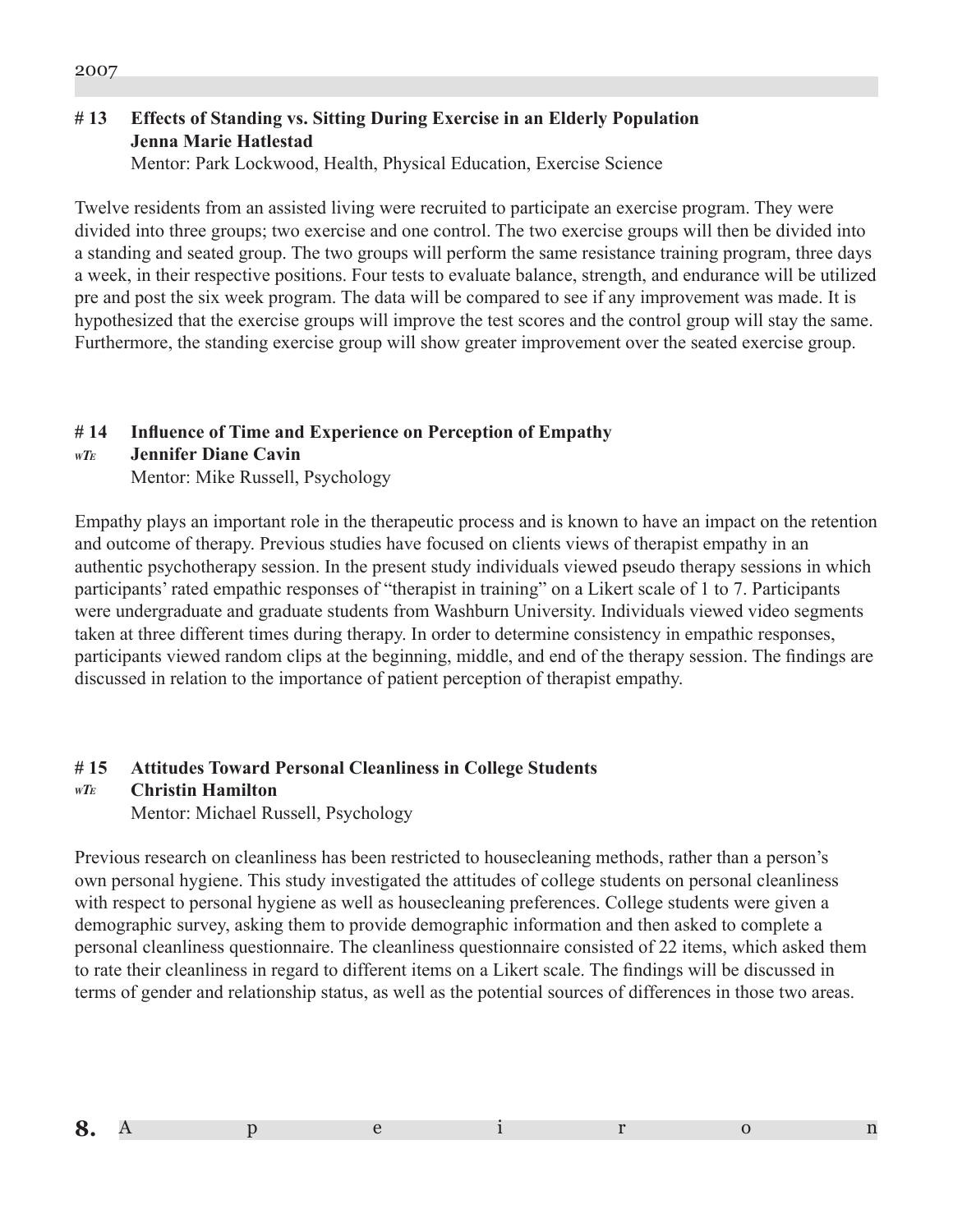#### **# 16 The Effects of Eliciting Positive Emotion in Individuals with High and Low Social Anxiety Shelly Hulinsky**  $WTE$

Mentor: Cindy Turk, Psychology

Socially anxious individuals reported being less expressive of positive emotions than individuals with low levels of social anxiety (Turk et al., 2005). Sixty individuals (30 socially anxious, 30 not socially anxious) were divided into groups. They were asked to fill out a packet of questionnaires and then given either a flower or verbal "thank you." Whether they responded with a Duchenne (true), polite, or no smile was recorded. They were then asked to fill out a second set of questionnaires. It is hypothesized that individuals who are socially anxious are less likely to produce a Duchenne smile than the non-socially anxious individuals. It is also expected that all individuals who have participated will report greater self-happiness when they are presented with a flower.

#### **# 17 Effects of Marathon Training on Psychological Well-Being, Depression, Self-Esteem and Life Satisfaction Lindsay A. Johnson** Mentor: Dave Provorse, Psychology

Students participating in the Washburn University Marathon Training course were assessed at three points in time during the spring semester 2007. Pre-term, midterm and end-of-term responses were compared both within this sample of 31 student-runners and to a control sample of students enrolled in PY100 who were not engaged in a vigorous physical training program. Differences across time and between samples were identified using psychometrically sound assessment instruments to measure the four constructs of: Psychological Well-Being, Depression, Self-Esteem and Life Satisfaction.

# **# 18 Intelligent Navigation Using LRTA\* in a Safely Explorable Corn Maze Angela L. Cowan**

Mentor: Cecil Schmidt, Computer Information Sciences

Getting lost in a corn maze is not an exciting dilemma albeit in life or in a game. Using an intelligent program I attempt to solve this problem. In particular this problem can be framed as an online search where knowledge of the search environment is acquired through the interleaving of computation and actions. I assume that the search agent can always recover from its search mistakes, that is the environment is safely explorable. Using a search algorithm called LRTA\*, I will demonstrate how a computer program can simulate the navigation of a corn maze. The agent within the program will not have knowledge of the layout of the maze upon entry into the environment. Using self discovery the agent will work through the maze finding its way out, thus ending the dilemma.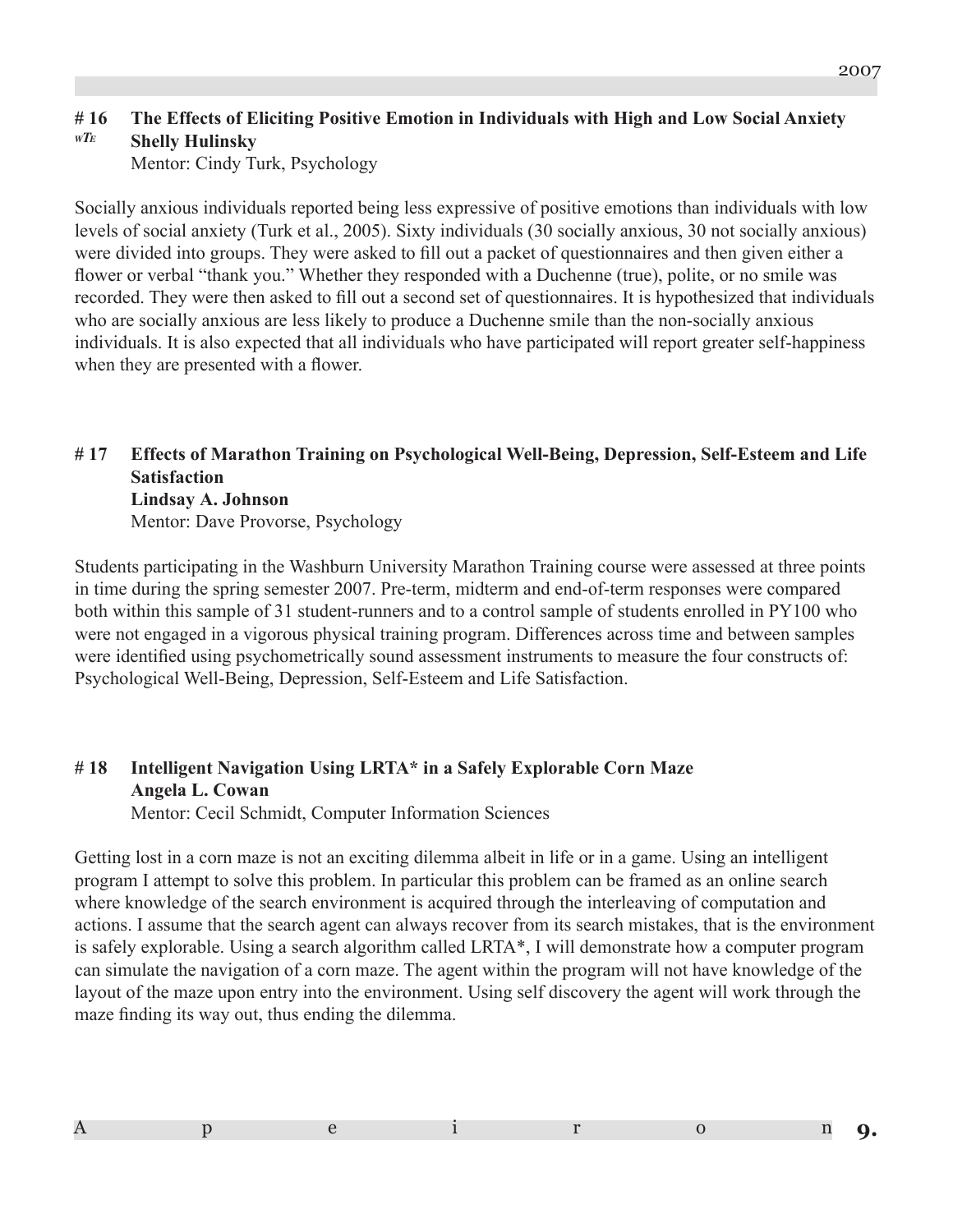# **# 19 Solving Rubik's Cube Using Intelligent Search Johnathan A King**

Mentor: Cecil Schmidt, Computer Information Sciences

Project will focus on using Iterative Deepening A\* (IDA\*) search to find the optimal solution to a randomly selected scrambled Rubik's Cube. Topics explored will be developing and explaining admissible heuristics for the search, tree pruning for the IDA\* search, and test parameters for the actual implementation of a program that finds the optimal solution.

#### **# 20 Bayesian Machine Learning Justin C. Higgins** Mentor: Cecil Schmidt, Computer Information Sciences

This project will use datasets from the University of California at Irvine machine learning repository. Bayesian machine learning will be used to predict values of unknown attributes given several other known attributes. The Java machine learning application "Weka" will be used as a starting point and enhancements to the machine learning algorithms will be added. User interaction will be added, with the user answering multiple questions. A prediction about the user will then be made.

# **# 21 A Discovery Laboratory Experiment for First-Year Chemistry Students Amy Olivia Puderbaugh**

Mentor: Stephen Angel, Chemistry

A freshman chemistry discovery laboratory experiment is presented that allows students to determine the presence and concentration of polyphenolics in the foods/drinks of their choice. Polyphenolics are a type of antioxidant prevalent in many food sources, and the intent of this laboratory experiment is that the student will be able to bring in and analyze any food source they choose so that there is a true element of discovery. Simple techniques and equipment, highlighting extraction, filtration, standard preparation, use of Spec 20s, and application of the Beer-Lambert Law render results comparable to more sophisticated published results on polyphenolic concentrations in apples. The same technique used on apples is extended to other foods.

| __ |  |  |  |  |
|----|--|--|--|--|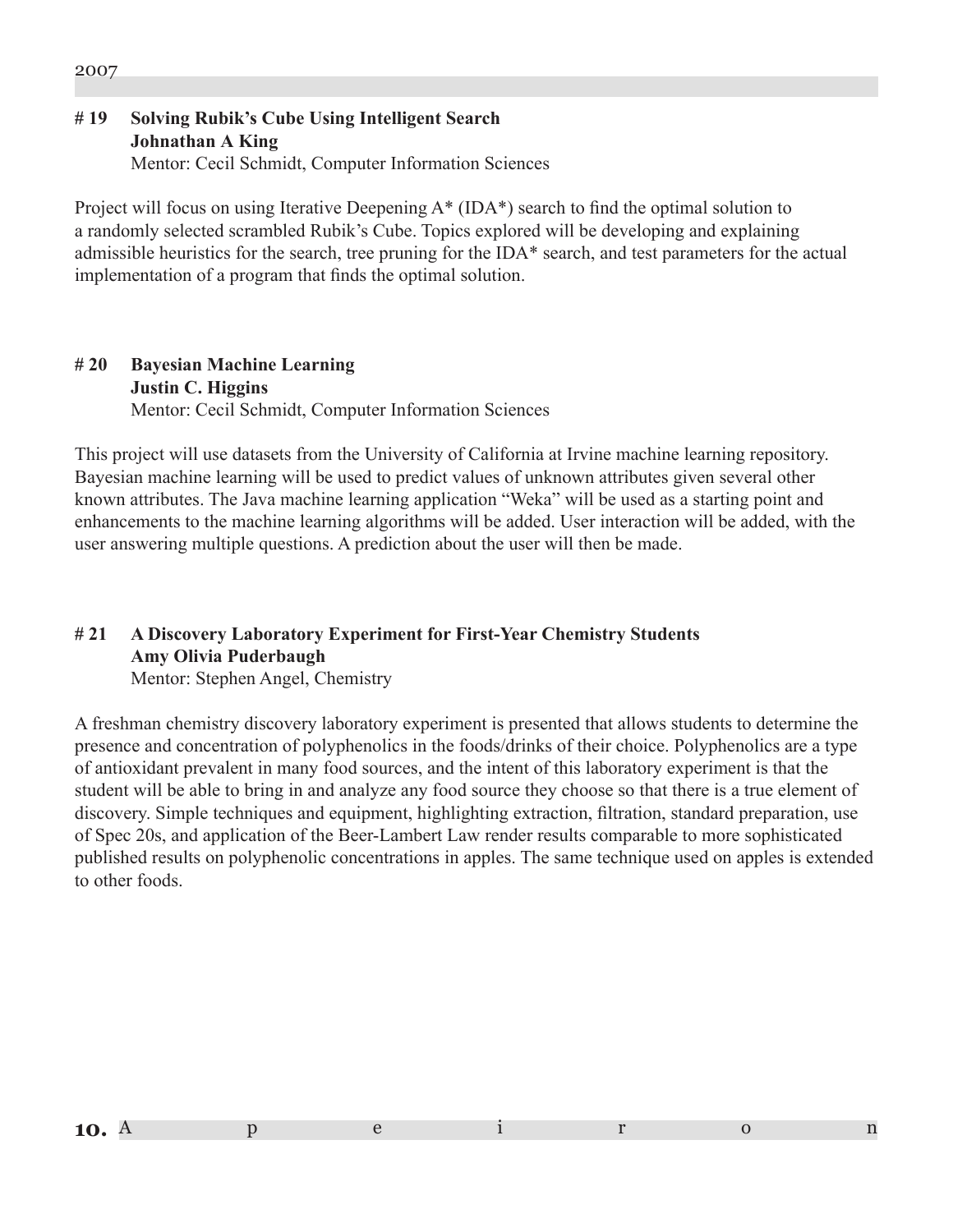#### **# 22 Childhood Obesity Intervention Program Jessica Jene Couch** Mentor: Debbie Isaacson, School of Nursing

I helped to develop, organize, and identify resources for a summer program targeting childhood obesity within the Seaman Unified School District #345. Children attending the elementary school will have their BMI checked yearly. If the BMI falls within the overweight or obese category they will receive a recommendation to attend this summer program as well as a referral to a physician. The program will be four hours long and four days per week for four weeks. The program is developed to teach proper nutrition and exercise principles to the children and encourage the daily application of these principles in their lives. The program also includes daily physical activity and the application of BMI and fitness testing throughout the program to monitor the childrens' progress.

# **# 23 Washburn University GIS**

#### **Joe Gibson**

Mentor: David Depue, Office, Legal, & Technology

This presentation represents a conceptual kernel for a Washburn University geographic information system and the database management system used to drive it.

### **# 24 The Effect of Training Versus Intuition on Profiling**

#### **Daysha Renee Jennings**  $W T E$

Mentor: Joanne Altman, Psychology

Offender profiling is the art of trying to describe the perpetrator that has committed a crime. Some argue that profiling is more intuitive than scientifically systematic; while others, like the FBI, assert successful profiling is learned. This study pitted intuition against learning to determine if one methodology outperforms the other.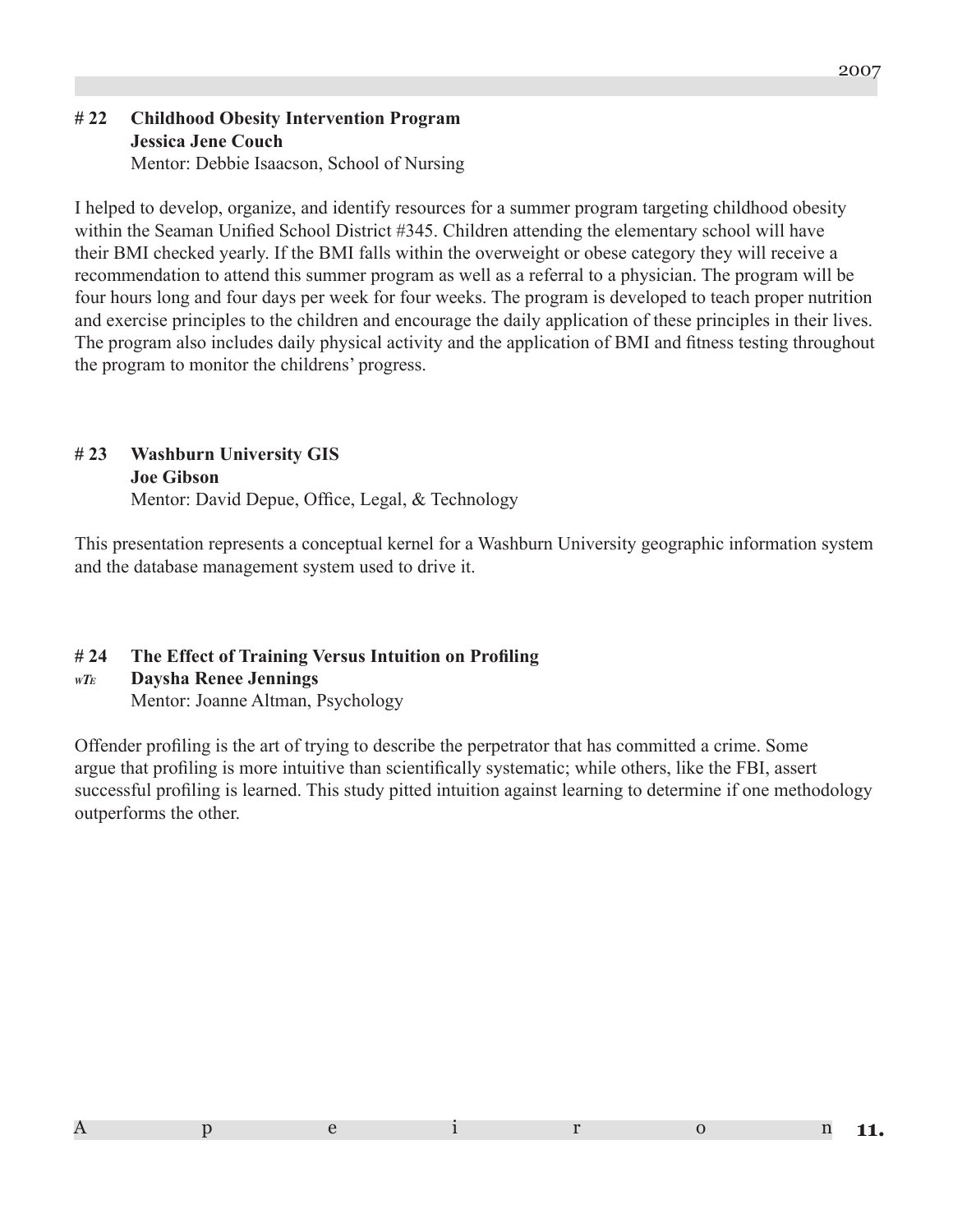## **# 25 The Effects of Sport Participation and Parental Divorce on Adolescent Self- Esteem Erin M. Soukup**

Mentor: Pamelyn M. MacDonald, Psychology

Children of divorce are likely to experience low levels of self-efficiency, have problems socially, and have trouble coping with difficult situations. The purpose of the proposed study is to determine whether participation in sports can help mediate the self-esteem lowering effects of divorce in a late adolescent population (18-24 year olds). It is predicted that adolescents from divorced families who also participate in sports will score higher on the Rosenberg Self-Esteem scale than adolescents from divorced homes that do not participate in sports. A comparison group of adolescents with parents who did not divorce will also be included.

#### **# 26 Aerobic Oxidation of a-Methylpyrroles to a-Formlypyrroles Catalyzed by N- Hydroxyphthalimide/CuCl Ami A. Rughani** Mentor: Sam Leung, Chemistry  $W T E$

Pyrroles are compounds used in the synthesis of porphyrins, which are the core structures in biological molecules such as heme and chlorophyll. Studies in pyrrole chemistry are important since the substituents on pyrroles often need to be modified for use in porphyrin synthesis. In this research project, alternatives to the existing methods for oxidizing the alpha-methyl group of a pyrrole to an aldehyde group were sought. Currently the research is focused on the aerobic oxidation using N-hydroxyphthalimide/CuCl as catalyst under normal pressure. Moderate yields of ?-formylpyrroles have been achieved.

# **# 27 Evolution and Attraction: The Influence of Wealth and Age on the Attractiveness of Men Trent A. Wilkerson**

Mentor: Joanne Altman, Psychology

Evolutionary psychology explains attraction by a genetic drive to reproduce successfully and that men and women select for different characteristics due to this impulse. This study was to determine whether or not men would be rated as more attractive if they contained signs of wealth and older age. The participants rated four pictures of a man displaying a chest that was either hairy or shaved, and was wearing either a gold or plastic watch. There were no significant differences found due to the indices of age or wealth. However, an effect for having a shaved chest was marginally significant. A cultural influence is a possible reason for the results tending in an opposite direction.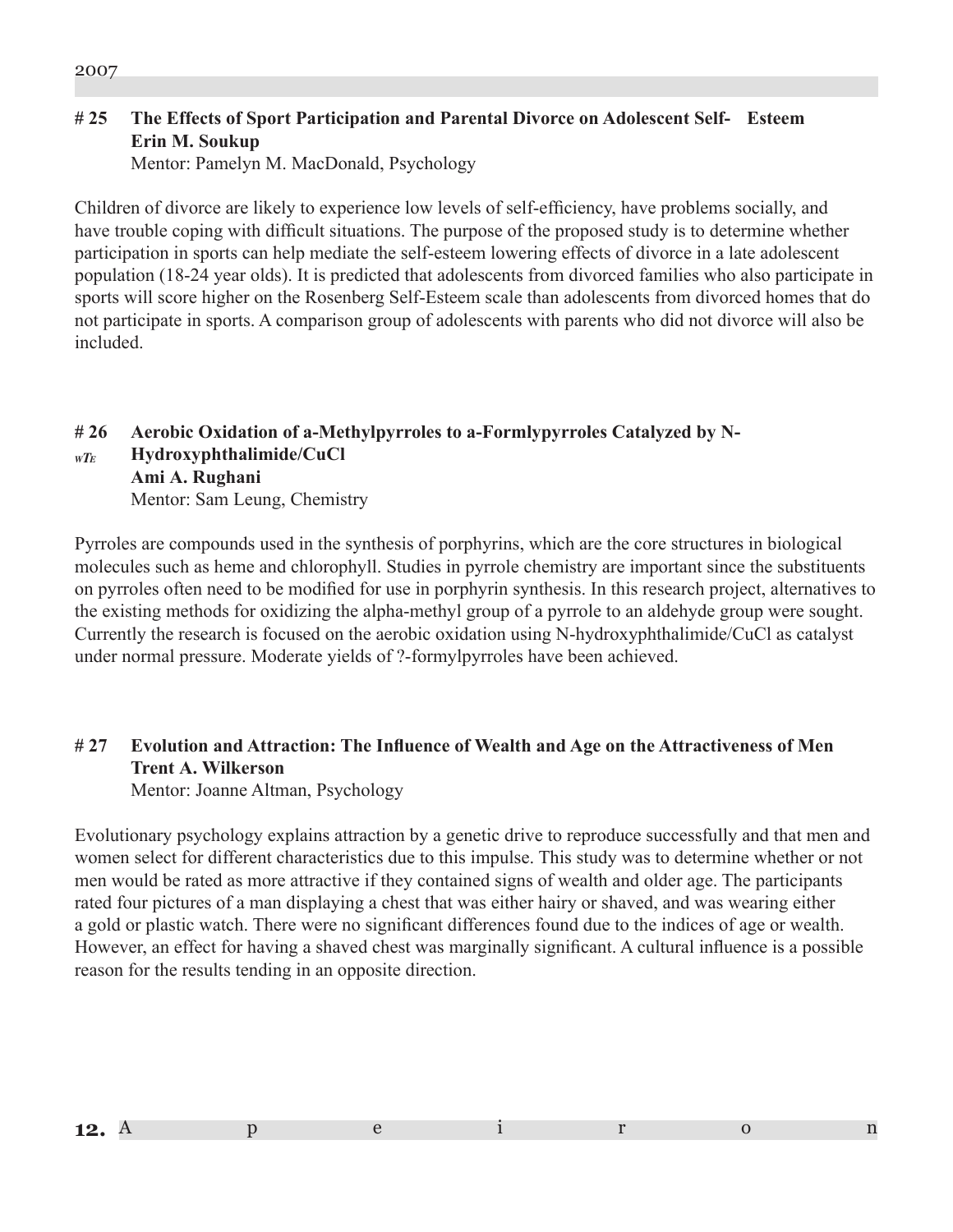#### **# 28 The Effect of Personality Type, Grade Level, Gender, and Sociality on Student Adjustment to College Candace Lea Wilcox**  $W T E$

Mentor: Joanne Altman, Psychology

Sociality and personality play significant roles in college adjustment. However, the interaction between them has not been investigated. Additionally, adjustment has not been studied developmentally across classes, nor has possible differences between gender been looked at. Therefore this study examined the effect that personality type (introversion/extroversion), class, gender, and amount of social involvement, had on students' adjustment to college.

#### **# 29 The Application of Capital Structure Theory Daniel P. McNulty** Mentor: Rob Hull, School of Business

Optimization of capital structure to maximize the value of a firm is a widely accepted idea that has historically been hard to put into practice. With the derivation of a new capital structure model in 2005, we can now estimate the optimal mix of debt and equity to maximize firm value. This paper uses Westar Energy Inc. to provide a basis for applying the model in practice. The summary results show how the firm compares to the model, and how they could improve their capital structure mix to maximize the value of a firm in an unregulated environment.

## **# 30 The Effects Animal Interactions Have on the Amount of Time Spent Viewing Gorillas and Black Bears at the Topeka Zoo Monica Sanders** Mentor: Lee Boyd, Biology

Zoos are found all over the world and about half of the general public has visited a zoo in the last two years (Lukas 2005). Why do some people seem to stay at an exhibit longer than the others? What are they looking for? If animals are interacting with their human observers at the Topeka Zoo, then I hypothesize that the observers will tend to stay longer periods of time to watch them. Two different groups of animals were observed for 10 hours each in April 2006: Lowland gorillas Tiffany and M'Bili, and Black Bears Juneau, Sneak, and Peek. It was found that animal interaction between themselves and the guests of the zoo plays a minimal role in how much time is spent at each exhibit.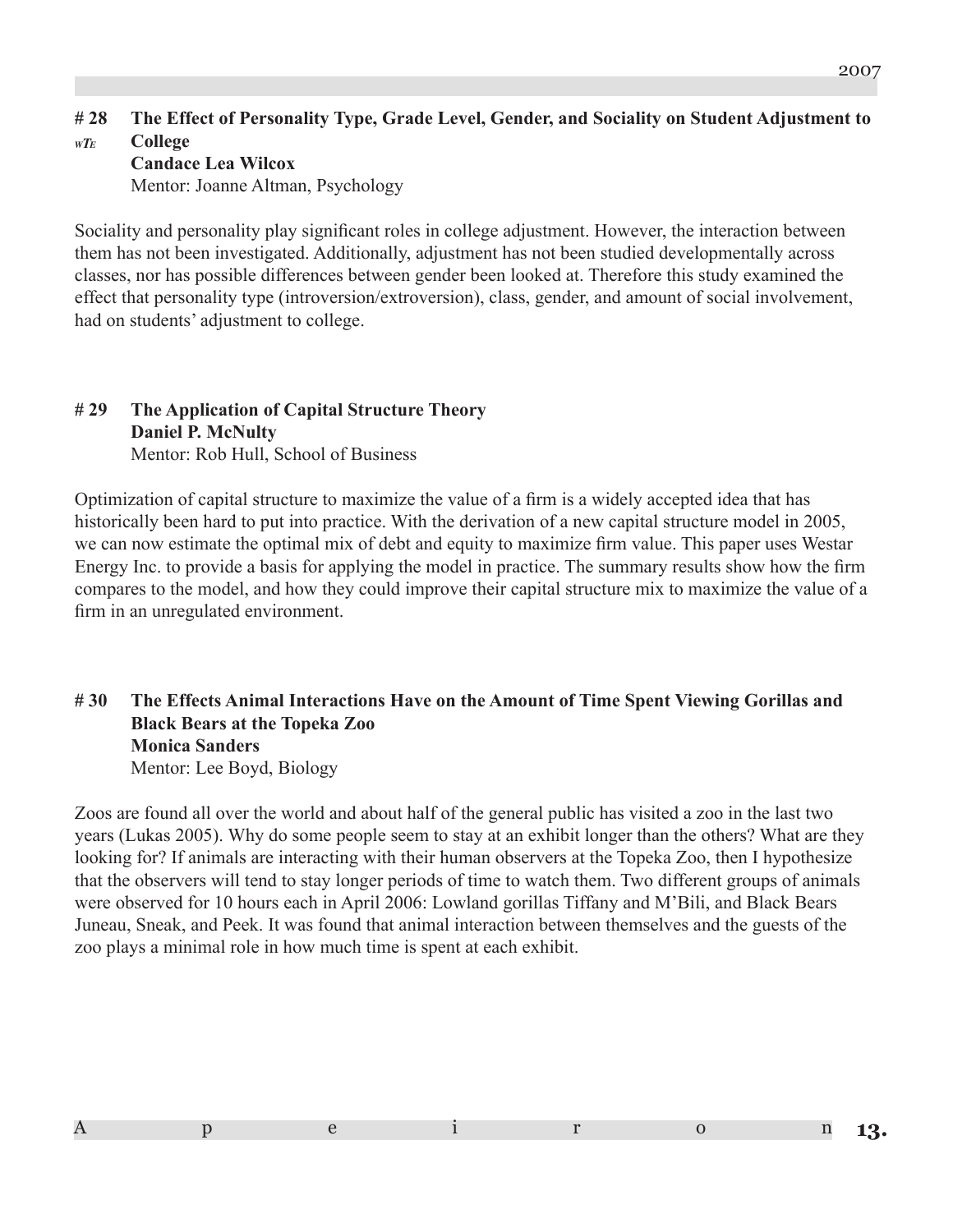### **# 31 Environmental Isolation of Naegleria Fowleri in Northeast Kansas**

#### **Sam W. Smith**  $W T E$

Mentor: John C. Mullican, Biology

N. fowleri is a ubiquitous free-living thermotolerant amoeboflagellate known to be the causative agent of primary amoebic meningoencephalitis (PAM), a rare but almost always fatal disease of the central nervous system. Diagnosed incidences of PAM have been recorded in states bordering Kansas including Missouri and Oklahoma. A survey of various water bodies in northeast Kansas was undertaken to determine the presence of N. fowleri. Water samples were collected from five Kansas lakes using two different collection methods. A total of 46 water samples were collected yielding 152 separate amoeba isolates. Of these isolates, 111 were found to be thermotolerant, of which 20 (to date) were tested using a nested PCR assay. Five (25%) of the tested isolates, all obtained from a single lake in Lawrence, KS, tested positive for N. fowleri. The project described was supported by the NIH Grant Number P20RR016475 from the K-INBRE Program of the National Center for Research Resources.

#### **# 32 Using a Prisoner's Dilemma Game to Look at Social Stereotypes Towards People with Disabilities**  $wT_F$

**Erin R. Menhusen** Mentor: Joanne Altman, Psychology

This study looked at whether having a family member with a disability would result in treating another with a disability less cooperatively in a prisoner's dilemma game. Lower cooperation may indicate treatment of people with disabilities against stereotypes. The results suggest that people are less cooperative in general.

### **# 33 The Effect of Carbonation on Blood Lactate Levels and Exercise Performance in College Aged Males Nikki Roberts, Molly C. Shea** Mentor: Paul Wagner, Biology

Scientists and athletes alike have attributed lactic acid buildup in the muscles to muscle fatigue. The reasoning behind this theory is that additional carbon dioxide from the beverage will create an acid-base imbalance that prevents the lactic acid being produced in the working muscle from being shuttled into the blood stream as quickly. To test this hypothesis, we increased levels of carbon dioxide by increasing the respiratory dead space (i.e re-breathing carbon dioxide). Ten healthy college aged males performed four incremental cycle ergometer tests that varied in the amount of dead space. Our results show that blood lactate levels were inversely proportional to changes in dead space despite the fact that heart rates and resistances achieved were not significantly different. These studies confirm our previous findings and suggest that muscles have the ability to shuttle lactate within exercising muscles without reducing performance.

| -- |  |  |  |
|----|--|--|--|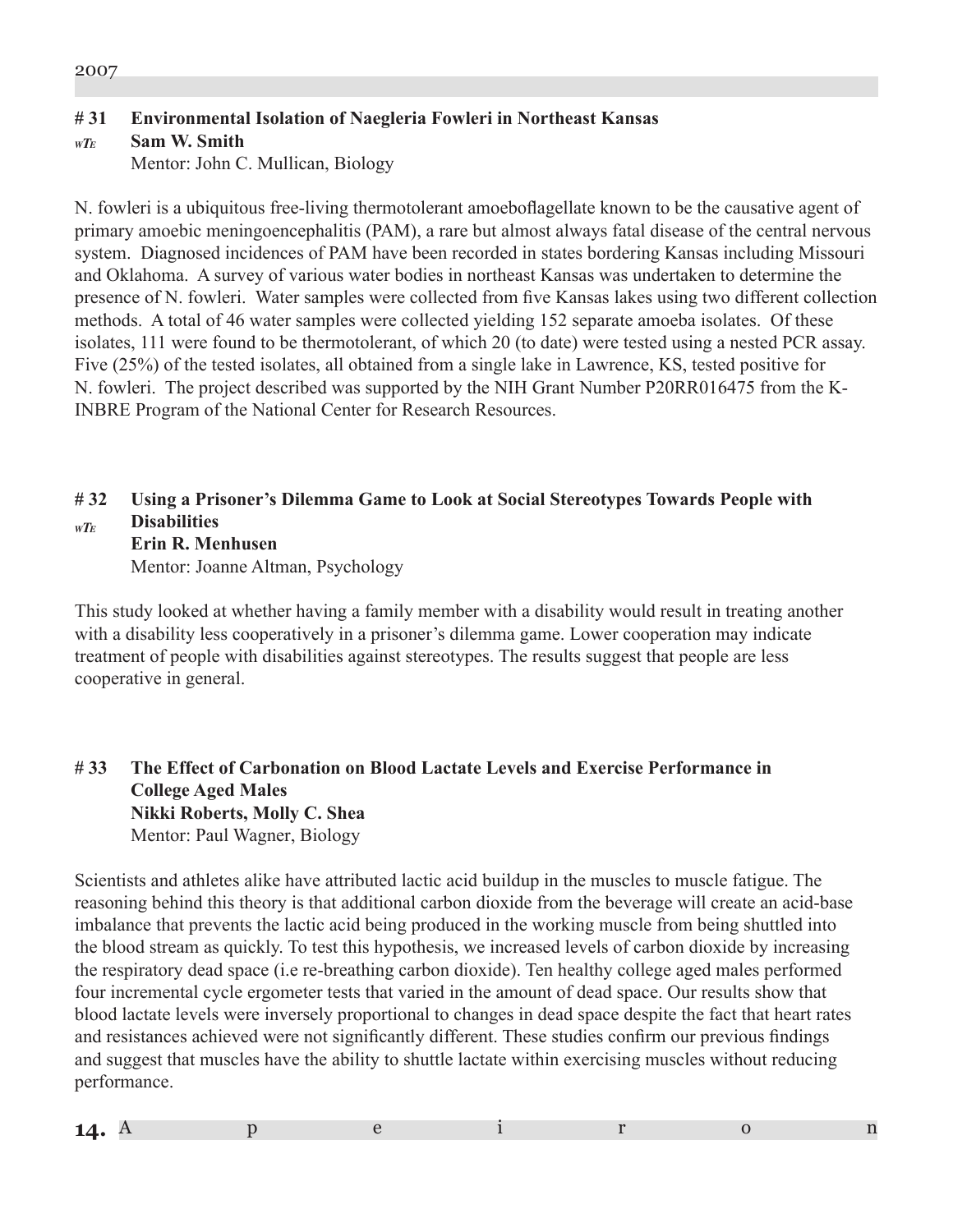#### **# 34 The Optimal Duration and Intensity of Exercise to Enhance or Facilitate Mental Performance Megan D. Casey** Mentor: Joanne Altman, Psychology  $W T E$

Participation in exercise results in physiological changes which are thought to be manifested in psychological responses. This study seeks to understand the optimal duration of exercise to facilitate or enhance concentration. Sudoku puzzles, completed by participants prior to and following bouts of exercise of varied time increments, measure concentration.

# **# 35 Effects of Long Term Hypoxia on N. Gruberi and Recovery After Exposure Becky J. Seadeek, Kyle R. Stueven**

Mentor: Tracy Wagner, Biology

Naegleria gruberi is a free-living amoeba that inhabits various aquatic and terrestrial environments. It has a life cycle that allows it to change between three different forms: amoeba, cyst, and flagellate. Previous research in this lab has demonstrated that long term (72-96 hour exposure) hypoxia triggered encystment of the amoeba. Higher percentages of encystment were seen with 12% hypoxia compared to 15% hypoxia. Currently we are continuing these experiments with the additional step of harvesting the cysts after exposure to hypoxia and seeing if they will return to amoeboid form in a normoxic environment. In the encysted form, oxygen requirements are reduced, allowing survival for a longer period of time. If the N. gruberi excyst upon returning to normoxic conditions, then it would support the hypothesis that they are using the encysted form as a way to survive adverse conditions (hypoxia).

# **# 36 Characteristics of Sulfonamide-Resistant Bacteria Isolated from U.S. Rivers**

#### **Tracey Lee Brown, Joseph Donald, Heidi Nicole Zogelman** Mentor: Ronald Ash, Biology  $W$ **T** $F$

Bacteria resistant to sulfa drugs (sulfonamides) have been isolated from rivers around the United States. The present project investigated the properties of these organisms and the persistence of the resistance trait in bacteria allowed to reproduce in the absence of sulfa drugs. The results of this research can be summarized as follows: 1. the sulfonamide resistance trait persisted in bacteria grown in the absence of the drug for over 6,000 generations, 2. the percent of the population which remained resistant to sulfonamides was constant in 3 separate isolates over a one year period, 3. A colonial variant appeared after approximately 5,000 generations. This variant was less sensitive to tetracyclines than the parent strain but did not display any growth characteristics different from the parent. The results suggest that sulfonamide resistance is a trait which bacteria maintain, even in the absence of a selective pressure.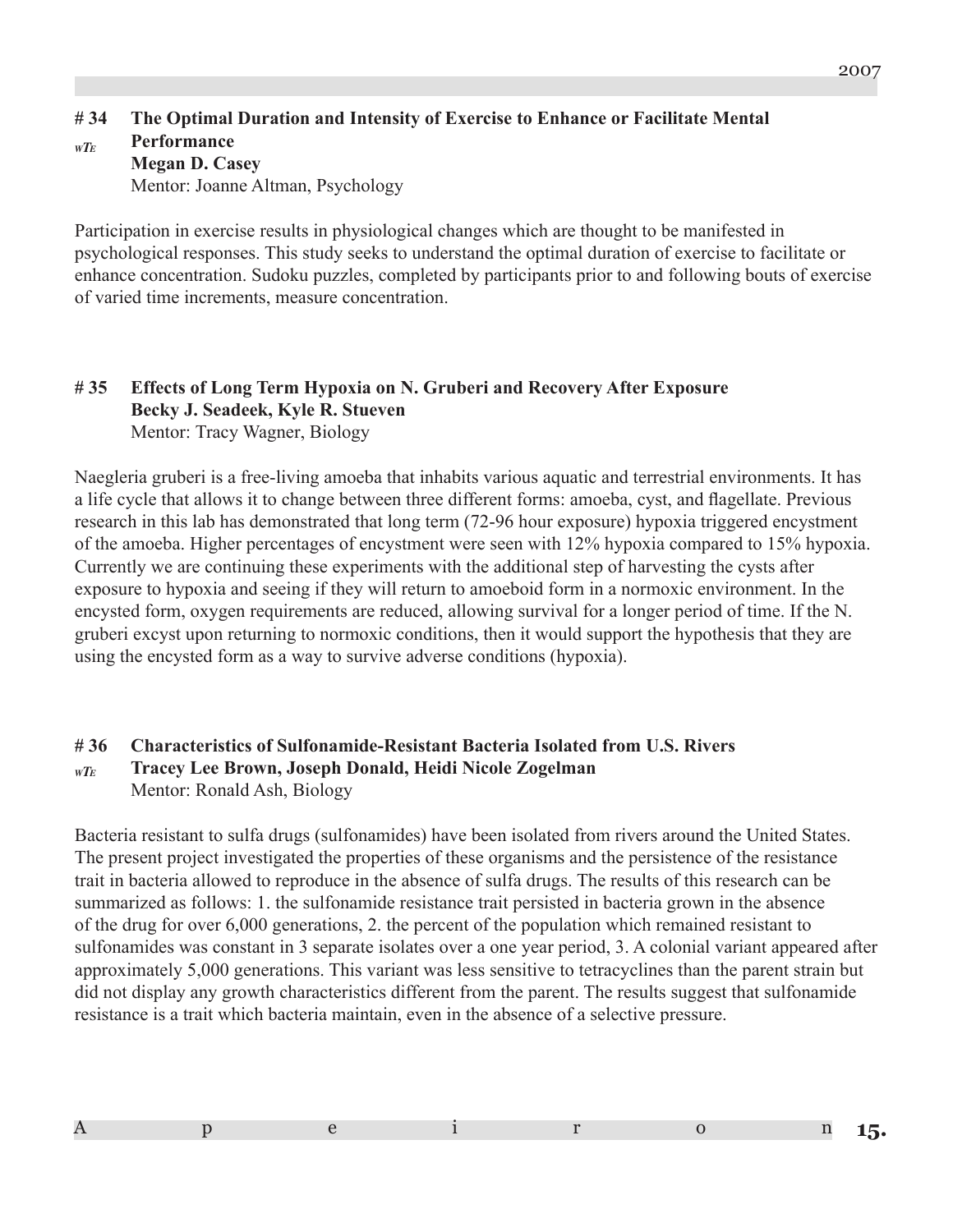# **# 37 Prevalence of Sulfonamide Resistance Genes in Bacteria from Fresh-Water**

**Adam M. Bayless, Christopher Jenks**  $W T E$ 

Mentor: Ronald Ash, Biology

The three separate genes responsible for sulfa drug resistance in bacteria are designated as sul1, sul2, and sul3. Each gene has a unique DNA sequence and resistant bacteria usually have only one of these genes. The sul3 gene was detected in Europe in 2003 in a hospital patient and, until now, has not been found in other countries. We used the polymerase chain reaction (PCR) to identify the sul genes in bacteria isolated from U.S. rivers. The pertinent findings are as follows: 1. all 3 sul genes were identified in the isolated bacteria with sul1 being the most prevalent followed by sul2 and sul3, respectively; 2. the sul1 gene was harbored on a plasmid (a piece of DNA separate from the chromosome). The location of sul2 and sul3 genes is under investigation. Our results demonstrate that the sul3 gene has been identified in this country for the first time. The origin of this unique gene remains to be determined.

# **# 38 Changes in Cardiovascular Values as a Result of Marathon Training Brinton Baker, Adam Weaver**

Mentor: Tracy Wagner, Biology

We have been collecting data from participants in a marathon training program to observe benefits of training on resting heart rate, blood pressure and VO2 max. This program entails exercising with the class three days/week with an additional one to two personal workouts. Individuals involved in this training will build up to 30-50 miles/week with the goal of running a half (13.1) or full marathon (26.1) miles. This cardiovascular training should reduce resting heart rate and blood pressure while increasing VO2 max (a measure of how much oxygen the body can remove from the blood.) Our hypothesis is that the greatest change in these variables will be seen in individuals with little cardiovascular exercise history. A second part of this study is to observe the effects of age on response to the marathon training program. It is hypothesized that older individuals will require more time to see improvements in these cardiovascular variables.

### **# 39 An Examination of Characteristics that Predict Homophobia Romualdo R. Chavez, Melissa Linquist, Lydia Christine Parker** Mentor: Susan R. Burns, Psychology

In the past few years, violence towards homosexuals has been an issue that causes great concern. Homophobia, one possible explanation for this violence, is a controversial topic that warrants investigation. Fifty-six undergraduate students completed a packet of six surveys to examine how personality type, intrinsic and extrinsic religious orientation, gender characteristics, aggression and demographic variables predict homophobic attitudes. Results indicate that participants' sex, religiosity orientation, personality characteristics and hypermasculinity differentially predicted homophobia. Conclusions and implications are discussed. Findings from this project will help shed light on what personal characteristics are related to homophobic attitudes and behavior.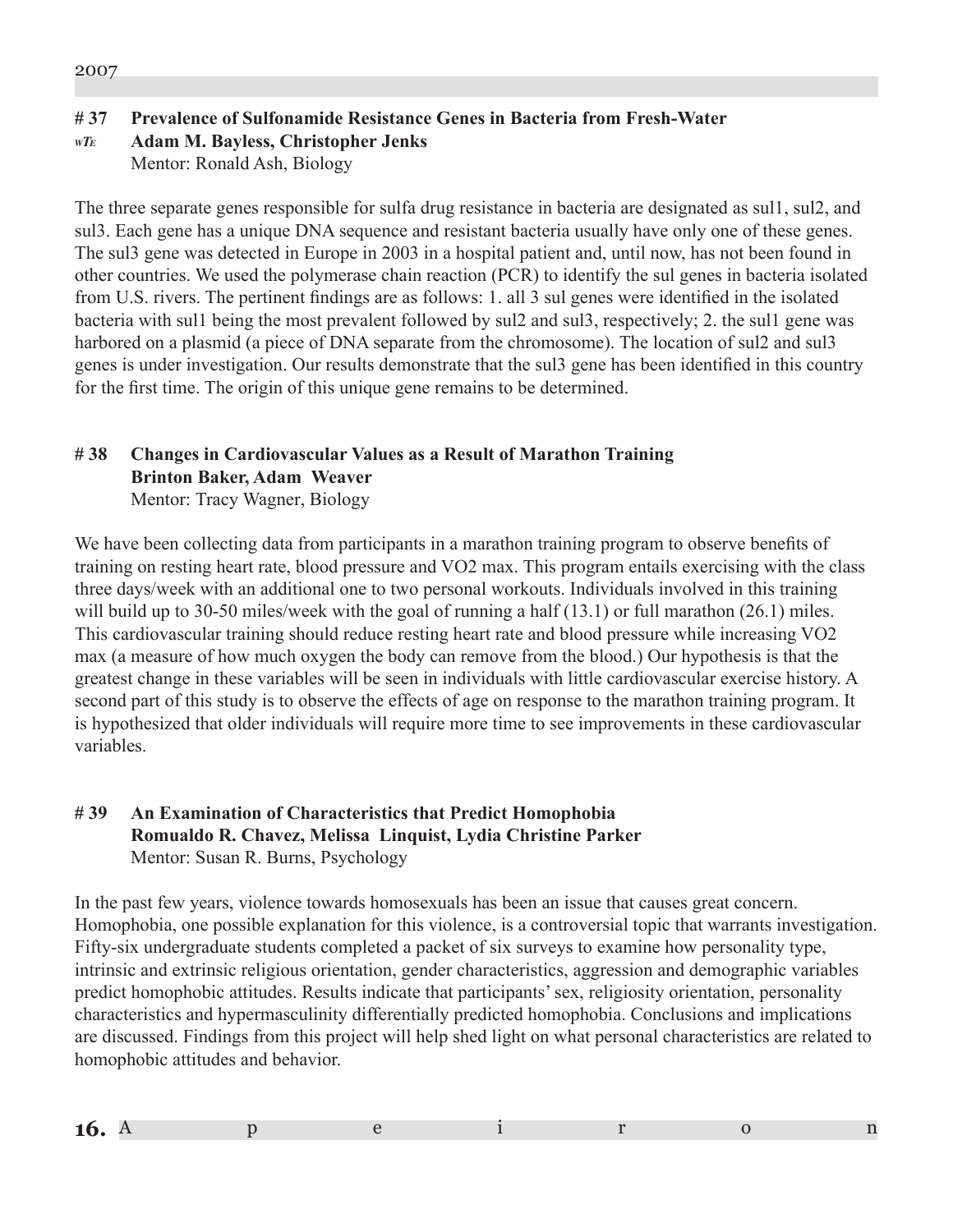### **# 40 Finding the "Root" of the Problem Sean A. VanDyke** Mentor: Kevin Charlwood, Mathematics & Statistics

A demonstration of the uses of the Newton-Raphson and Secant methods in finding roots of polynomial and non-polynomial equations and where these methods fail.

### **# 41 The Effects of Gum Chewing on Recall Performance**

#### **Dustin E. Haverkamp**  $W$ *F<sub>E</sub>*

Mentor: Joanne Altman, Psychology

Many people believe chewing gum aids in smoking cessation, weight loss, and relaxation. Wrigley Company claims that chewing their gum can increase memory performance. This study investigated whether chewing gum improves memory recall for chewing-related words, food words, or all words, as Wrigley's claims.

#### **# 42 Investigation into Bullets Degraded by Blood Nicholas D. Wilson**  $wT_F$

Mentor: Stephen Angel, Chemistry

Degradation of bullet surfaces occurs when bullets are stored in blood. Loss of class and/or individual bullet characteristics, necessary for definitive identification, is studied as a function of time in which the bullet remains in the blood and as a function of current law enforcement practices of evidential bullet packaging/storage. Initial results show that in as little as four weeks, bullets resting in blood could potentially show enough degradation to prevent a positive identification.

# **# 43 Solving n-Queens using a Genetic Algorithm Richard Eastridge**

Mentor: Cecil Schmidt, Computer Information Sciences

Applying genetic algorithm techniques to the classic n-Queens problem illustrates the effectiveness and power of using an evolutionary approach to constraint satisfaction problems. According to John R. Koza, the natural evolutionary process involves the following: an entity has the ability to reproduce itself, there is a population of self-reproducing entities, there is some variety among the entities, and some difference in survivability associated with the variety. When applied to problem-solving, genetic algorithms provide a means to emulate the natural evolutionary process in an attempt to reach an acceptable solution. This research reports on the computationally intelligent application of the natural evolutionary process towards the solving of the n-Queens problem.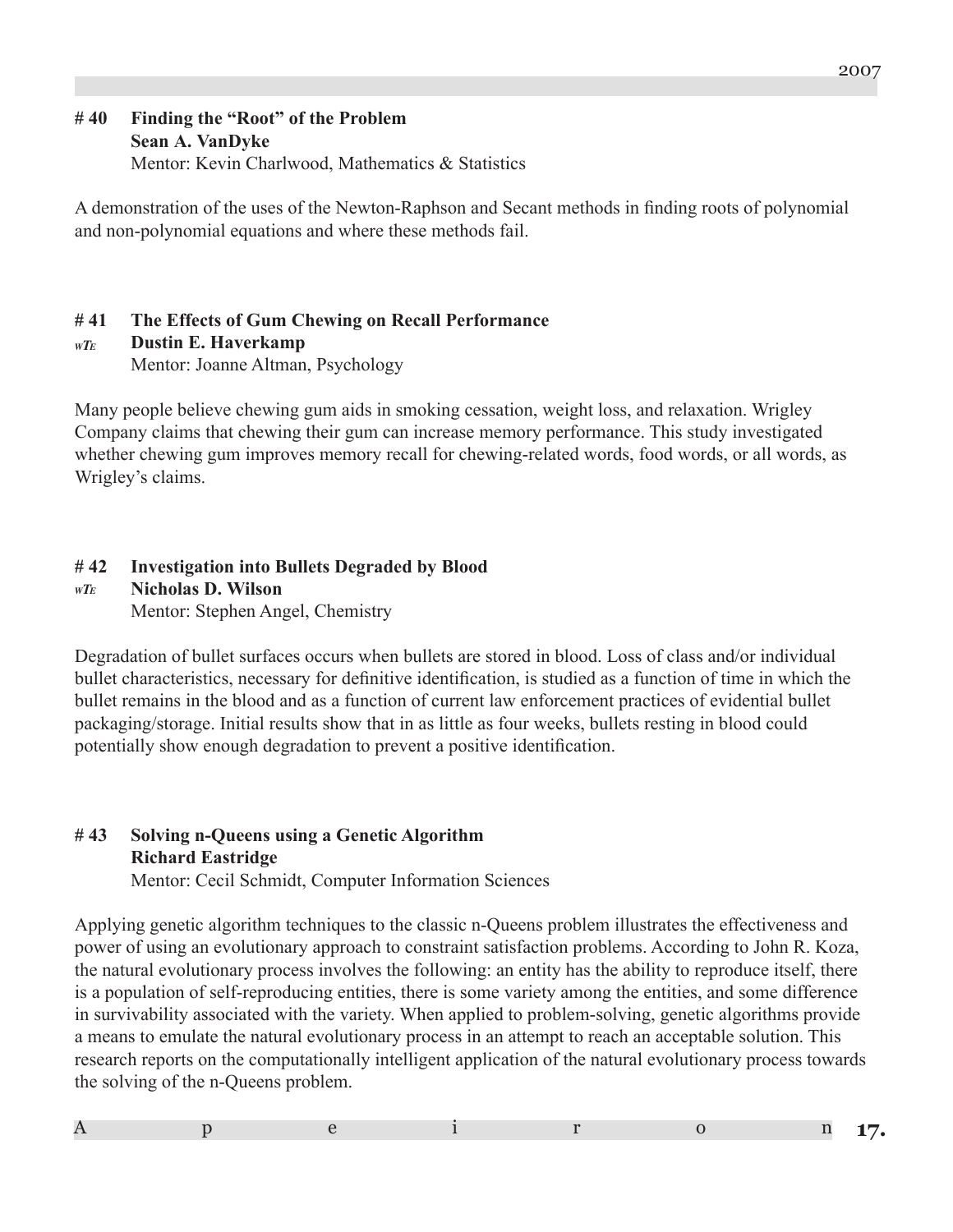#### **# 44 C. Wright Mills and Elite Pluralism Tim Traynor**

Mentor: Maria Raicheva-Stover, Mass Media

C. W. Mills' ideas challenged the status quo of power and leadership in America. Looking at Mills' original work, this paper focuses on what elite pluralism is, it's link to mass media, and what its limitations are.

### **# 45 In Situ Generation of Borane for the Reduction of Nitriles to Primary Amines**

#### **Janet M. Brunton**  $W T E$

Mentor: Shaun E. Schmidt, Chemistry

A tetrahydrofuran (THF) catalyzed borane adduct reduction methodology has been developed for the reduction of nitriles to primary amines. The reductive borane is generated in situ using LiBH4 and CH3I, and is facilitated by less than stoiciometric amounts of anhydrous THF in a non-polar solvent. The reaction is conducted under an inert atmosphere at 65°C and is followed by a standard acid/base workup. Primary amine products are pure as exhibited by 1H NMR.

### **# 46 The Effects of Relationship Status on College Students' Life Satisfaction**

#### **Ashley L. Nabb**  $W T E$

Mentor: Pamelyn M. MacDonald, Psychology

This study investigates the relationship between college students' relationship status (married, seriously dating or single) and their self-reported life satisfaction as measure by the Satisfaction with Life Scale (SWLS). Students also self-report their involvement in college activities and academic success as measured by GPA. It is expected that married students or students in a serious dating relationship will have higher life satisfaction but lower participation in college activities and less academic success.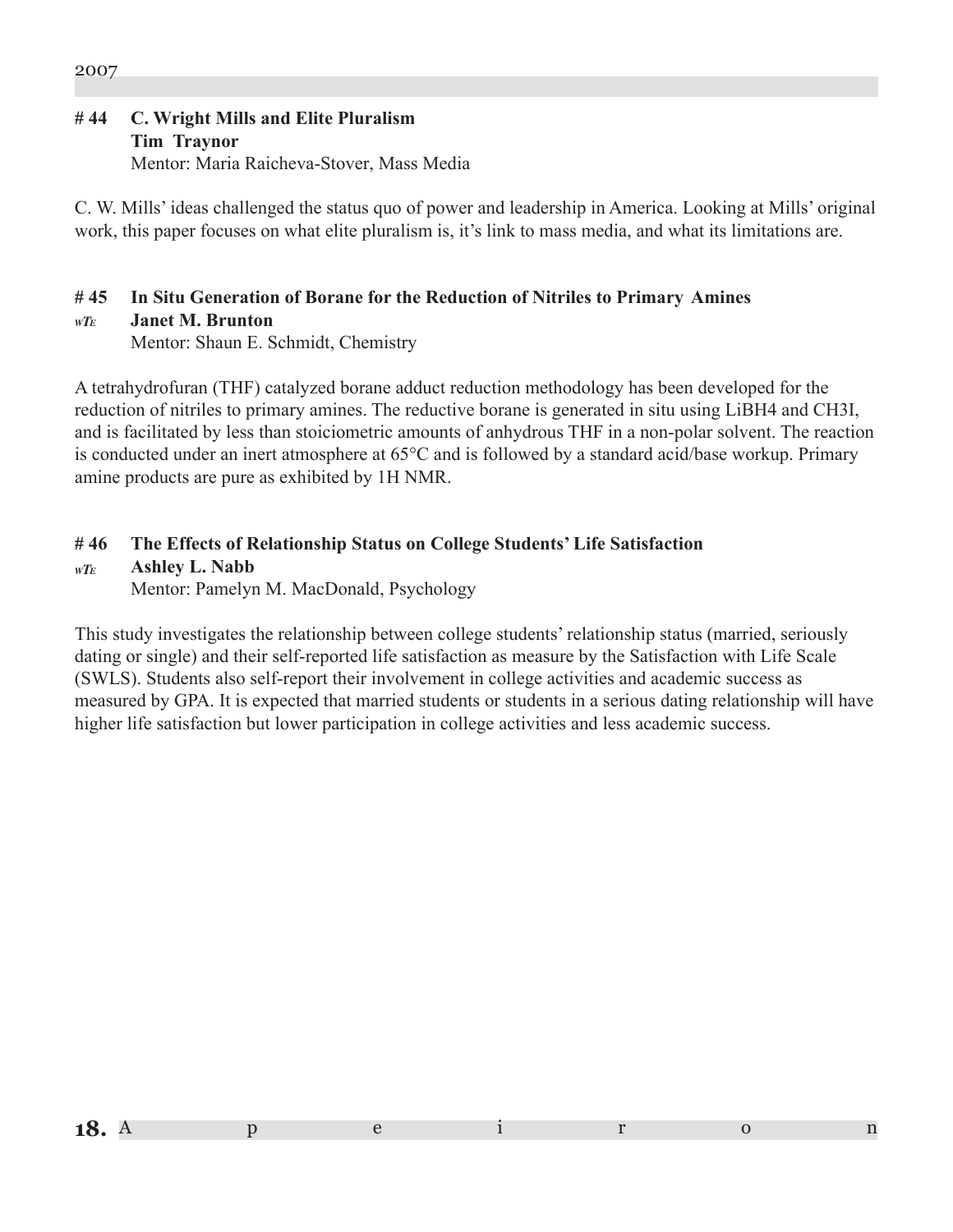# **Oral Presentation Session, 1:30 p.m.-3:25 p.m. Henderson Learning Resources Center**

*Room 103*

**1:30-1:45 Henderson 103** *Lies My Uncle Told Me: Walter Cronkite Did Not Live His Broadcasting Philosophy* **ReAnne R. Utemark** Mentor: Alan Bearman, History

Walter Cronkite was a trusted newsman for CBS news. He began his career as a war correspondent in World War II. After stepping into the lead anchorman spot, he reported on several impactful events in America. In particular, he reported on the military action in Vietnam. However, in this instance, Cronkite stepped away from his objective journalism standards. Cronkite continues to discuss his ideals in regard to reporting, which are sometimes contrary to what he actually practiced while he was an active reporter.

**1:50-2:05 Henderson 103** *An Endeavor to Further the Naturalization of Whitehead's Metaphysics* **Jeremy C. DeLong** Mentor: Jorge Nobo, Philosophy - Religion

This project is an examination of previous philosophical attempts to naturalize (i.e.--remove God) from Alfred N. Whitehead's metaphysics, along with suggestions for how a successful naturalization may finally be achieved. My position is that previous attempts at naturalization have either: 1.) focused upon superfluous religious aspects of Whitehead's God, which in no way eliminate the secular function of God as a metaphysical construct (whether worthy of the name "God" or not) necessary for Whitehead's system, and/or 2.) are too far removed from Whitehead's own position as to really qualify as a naturalization of Whitehead's own metaphysics. I believe Whitehead's metaphysical system may be successfully naturalized by positing an evolutionary force inherent in the cosmos that drives process and becoming at its most basic level.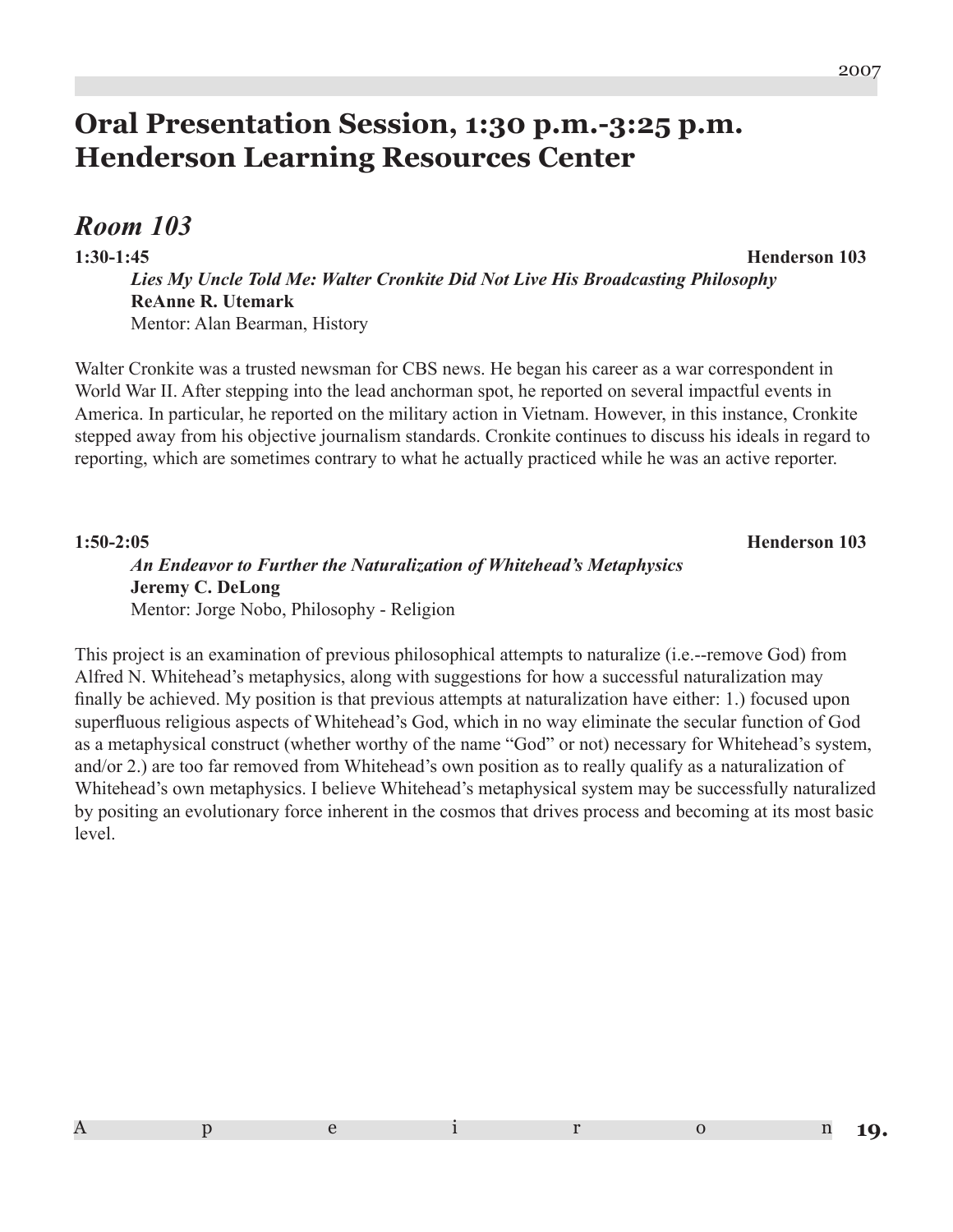## *Mapping Kansas Literature* **Miranda A. Ericsson** Mentor: Thomas Averill, English

This project began in the class Mapping Kansas Literature. The course required students to research Kansas authors and poets of their choice and create web pages that tell about their lives, work, and connections with Kansas. Each page is part of a larger site, "Map of Kansas Literature," which is connected to the Center for Kansas Studies web site. I was required to do two pages for the class, and created five during the semester. I will demonstrate the way this network of pages will help those doing research, as well as all of the curious, to quickly learn information about a given author or poet, and share the contents of the pages that I created.

#### **2:30-2:45 Henderson 103**

#### *Generative and Interactive Art* **Branton K. Davis** Mentor: Azyz Sharafy, Art  $wT_F$

Over the past year, I have been exploring the combination of art with mathematics and computer programming. I would like to display a collection of my generative works on a computer display, where visitors can interact with them via a control panel attached to a computer.

**3:10-3:3:25 Henderson 103**  *When Necessity Becomes the Mother of Protest: The Dirty War and the Mothers of Plaza De Mayo in Argentina* **Julia Bond** Mentor: Alan Bearman, History

Between 1976 and 1983, the people of Argentina witnessed the effects of a government ruled by a military junta often likened to that of Nazi Germany. During this seven year period, the military "disappeared" over 30000 individuals. Not only were these individuals the victims of torture and murder but their lives and the evidence of their existence were systematically destroyed. In 1977, The Mothers of the Plaza de Mayo overcame their fear of the military and omnipresent secret police force to protest in public peaceably the disappearance of their children. The Mothers protested even as no one else said a word about flagrant human rights abuses taking place right before their eyes. This historiographical essay analyzes the publications on the Mothers of the Plaza de Mayo. My analysis of secondary literature on the topic focuses upon the political achievements of the Mothers, their nonviolent protests, and the historical implications of their organization in Argentina.

| $\sim$ |  |  |  |  |
|--------|--|--|--|--|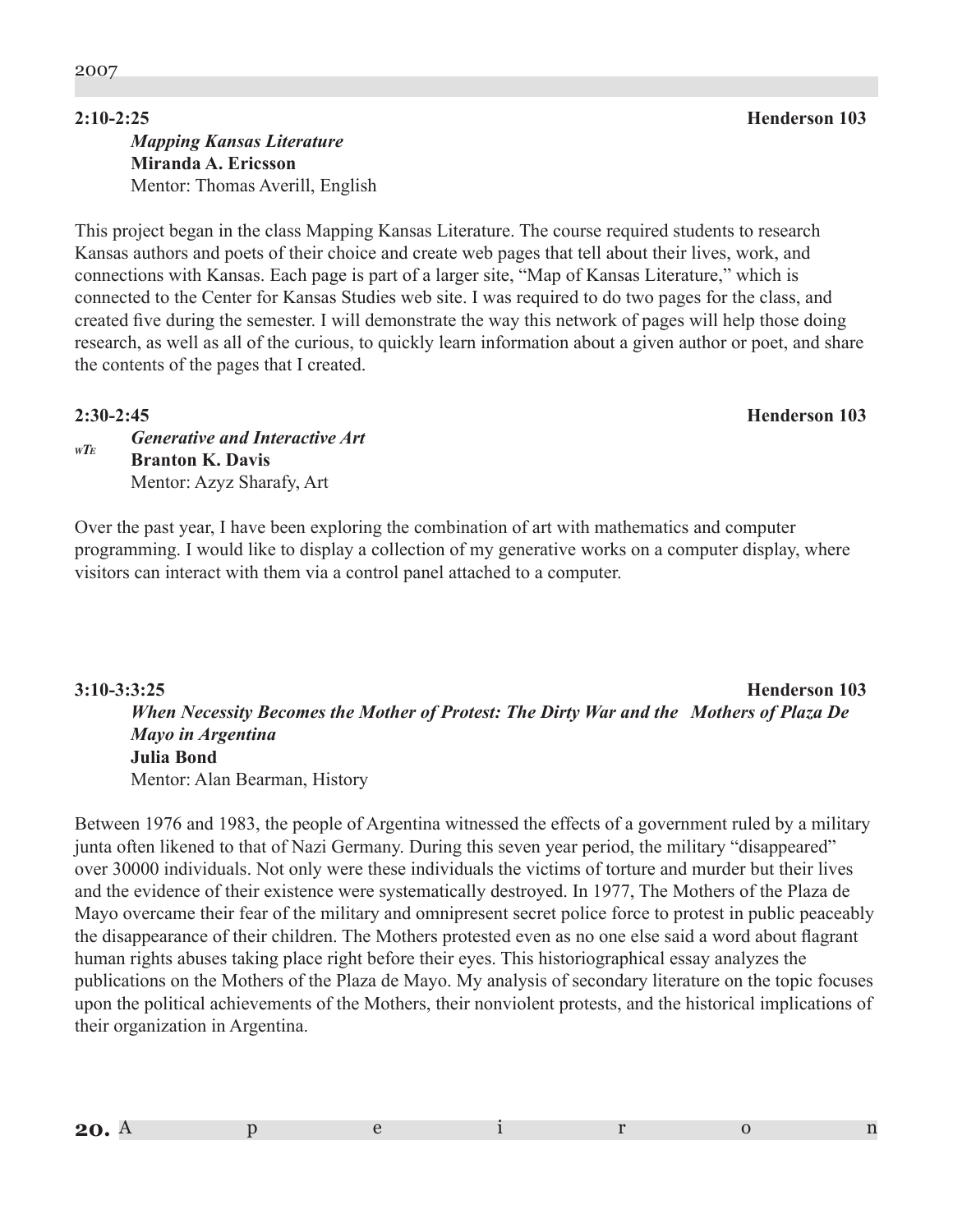# *Room 104*

**1:30-1:45 Henderson 104** *Til Defect Do Us Part: Marriage, Church and Eugenics* **L.R. Potter** Mentor: Kim Morse, History

In 1859, Charles Darwin published Origin of Species. Out of his ideals came the concept of survival of the fittest. Darwin's theories became popular among scientists conducting experiments in order to dissect the complexities of heredity. By the beginning of the twentieth century, the popularity of Social Darwinism spread throughout the United States and sparked the establishment of the eugenics movement. Supported by a large and vocal majority of American churches, eugenics gained momentum and credibility as science and religion united in order to validate the idea of racial purity.

**1:50-2:05 Henderson 104** *Washburn University Law School Government Documents* **Dee Barker, Keith Rhea, Cindy Wulfkuhle** Mentor: Nan Sun, Computer Information Sciences

The Washburn Law Library has been maintaining a database of government documents received from GPO as a depository but the librarians at the library do not have access to the database. Therefore, when a student or patron wants to know if we have a particular document, they need to go out to the shelves and look for the document. It would be more productive to be able to look in the database and know if the document is supposed to be on the shelf or not. Our project's purpose is to make the database searchable through a web interface, so the librarians and students will spend less time and effort searching for documents that are not in the Washburn's collection. This project is a practical application making an unwieldy document search to be done with ease now. Before more often than not documents were not used as no one realized they were available. The solution our team has come up with is both easy to use and maintain by the library staff.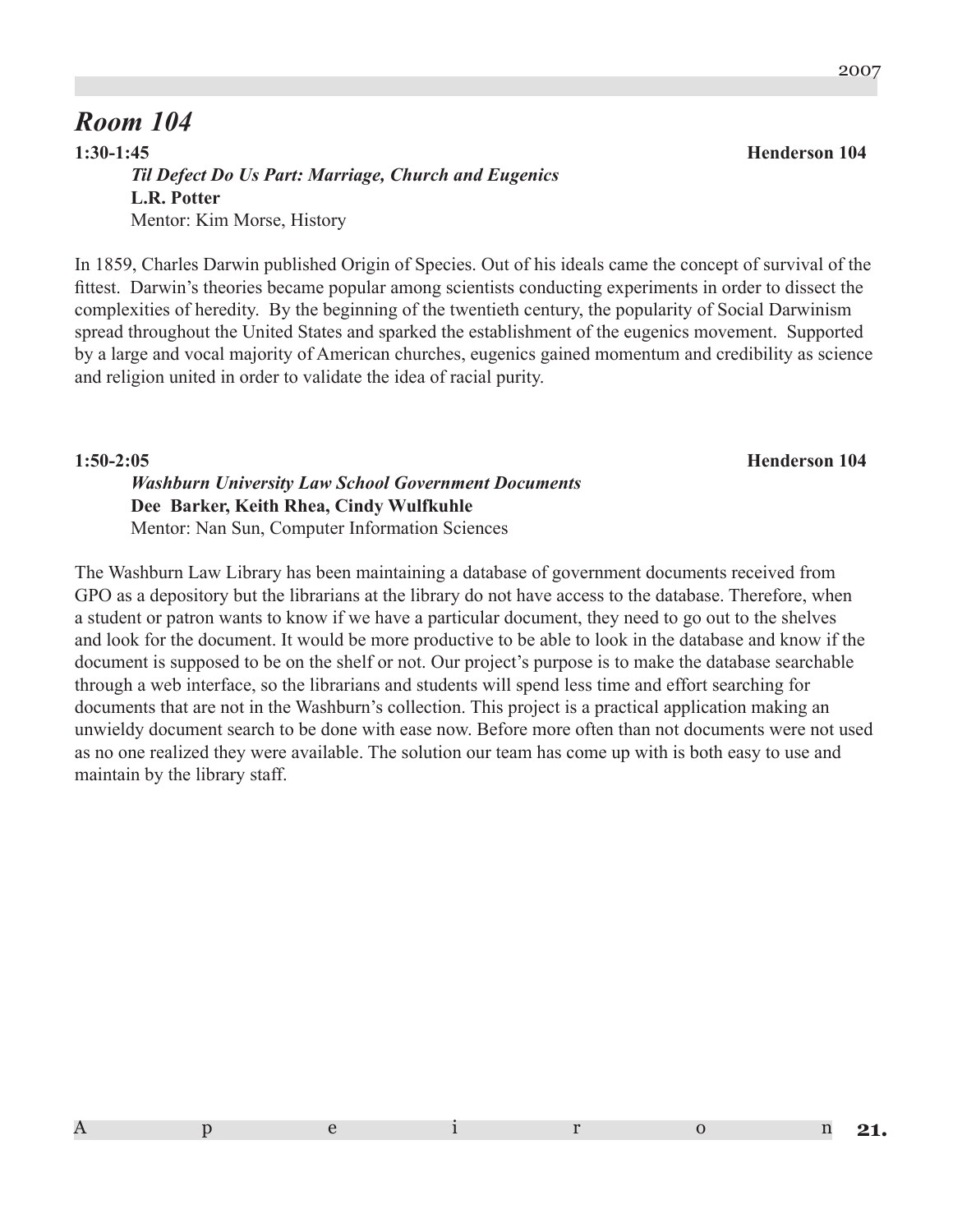#### *Capital Punishment: Kill and be Killed* **Timothy P. Leffert** Mentor: Steve Cann, Political Science - Geography

Since the adoption of the first death penalty statute there has been controversy and a reliance on statistics. Historically many studies have been done on capital punishment with widely varying results. The study performed here is a time series analysis of the capital punishment policy in the United States and its effect on murder rates. This analysis takes a look at yearly crime rates dating from 1976 to 2004 and the number of states that had adopted the policy each year of the study. The testable hypothesis being that as more states adopt capital punishment statutes the national murder rate will decrease. After collecting data of policy adoption and yearly murder statistics reported by the Uniform Crime Report the study shows a correlation between the number of states that adopted the policy and the national murder rate.

**2:50-3:05 Henderson 104**

*On Plato and John Calvin* **Stephen E. Young** Mentor: David Freeman, Political Science - Geography

This is a political theory paper I wrote for PO275. It is a compare and contrast paper on Plato and John Calvin. In it I describe their individual strengths and weaknesses followed by a personal critique.

### *Simone De Beauvoir's Existentialist Ethics* **William F. Olliso** Mentor: Jorge Nobo, Philosophy - Religion

It is my purpose in these pages to discuss Simone de Beauvoir's account of an existentialist ethics as presented in her work *The Ethics of Ambiguity*. I will show that de Beauvoir's existentialist philosophy does not provide a satisfactory basis for an ethical system. Using phenomenological description as the groundwork for her philosophy and ethics, she ignores and fails to incorporate many important truths of science. By neglecting important findings of biology, ecology, and physics results in an ethics with a very limited scope, and fails insofar as it makes unnecessary prohibitions and fails to address areas of great importance to the world today.

# **22.** A p e i r o n

#### **3:10-3:25 Henderson 104**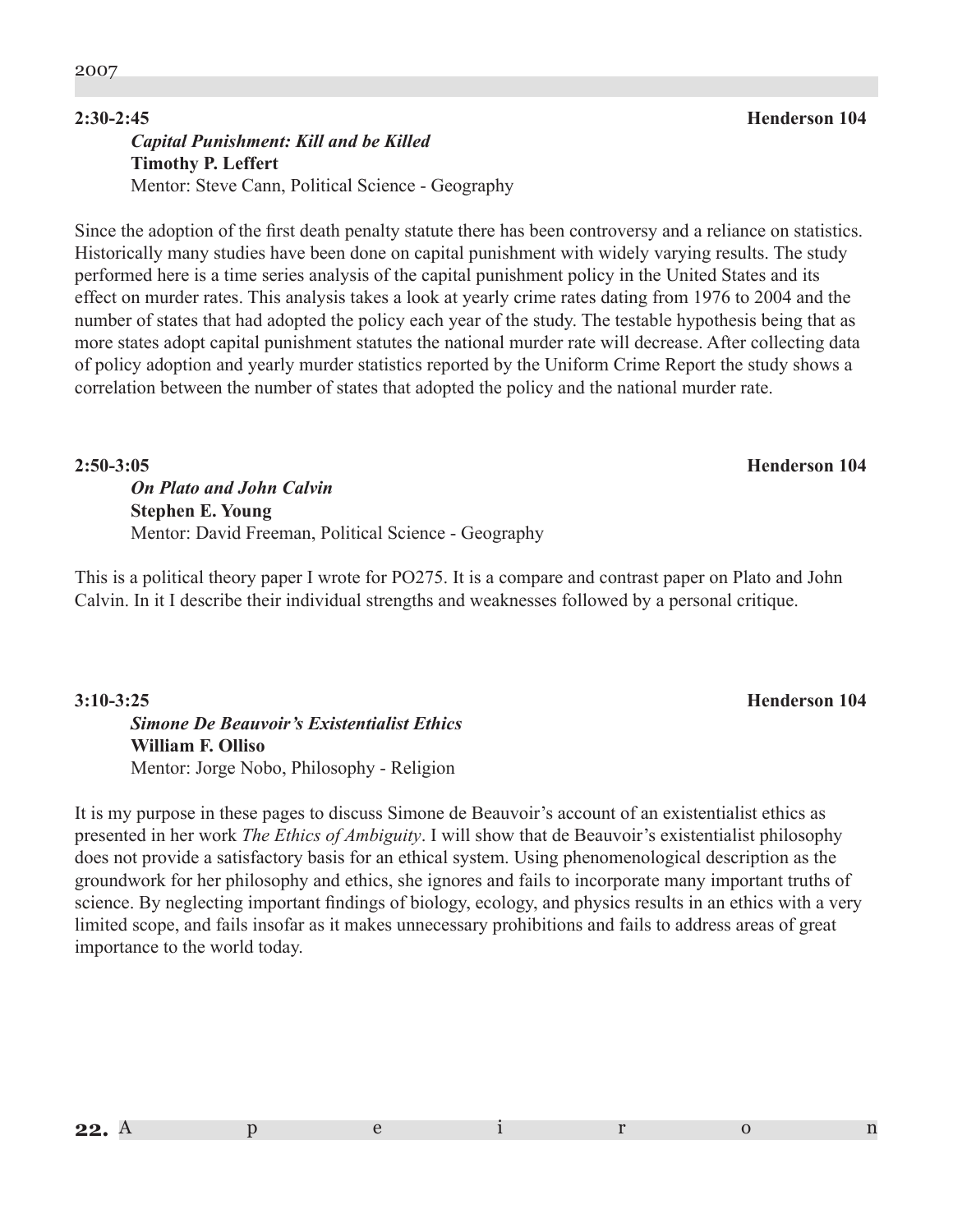# *Room 118*

**1:30-1:45 Henderson 118** *Racism Towards African Americans During WWII* **Lydia Christine Parker** Mentor: Rachel Goossen, History  $wT_F$ 

During World War II, many Americans made sacrifices and gave up their lives to ensure freedom for our country. However, many African-Americans during World War II had to fight two wars. They were willing to fight for their country, but at the same time they had to give up their dignity and endure cruelty from their fellow white soldiers. This essay examines how African Americans were treated by communities and their fellow soldiers.

*Remember the Alamo but Forget the Mexicans: Adina de Zavala, the Alamo, and the Reconstruction of Mexican-American Identity* **Laura Higbee** Mentor: Kim Morse, History

Through the process of the creation of the Alamo myth and the salvation of the building, Adina De Zavala portrayed independence as a process of Anglo-insurgency, and not the culmination of combined efforts of Anglos and Texas-Mexicans. In doing so, she removed the Texas-Mexican influence from the official history of the war for Texas independence and changed her own identity as a Mexican-American.

# *The Land That Time Forgot: A Brief Historiography of Indus Civilization* **Joseph A. Heschmeyer** Mentor: Thomas Prasch, History

The first known civilization to use billboards was also one of the first to practice dentistry, use standardized weights in commerce, and have grid-based architecture. More surprisingly, this entire civilization was completely lost until the Nineteenth Century, and remains largely an enigma to this day. That culture was the Harappan, or Indus Valley, Civilization, one of the earliest known civilizations on Earth. Considered the "fourth river" culture (along with the early Nile-, Tigris-, and Euphrates-based cultures), the Indus Civilization stands in contrast to many of our preconceptions about what a culture should or must look like. Due to changing cultural attitudes of scholars investigating the civilization, the Indus Valley Civilization has been massively re-conceptualized in the realms of city planning, governance, religion, the peacefulness of the state, the role "Aryan invaders" played in the civilization's twilight and the ultimate cause of the civilization's collapse.

**2:10-2:25 Henderson 118** 

**1:50-2:05 Henderson 118**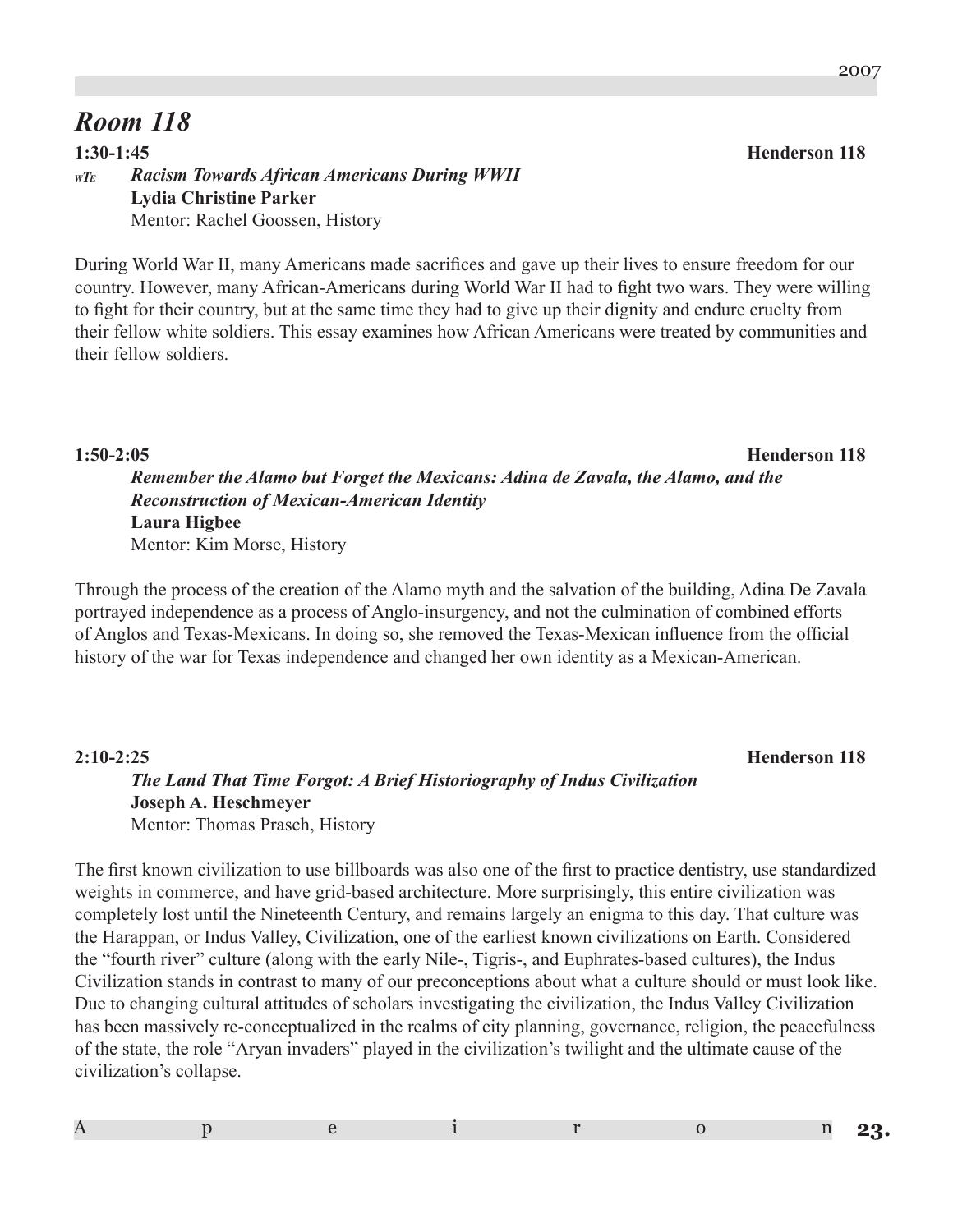**2:30-2:45 Henderson 118** *The Murder of Emmett Till: The Response of the National Media and the Emergence of the Modern Civil Rights Movement* **Danielle J. Van Laeys** Mentor: Alan Bearman, History

The media coverage of Emmett Till's funeral and trial altered white Americans' perceptions of African Americans' rights and created a turning point in the modern Civil Rights Movement. Before the murder of Till the Civil Rights Movement was a largely African American movement. With the coverage of Till's funeral and trial, white Americans joined African Americans in their quest for equality. The brutal killing of the fourteen-year-old Till on August 28, 1955 was different than other killings of the era because of the media attention garnered by the trial. While Brown v Board of Education paved the way for Civil Rights one year earlier, the portrayal of Till's dead body led white Americans to join African Americans in the cry for justice. The media's role in the trial was crucial. Reporters found and protected witnesses, risked their safety for a story, presented a tragedy that white Americans could also sympathize with, and urged all people, to do something to change prejudices.

### **2:50-3:05 Henderson 118**

## *The Battle for Tradition: Society of St. Pius X in St. Mary's, Kansas* **Jess L. Rezac** Mentor: Alan Bearman, History

Following the Second Vatican Council, Roman Catholics beginning in 1965 faced a series of seemingly radical changes to their Church's dogma. While the formation of SSPX impacted the entire Roman Catholic world it was especially pivotal in one Kansas community. In St. Mary's, Kansas, SSPX purchased the campus of St. Mary's College in 1978, and founded St. Mary's Academy and College, an educational facility capable of educating students grades K-12, while also continuing as a small liberal arts college. The arrival of SSPX changed the pre-existing Catholic community of the region. Through original research, I examine SSPX's experience within St. Mary's, tracing both the religious adaptations and the secular role that SSPX members played in the community. In addition, I examine the transformation of the Church of the Immaculate Conception in response to the arrival of the traditionalist SSPX faction within its community.

#### 2007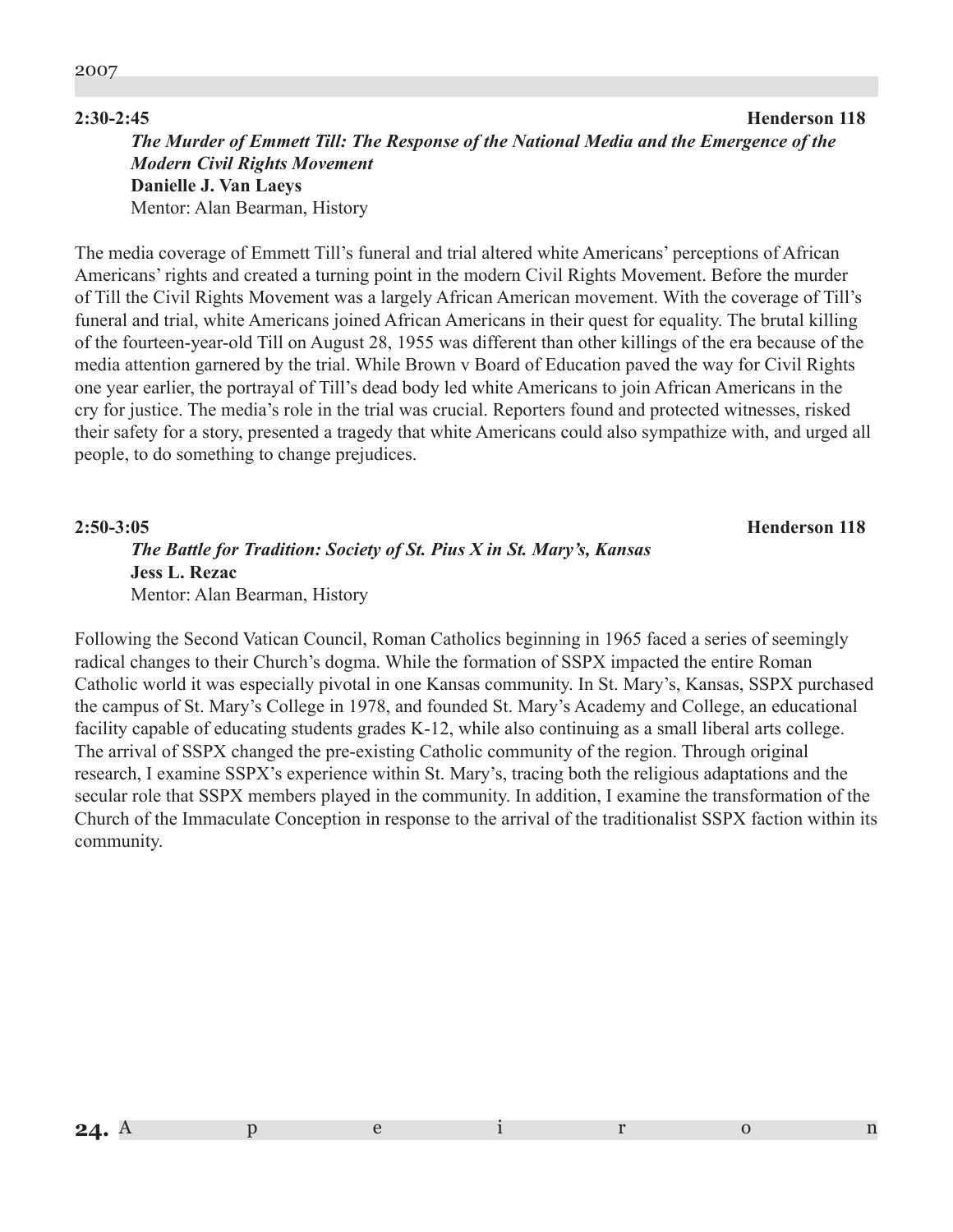# *Room 118 (continued)*

**3:10-3:25 Henderson 118** *The War within a World War: Einstein's Struggle between Science, Morality, Politics, and Religion* **Amy D. Billinger** Mentor: Alan Bearman, History

Albert Einstein's meaning of life was rooted in the existence of fellow man. His actions and words demonstrated his passionate desire to establish a peaceful existence for every government and individual. Nuclear energy, he believed, sabotaged all attempts at global unification. He considered only one path possible for peace, a world government that surpassed national sovereignty. He predicted without such a government, each nation would continue to fight for power. Peace could only exist if each nation pursued the good of the whole. His humanistic philosophies portrayed his aversion to war which, he explains, only harm the progression of humanity. Einstein's ardent longing for human solidarity formed his political, religious, moral, and scientific thoughts, thus, revealing his fervent opposition to the atomic bomb.

# *Room 203*

**1:30-1:45 Henderson 203** *Art Making as a Social System: Functional Outcomes of Prison Art Programs* **Kathryn Cook** Mentor: John Paul, Sociology - Anthropology

The paper is an examination of prison art programs and the utilitarian and symbolic functions they perform within correctional settings. Of these functional activities we find generally, that "art-making" makes many of the transitions to and from incarceration easier. More specifically, we find evidence that art-based programs reduce rule violations among prisoners and build better (safer) relationships between inmates and staff by fostering, among many things, purposive time management, cooperative group work, and empathy for work partners. Beyond this, this work also highlights various controversies associated with the funding of prison art programs and suggests, in the end, a revision of correctional logics to include art activities for prisoners.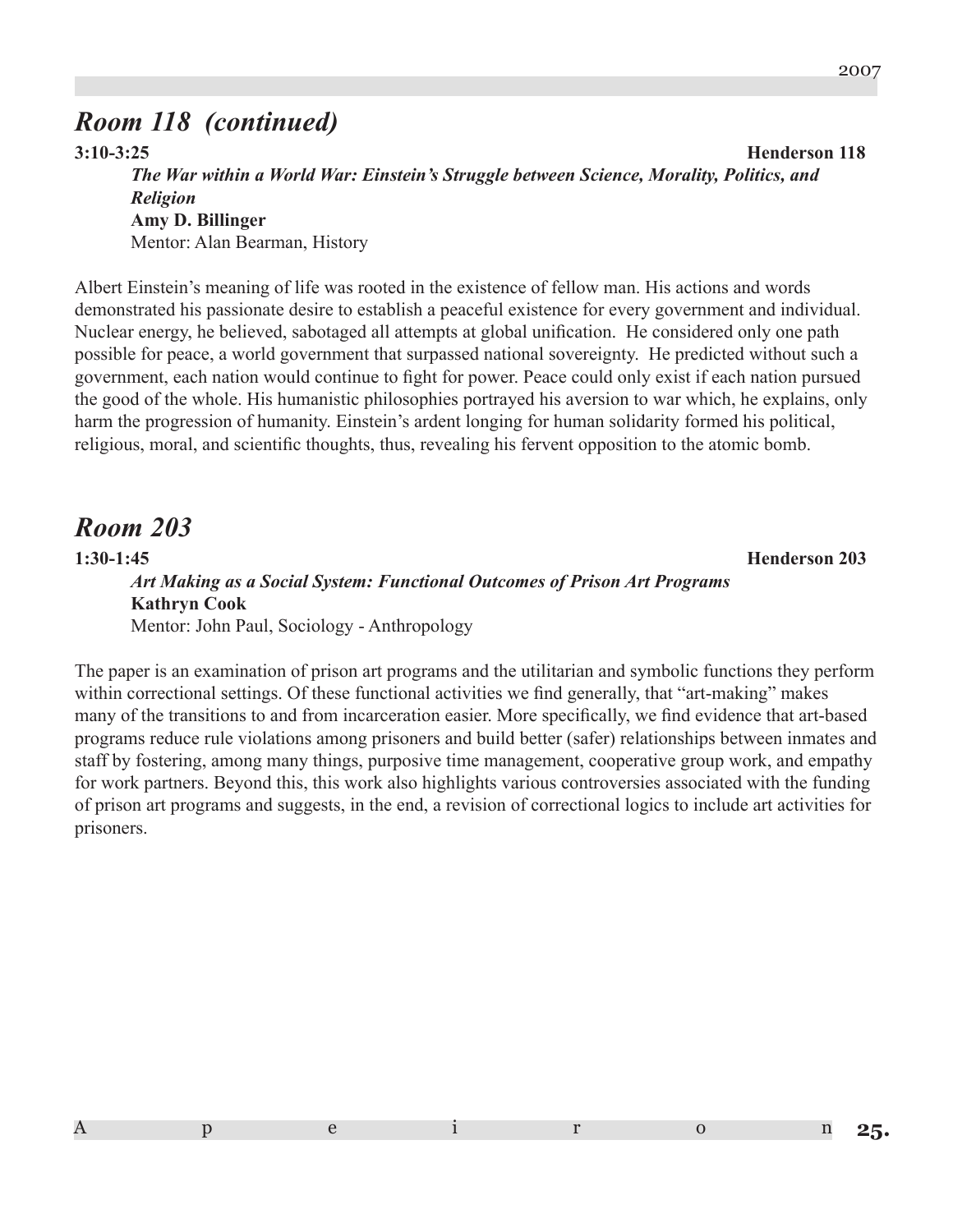# 2007

#### **1:50-2:05 Henderson 203**

### *Legend Tripping as Field Research: Investigating the Connection of "Satanic Tourism" to Juvenile Delinquency*

**Virginia M. Adame, Kofi A Boye-Doe, Juna L Green, Jill M. Schalansky, Cale Michael Urban** Mentor: Gordon Crews, Criminal Justice - Military Science

Fine and Victor (1994) define "legend trips" as delinquent juvenile activities at sites associated with some tragic event, rumored to be supernatural or related to the occult. "Satanic tourism" is a type of legend trip characterized by involvement in pseudo-Satanic/occult behavior, such as drawing pentagrams, writing epithets, and burning candles. A juvenile may visit a geographic location such as an abandoned church, historic graveyard, or reputedly "haunted" site, and engage in mischievous, destructive, or "ritualistic" behaviors as "rites of passage." These activities, which often are relatively harmless and conducted primarily for juvenile thrills, may be perceived by law enforcement and the larger community as threatening and dangerous. This presentation of student research was a requirement of a weekend workshop entitled "Goth and Occult Influence on Juvenile Violence," includes photos and stories of legend trip sites and associated juvenile delinquency in Topeka, Kansas.

### *The Relationship Between Unemployment and Crime* **Samantha S. Cooper** Mentor: David Freeman, Political Science - Geography

Studies have shown that crime rates rise and fall with unemployment. Policies designed to create long-term employment for young people have been enacted to combat crime. Such policies are designed to increase jobs in inner city areas, and have yielded a direct, positive effect on crime rates. It is important that accurate studies be conducted that will result in a better understanding of crime and its causes. So are these policies working? Or should the attention be focused elsewhere?

## *No Monkey Business: H.L. Mencken's Criticism of The Scopes Trial and its Fundamentalist Underpinnings* **Jennifer L. Mills** Mentor: Alan Bearman, History

An enlightened cynic of the 1920s, journalist Henry Louis Mencken was an ardent skeptic of religion. His most famous works were his articles that covered the Scopes Trial of 1925, published in the *Baltimore Evening Sun*. This landmark case, which embodied Protestant Fundamentalism, allowed Mencken to exemplify his self-appointed role as watchdog and reformer of social thought. His purposes in writing were two fold: To cover the Scopes Trial and to discredit Protestant Fundamentalism in the minds of his fellow Americans. Mencken crippled the Fundamentalist theology with his pen by altering the American perception of Fundamentalists and calling for decisive action to see the movement to its grave. He undeniably achieved this goal through the written word. However, despite his effective and prolific prose, his work was not without fault. Mencken wrongly characterized Fundamentalism, its followers, and its fate during the summer of 1925.

| $\sim$ |  |  |
|--------|--|--|
|--------|--|--|

**2:10-2:25 Henderson 203**

**2:30-2:45 Henderson 203**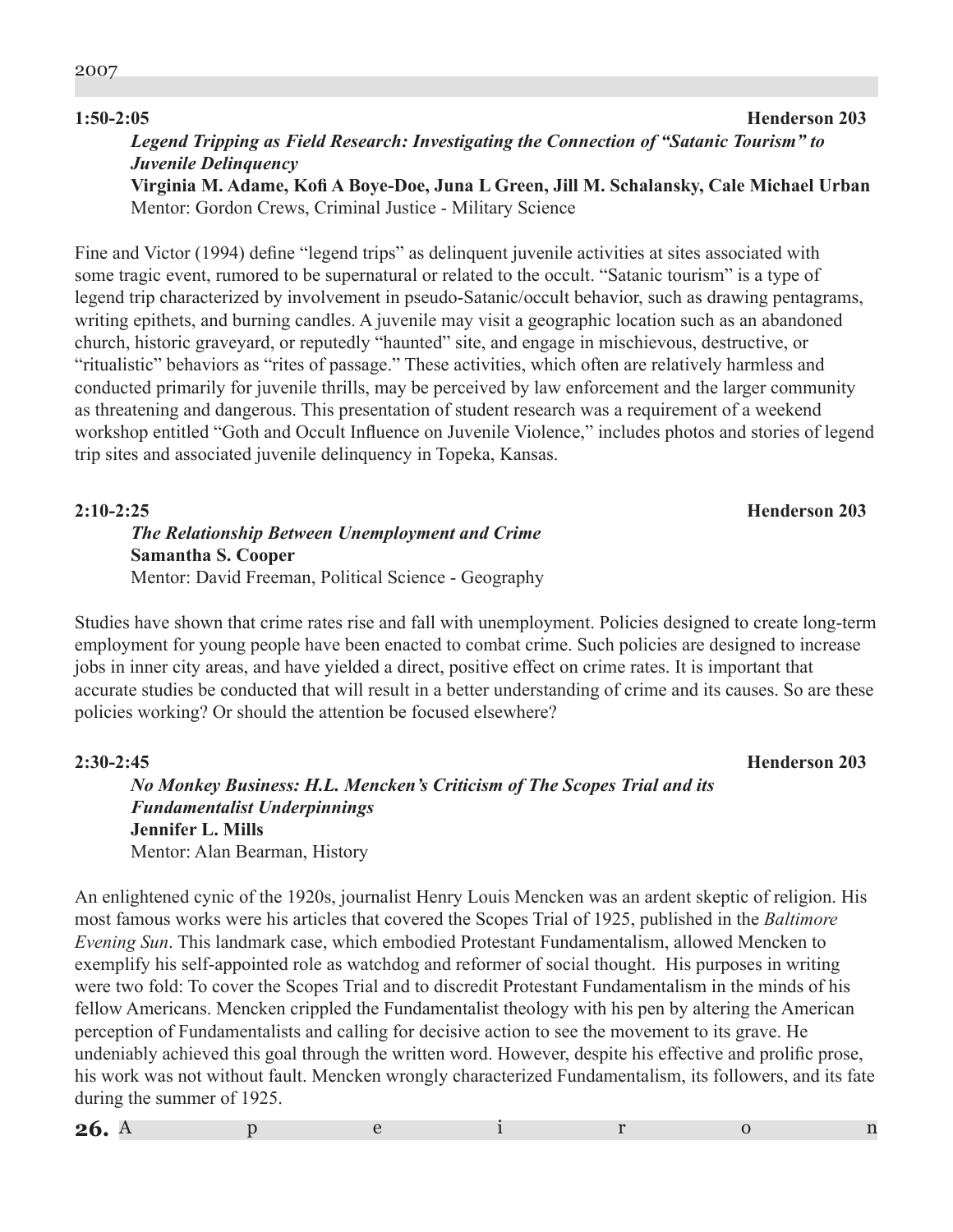# *Room 203 (continued)*

**2:50-3:05 Henderson 203** *Parental Controls and Gun Possession by Juveniles: Stopping Youth Gun Violence Before it Begins* **Chris J. Keary** Mentor: Phyllis Berry, Criminal Justice - Military Science

The choice by a juvenile to possess a gun can be influenced by many factors. One of those factors should be their parents. Parents play an important role in the socialization process of their children, including the development of pro-social or delinquent attitudes. This research hypothesizes that effective parenting, through parental control and discipline, will have an impact on the decision of juveniles to regularly possess a gun. The hypothesis is tested using secondary data analysis of data originally collected from juvenile traffic offenders in Little Rock, Arkansas in 1992. Statistical analysis was performed and statistically significant correlations were found; however, the hypothesis was not fully confirmed since not all correlations were in the expected direction.

**3:10-3:25 Henderson 203** *Martin Luther King and Nonviolent Resistance: The Evolution of a Legacy* **Haley A. Pollock** Mentor: Alan Bearman, History

Americans remember Martin Luther King, Jr. for his eloquence and leadership as an advocate for civil rights. Most recognize that King believed in peaceful resistance and condemned acts of violence. However, too often society assumes King received his inspiration from only religion. Few realize that his powerful message resulted from both deep, spiritual reflection and rigorous, academic study. This paper explores three main influences of King's philosophies: his upbringing, education, and religion. Understanding the relationship between these forces provides valuable insight on the development of King's famous campaign for nonviolent resistance.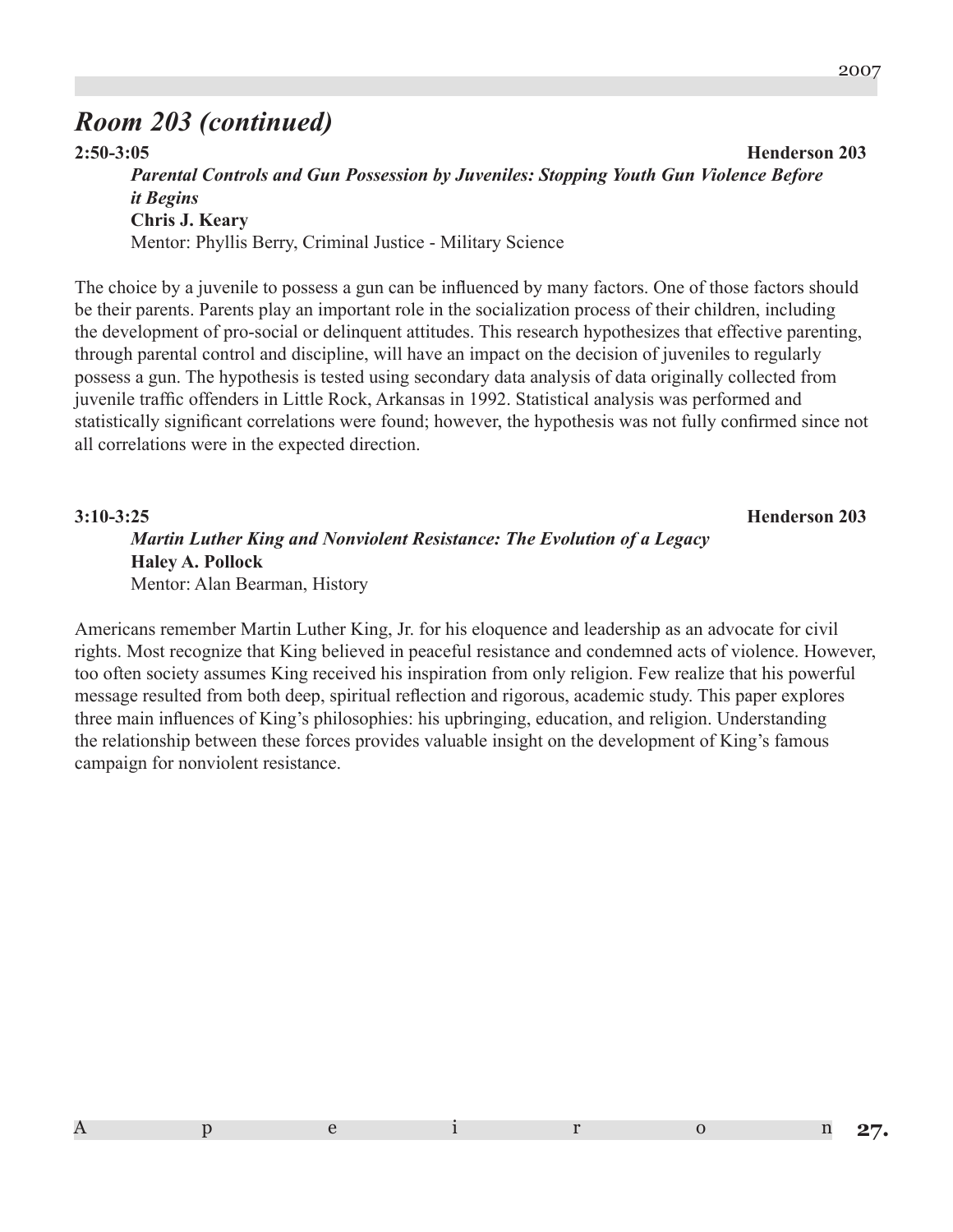# *Room 204*

**1:30-1:45 Henderson 204** *Why Israel: America's Stake In The Middle East* **Thaddaeus Joel Gassie** Mentor: David Freeman, Political Science - Geography

The United States' affiliation with Israel is an issue that has elicited considerable debate. America has sustained this camaraderie in spite of how unpopular Israel can be, especially in the eyes of the rest of the Arab Middle East. There are several historiographical approaches as to why America has consistently placed its bets on Israel, some attempting to explain the bond, others trying to herald an unpopular opinion, and still others rationalizing issues such as those aforementioned that naturally arise from the U.S.--Israel alliance. This is a historiography of these approaches, categorized into three groups: the effect of cultural narratives on public policy, the effect of religious belief, and the alliance as a function of Israel being a strategic political asset. My attempt in this historiography is to ascertain which approach most strongly represents the peculiar case of America's political identity with her ally Israel.

**1:50-2:05 Henderson 204**

*An Analysis of Augustine and Averroes* **Kevin J. Mullinix** Mentor: David Freeman, Political Science - Geography

This presentation is based upon an in-depth analysis of the works of the political thinkers Augustine and Averroes. It will highlight key components of their backgrounds, motivations, and political ideas. This examination of the writings of these two different men can help one achieve a better understanding of the philosophical concepts of reason, faith, justice, civic virtue, and civil society. This presentation will also examine strengths and weaknesses of each political thinker as well as suggestions for their relevance and significance in politics today.

**2:10-2:25 Henderson 204** *Hell Yes I Can Vote: Alice Paul and the Struggle for the Nineteenth Amendment* **Sadye Jane Mages** Mentor: Alan Bearman, History

Equality is a word that has been argued about for as long as many historians can remember. To many passive Americans, this word is taken for granted. It is a word on a page in the dictionary that is overlooked like so many others. On the contrary, to the passionate Americans equality has a deeper meaning than any expert or intellectual could ever annotate. It is an opportunity and a dream. To women like Susan B. Anthony, Elizabeth Cady Stanton, Carrie Chapman Catt and Alice Paul it was a vision, and mere life itself. These women went to bed each night and woke up each morning with one aim. That aim was to earn women the "right" to vote in America. It was a one hundred and forty seven year struggle before women

| $\sim$ |  |  |  |
|--------|--|--|--|
|        |  |  |  |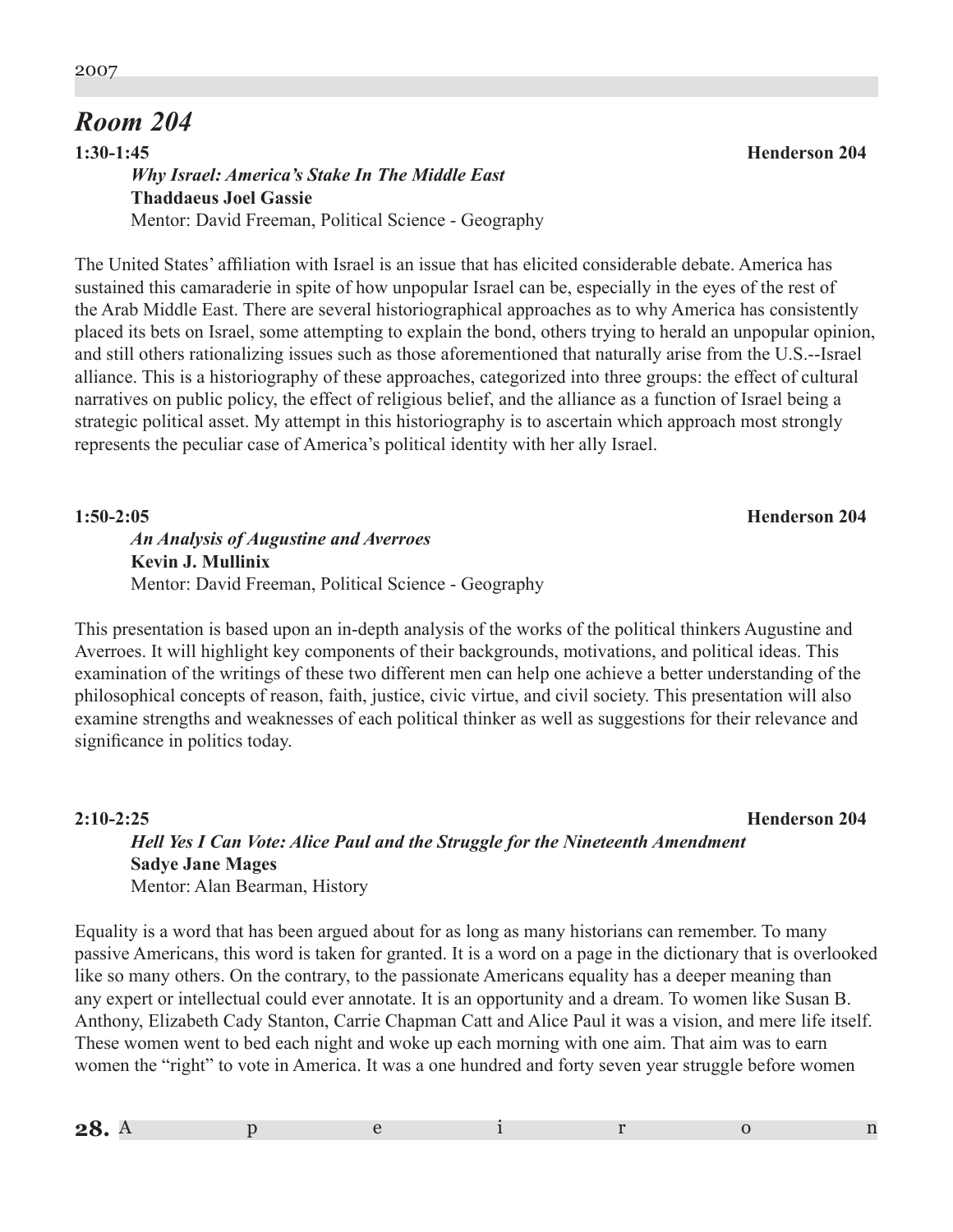were finally able to vote. That one hundred and forty seven years should never be undermined or forgotten because it paved the way for the Nineteenth Amendment, equality, and the "American Dream" itself.

#### **2:30-2:45 Henderson 204**

*Eleanor Roosevelt and Her Impact on the Presidency* **Chelsea Elizabeth Anne Chaney** Mentor: Alan Bearman, History

Few First Ladies were as influential as Eleanor Roosevelt. Eleanor's social and political action contributed greatly to Franklin D. Roosevelt's successful administrations.

*Drafting of the Declaration of Independence: The Birth of A New Nation* **Alice L. Hughes** Mentor: Alan Bearman, History

This paper is a historical analysis of the drafting of the Declaration of Independence with an emphasis on the influence of the writings of John Locke and George Mason on Thomas Jefferson.

*Studies of Advanced Industrial Society: The Case of the Screaming Skulls* **Eugene Constantin Stone** Mentor: Alan Bearman, History

In contemporary society, the medical-industrial community has established the ideal of "normal" behavior in individuals. This standard is a reflection of the modal behaviors exhibited by the aggregate of society. Individuals who deviate from certain social norms are characterized as anxious, maladjusted, or neurotic. If an individual can be found "neurotic", is it possible to make a claim of social neuroses, where the whole of society exhibits behaviors that can be construed as abnormal? More importantly, what frame of reference would be used to establish that the bulk of civilization is suffering from a communal form of neuroses? The comparative background from which a diagnosis of social neuroses can be made exists, but it resides just below our senses.

### **2:50-3:05 Henderson 204**

## **3:10-3:25 Henderson 204**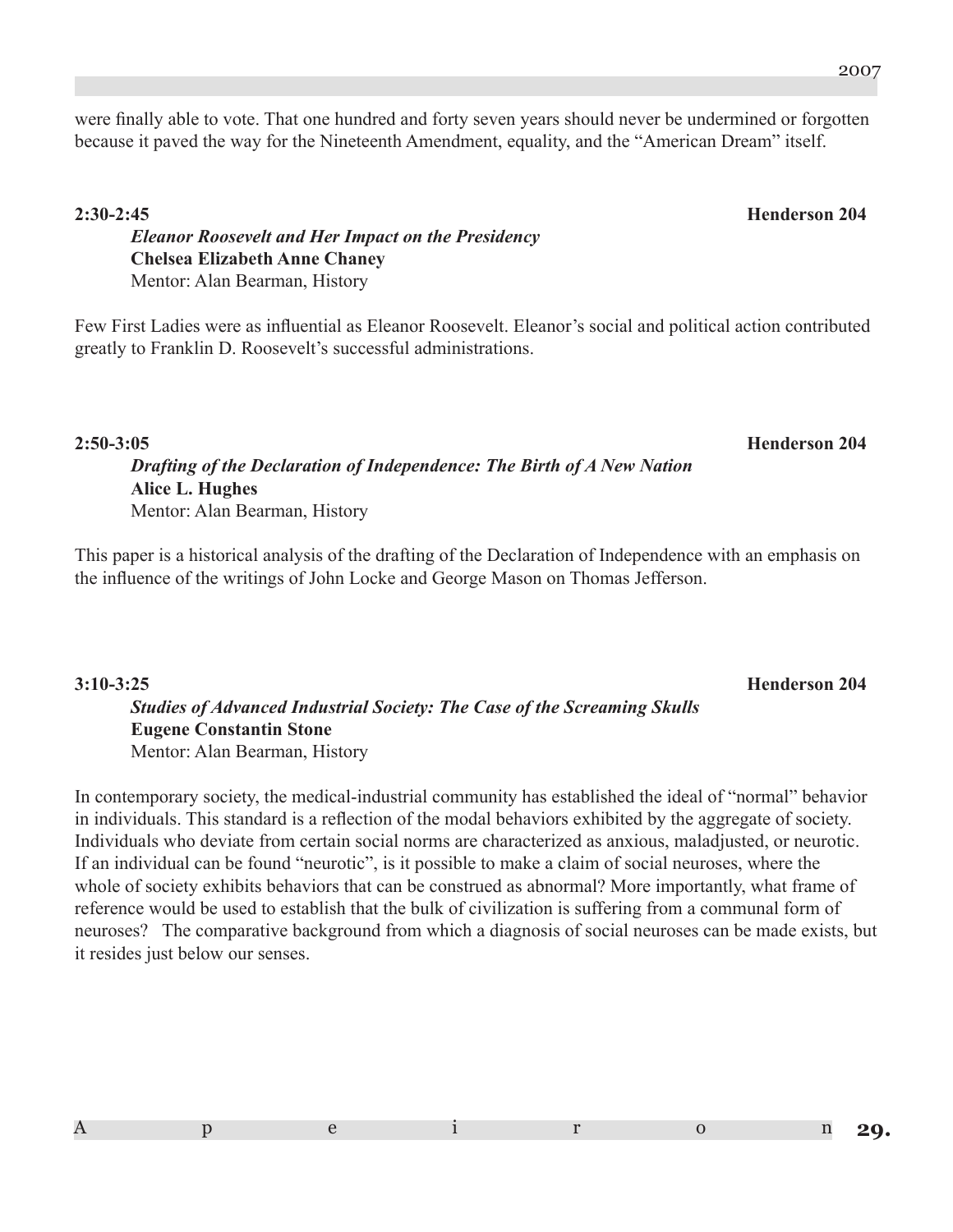#### 2007

# *Room 207*

**1:30-1:45 Henderson 207** *Childbirth in Sequestration: Shared Meaning of the Perinatal Experience for Amish Women Living in Yoder, Kansas* **Haley S. Smith** Mentor: Marilyn Masterson, School of Nursing  $WTE$ 

The experience of childbirth is a deeply human event that must be understood through the rich and textured cultural identity of the transitioning family. One particular religo-cultural group, the Old Order Amish, remain largely sequestered from mainstream society maintaining a unique spiritual and cultural identity that impacts all aspects of daily life, including the seminal transition of motherhood. A descriptive qualitative study was designed and implemented in the Amish hub of Yoder, Kansas to discover the meaning of the childbearing experience for Amish women at a local birthing center. Through rich descriptive inquiry, the researcher was able to discover seven themes that illuminate the Amish childbearing experience as it pertains to spirituality, culture, and healthcare practices. Such knowledge will add to the developing body of literature providing nurses with a rich context from which to view childbirth, illuminating the multilayered texture of this deeply human experience.

#### **1:50-2:05 Henderson 207**

#### *Influence of Olfactory Perception on Gap Passability* **April Lynn Tallerico** Mentor: Mike Russell, Psychology  $W T E$

Previous studies have looked at the ability of humans to perceive gap passability based on vision, auditory and haptic conditions. Presently, however, there have been no studies that have looked at gap passability in regards to olfactory perception. The present study will attempt to determine the extent to which observers can accurately gauge whether a gap affords passage. Participants were Washburn University students enrolled in introductory psychology classes and assigned to one of two conditions, vision or olfactory. Common sense suggests that the accuracy of participant judgments will be more accurate in the vision condition than in the olfactory condition. The findings will be interpreted in terms of J.J. Gibson's notion of the partial equivalences of perceptual systems.

| $\Omega$            |  |  |  |
|---------------------|--|--|--|
| .5V<br>$\mathbf{A}$ |  |  |  |
|                     |  |  |  |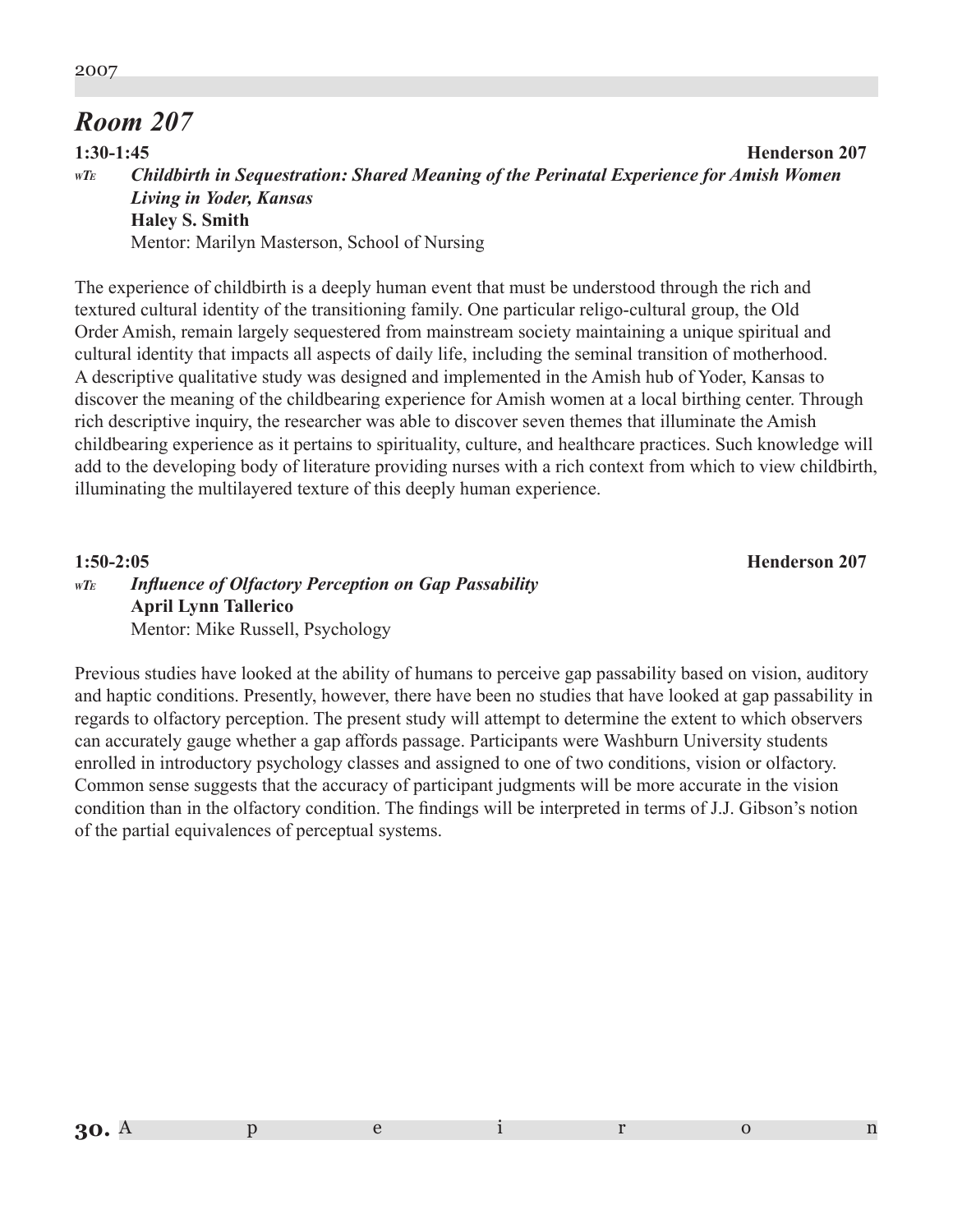#### **2:10-2:25 Henderson 207** *The Impact of Budget Cuts on the Role of School Nursing in a Midwestern School District* **Shannon L. Cederlind** Mentor: Gail Ciesielski, School of Nursing

 A descriptive study was done to examine the experiences of healthcare providers in a post-budget cut environment through qualitative analyses of written surveys. The study looked at how registered nurses (RNs), licensed practicing nurses (LPNs) and health aides in a Midwestern school district describe how their roles have change after a recent change in staffing and funding. Two surveys were administered and written statements were analyzed on aspects of school nursing such as delegation, health education, support, services provided and changes in job description.

## *Uncontrollability and Inescapability: Causes and Preventions of Learned Helplessness* **Robert Charles Carrigan** Mentor: Michael McGuire, Psychology

The phenomenon of learned helplessness is defined as a psychological problem, much like depression, which results from repeated failure in several situations, be it in academic or athletic situations. This review not only gives the audience a background on the history of learned helplessness but also provides possible causes and solutions that can help prevent and aid those individuals who suffer from learned helplessness. The primary focus rests on children between the ages of eight and fourteen. Finally this

review ventures into possible holes in the current learned helplessness research and the direction that future studies should follow.

#### **2:50-3:05 Henderson 207** *The Effects of Minority Student Engagement on College Satisfaction* **LaNise D. Babb** Mentor: Joanne Altman, Psychology

Minority students are more likely to be disengaged and less satisfied with the university experience than majority students. Stress from academic obligations, minority status, limited social networks, family issues, finances, and adjustment difficulties often hinder multiethnic student involvement and college satisfaction. In the present study, the level of university student engagement is examined, as research suggests that involvement in college has a positive influence on university satisfaction. The results will explore whether an increase in minority student engagement on campus will increase their overall college satisfaction.

# **2:30-2:45 Henderson 207**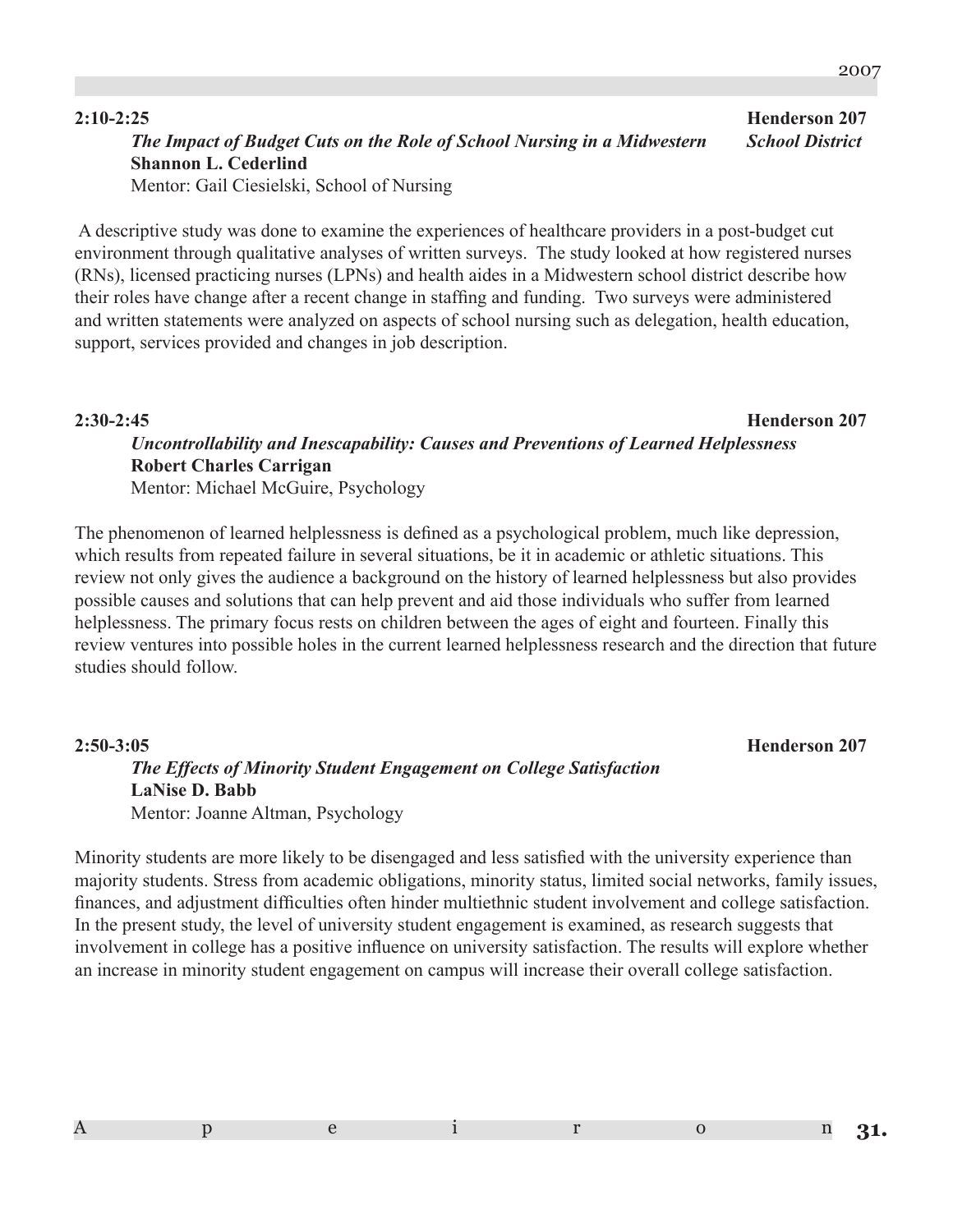#### **3:10-3:25 Henderson 207**

# *Hidden Foundation of the Invisible Empire: The Role of Honor in the Second Ku Klux Klan* **Bethany R. Mowry**

Mentor: Alan Bearman, History

To understand the actions of the Ku Klux Klan of 1920s America one must understand the mindset of its members, which the Klan delivered to the public in verbal and written addresses. What makes comprehension of the Klan mindset unique and challenging is the difference between its internal and external publications. To the "alien" world the Klan emphasized patriotism, Protestantism, disdain and distrust of the Catholic and the Jew and an ethnocentric ideology which promoted the interests of the white, Anglo-Saxon Protestant male. Yet its internal documents, while maintaining the importance of these tenets, dwelled more heavily on the concept of honor than those for public consumption. Patriotism, Protestantism, and native white superiority held prime importance in the public image perpetrated by the second Ku Klux Klan, but these ideals rested firmly upon and grew from the personal importance of honor to Klansmen.

# *Room 217*

**1:30-1:45 Henderson 217** *Preference Estimation Using Computerized Collaborative Filtering* **Renchar R. Delacruz, Ethan R. Fincham, Melinda J. Holman, Joshua D. Knox, Darin Stelting** Mentor: Nan Sun, Computer Information Sciences

The Netflix Prize invites teams or individuals to attempt to improve on Netflix's recommender system. As participants in the Netflix Prize competition, we attempt to predict the preferences of movie renters based on past behavior. Analyzing data provided by Netflix, we examine the behavior of other customers who have expressed similar preferences by rating movies. Once the data has been organized in a MySQL database, we apply machine learning principles to recognize patterns of behavior. When a pattern is identified among user ratings, we can make a prediction about how a customer will rate a movie.

#### **1:50-2:05 Henderson 217**

*Identifying Barriers and Opportunities within Highly Competitive Office Supply Market through New Six Sigma Methodology* **Cheryl Butler**

Mentor: Dave DePue, Office, Legal, & Technology

As in most markets today, competition is fierce. The U.S. office supply industry is estimated to be worth \$323 billion and continues to grow annually. The home office market is expected to grow from a \$38.7 million market in 2001 to almost \$50 million by 2005. Office supplies is the generic term that refers to all supplies regularly used in offices by businesses and other organizations, from private citizens to

| $\sim$ $\sim$ |
|---------------|
|---------------|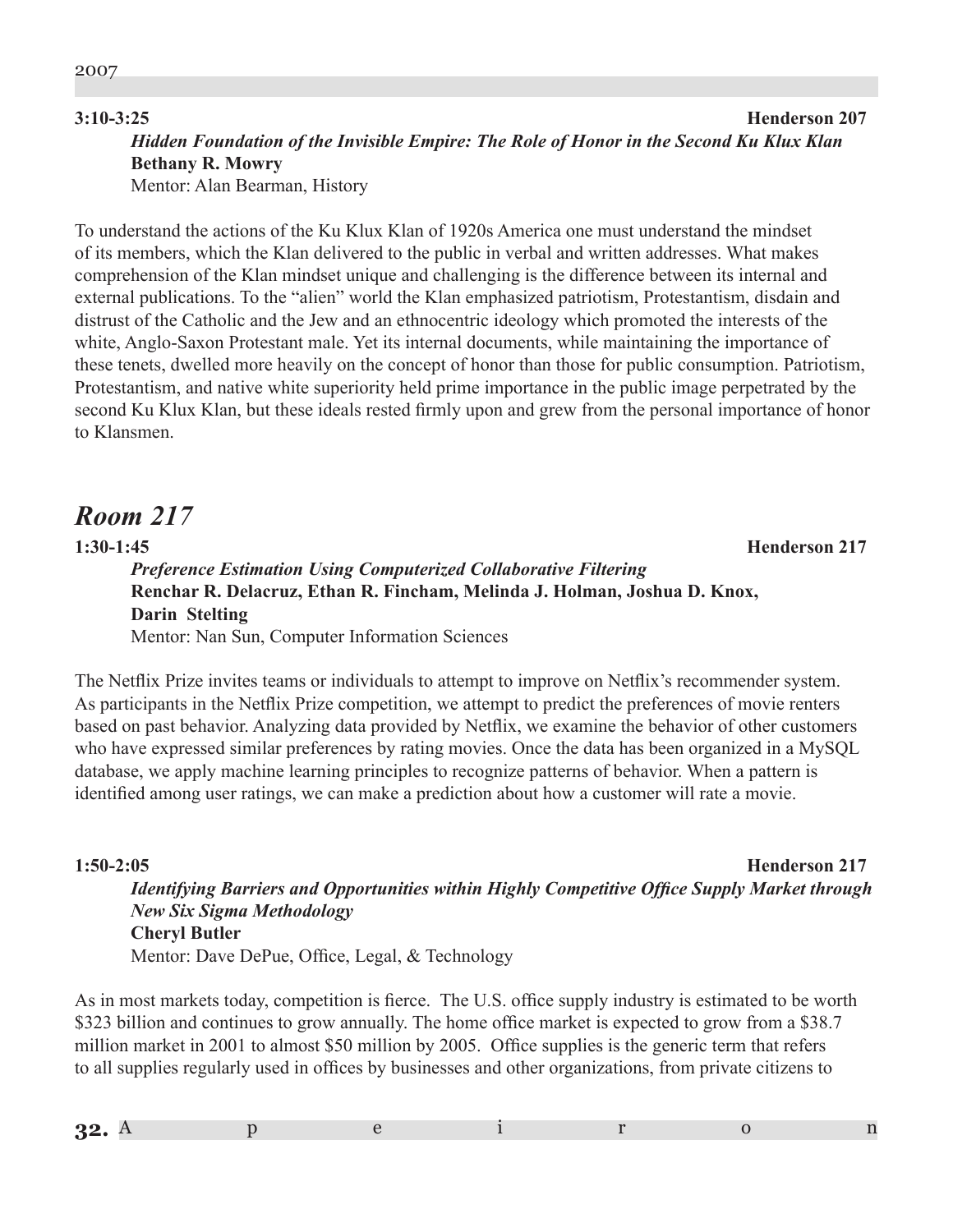governments, who work with the collection, refinement, and output of information. In 2003, OfficeMax, Inc. began the transformation from predominately manufacturing-based company to independent office products distribution. In this case study, we will apply Six Sigma methodology linking customer requirements to an organization's mission, vision, strategic objectives and metrics which translates to organizational knowledge and improved decision-making. The outcome will be the identification of barriers and opportunities for management and other stakeholders at OfficeMax, Inc.

#### **2:10-2:25 Henderson 217**

### *Web-based Quest Game Project* **Mukhtar Farid, Johnathan A. King, Timothy J. O'Neal, Jacob S. Prewett** Mentor: Nan Sun, Computer Information Sciences

This Computer Information Systems Capstone project is an online game in which registered users can connect via the internet and play. First, the user will connect to the site and log into the home page. The user will then be redirected to the initial game web page, which has the main quest description and a variety of locations for the user to choose from. These locations include a castle, ruins, an island, an arctic area, a swamp, a cave, a mountain and a forest.

### **2:30-2:45 Henderson 217** *Digial Educators: A Literature Review of Digital Game-based Learning for Students* **Kristine Faith Appleton** Mentor: Michael McGuire, Psychology

As technology quickly advances the number of hours a student plays digital games is expected to increase as well. On average, a 21 year old has played approximately 10,000 hours of digital games (Prensky 2001). Digital games, for the purpose of this talk, can be defined as computer games, video games and online games. With the increase in the interest of gaming effects on children's behavior, there arose controversy about the impact of gaming on students. One contention has been focus on the adverse effects that gaming has on students' behavior (Brady 2006). The focus of this talk is to review literature that highlights the more positive effects that gaming has on students' academic performance. Additionally, the potential of gaming to enhance learning will be reviewed.

|--|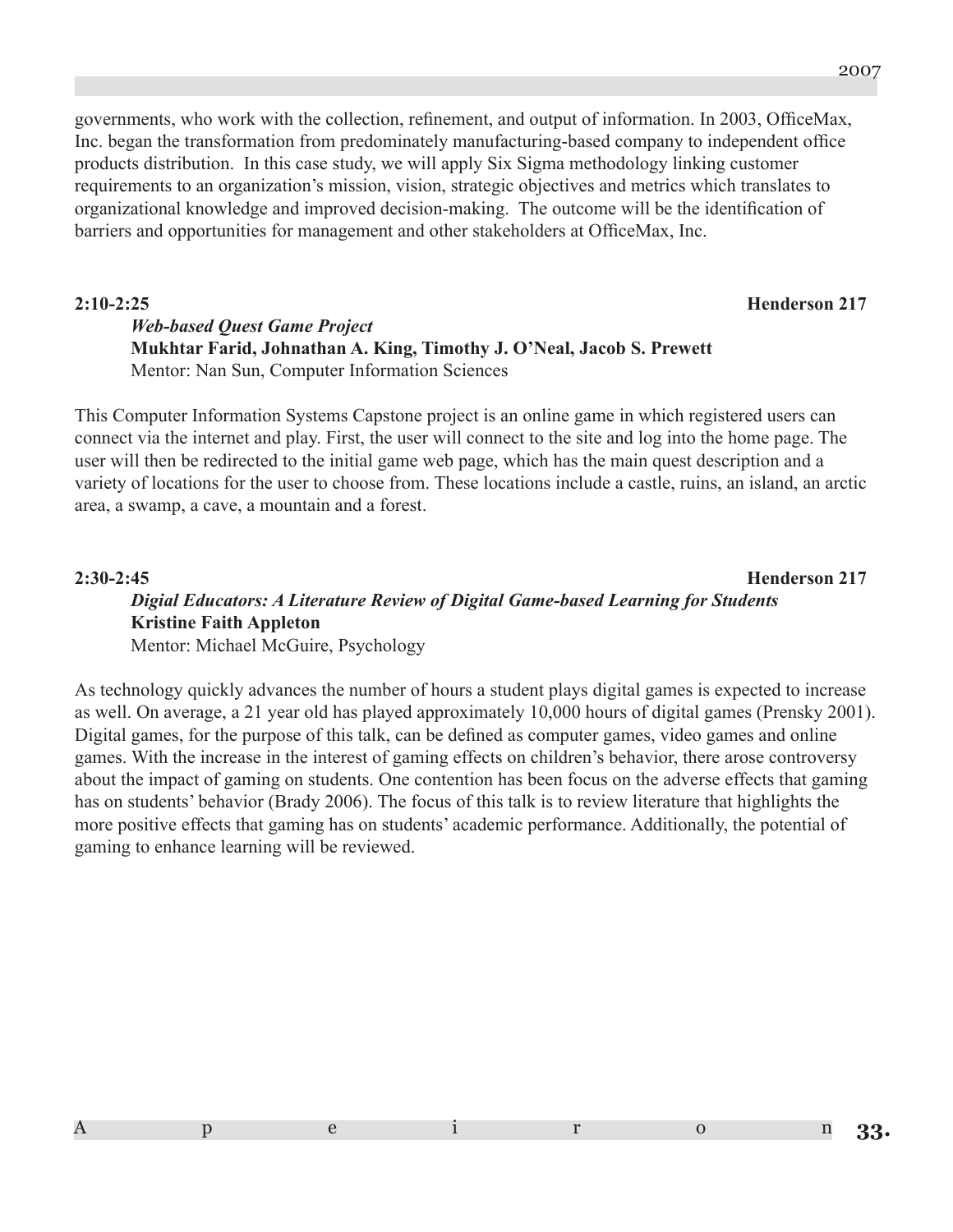2007

# *Funding a New Revolution: DR-CAFTA's Effect on the Nicaraguan Economy* **Lacey R. Keller**

Mentor: Dmitri Nizovtsev, School of Business

Free trade agreements, such as the Central American Free Trade Agreement (CAFTA or DR-CAFTA), often are highly politicized, hotly contested, and complicated. In theory, such a trade agreement should make the Nicaraguan and the United States' economies better off than before CAFTA's implementation. Yet, in actuality, the implications of this treaty are muddled due to the lack of empirical data and the prevalence of biased personal opinions. This paper discusses how CAFTA affects the Nicaraguan economy through the balancing of background and empirical data, opinions of free trade experts and international leaders, and personal experience.

### **3:10-3:25 Henderson 217** *A Communicative Analysis of the Problem of High Turnover in Public Accounting Firms* **Paige Renee Pfannenstiel** Mentor: Pat Kosinar, Communication

Public accounting firms are plagued with the problem of high turnover. This study explores the causes of high turnover in accounting firms and concomitantly, the effect of this turnover on assimilation and socialization in such firms. The study focuses on the vital role of communication in this situation as it affects the factors leading to the high turnover rate and the firms' responses. The analysis is grounded in communication theories which describe and explain the current situation, as well as predict what may happen in the future for these firms.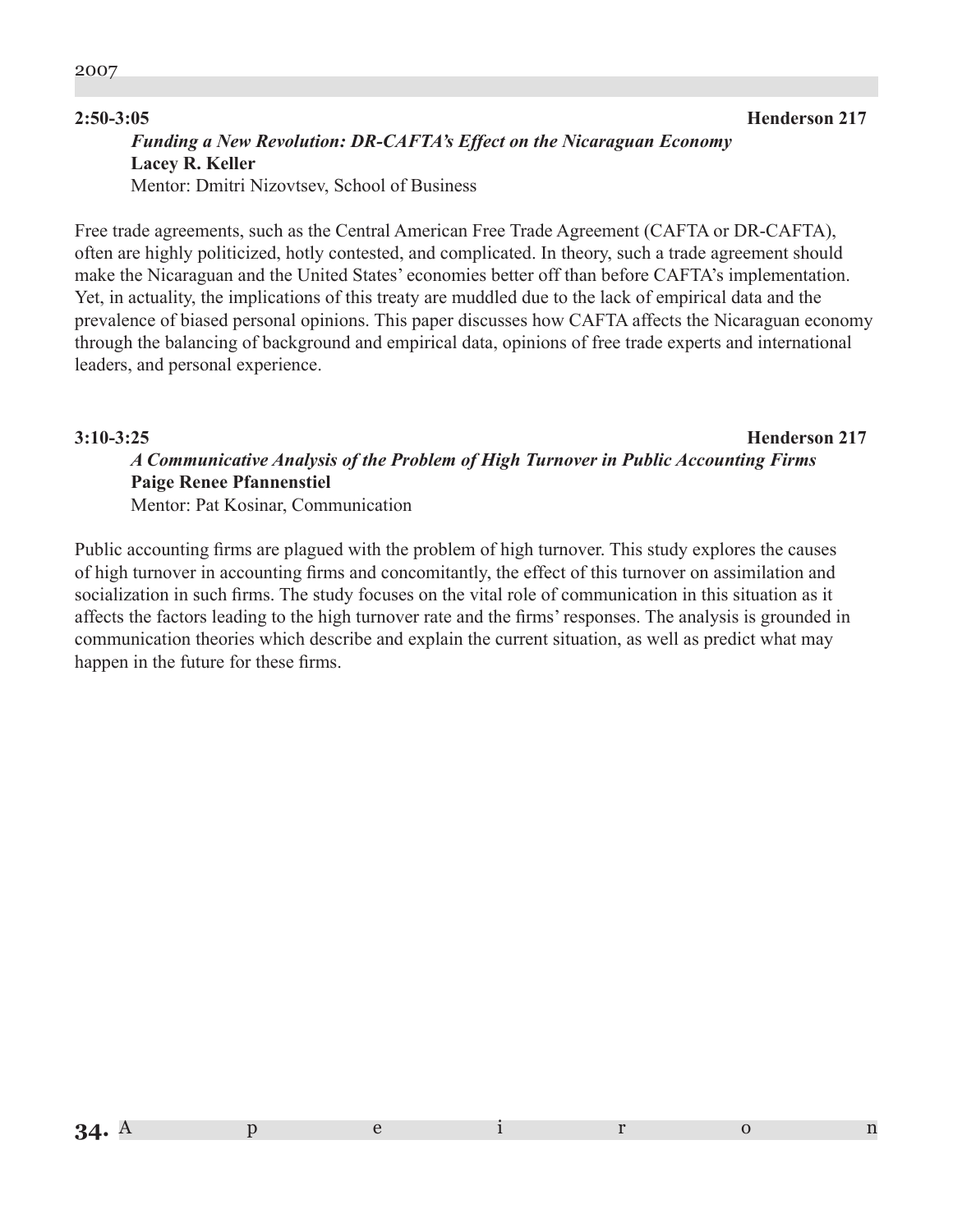# *Room 304*

**1:30-1:45 Henderson 304** *The Effect of Substrate and Contact Points on Snake Locomotion* **JoHanna Suzanne Peterson** Mentor: Bruce Young, Biology

Snakes have been classified as "active foragers" or "sit and wait foragers" based on their size and behavior. Sit and wait foragers are heavy-bodied snakes that capture prey using venom or constriction. Previous studies on slender species, have demonstrated that differences in the substrate and contact points available have an influence on the snake's movement. This study looked at differences in substrate and contact points and the influences they had on a larger snake, the yellow anaconda. A filming platform was made out of plywood. Using video cameras and image analysis software, the locomotion of the snake was quantified while moving over both low and high friction substrates. Contact points were also incorporated at different spacings. This study confirmed the finding of distinct gaits in snakes, and showed that locomotor mechanics are distinct in larger heavy-bodied snakes.

**1:50-2:05 Henderson 304** 

### *Locomotor Mechanics of Varanid Lizards: An Aquatic Perspective* **Ashley Renee Lawrence** Mentor: Bruce A. Young, Biology

Terrestrial locomotion in varanid (monitor) lizards, and indeed all lizards, is characterized by a sinusoidal lateral displacement of the body. Experimental work has shown that the lateral displacements of the body are not produced by the axial muscles (those muscles running along the lateral and dorsal surface of the vertebral column) but rather by the hypaxial muscles in the abdominal region. Though the axial muscles do not function to bend the body laterally, they contract during locomotion in a temporal pattern coincident with the footfall pattern. Several hypotheses for the role of these axial muscles during locomotion have been advanced, most dealing with general gravitational support of the body. We explored the contractile pattern of the axial muscles of varanids during swimming, a form of locomotion in which the vertebral column no longer functions in gravitational support.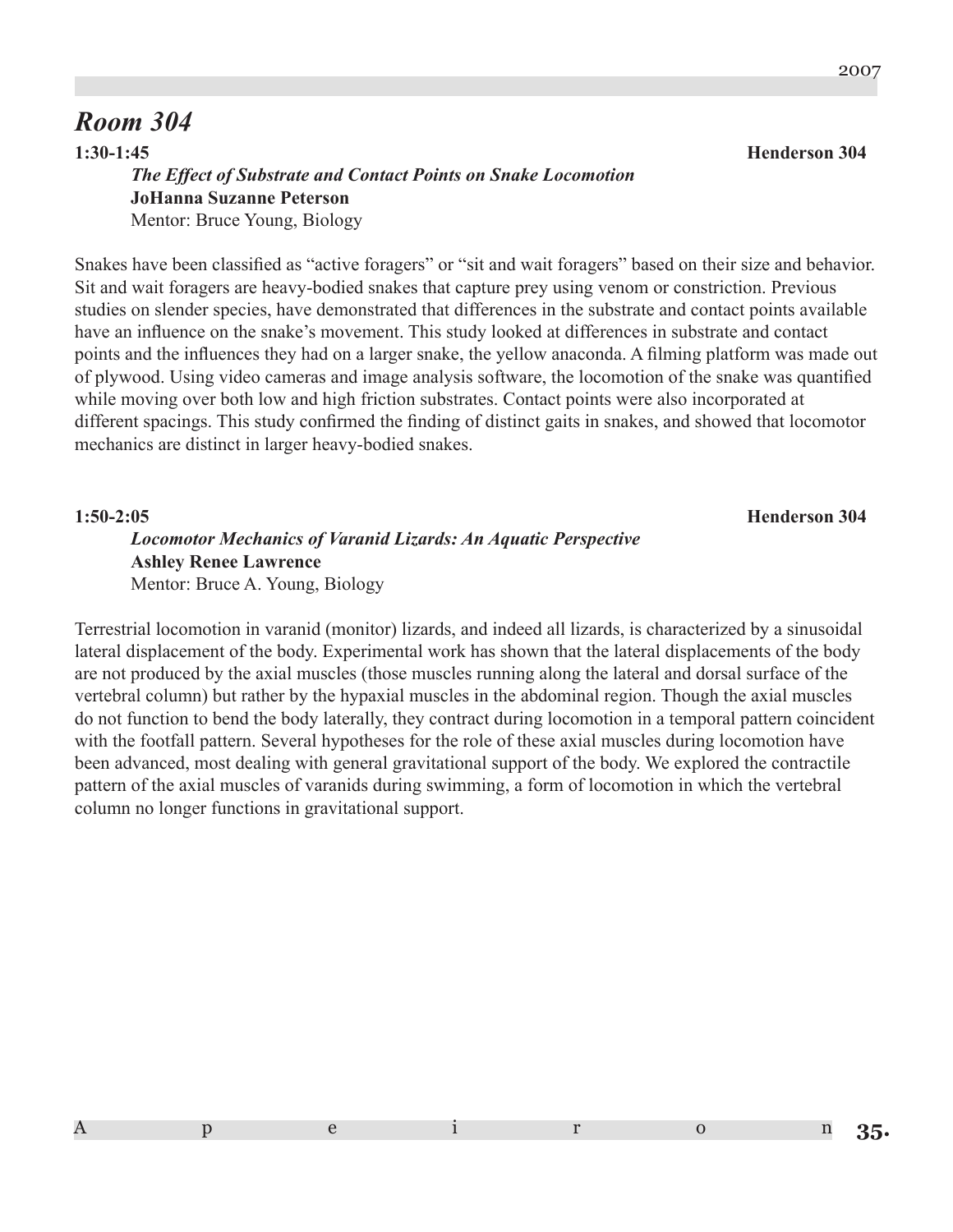### *The Diversity of Aquatic Locomotor Mechanics in Snakes and Monitor Lizards.* **Anna L. Fahey** Mentor: Bruce Young, Biology

There is a general consensus that monitor lizards (Varanus) are the phylogenetic sister-group to snakes and that the large marine lizards, the Mosasaurs, are closely related to the monitor lizards. There is little known about the transitions between these major groups. This study was intended to explore one aspect of these transitions, that being the change in aquatic locomotor mechanics. Using standard and high-speed digital video, as well as electromyography, we document the mode of aquatic locomotion in a "primitive" snake (the yellow anaconda, Eunectes notaeus). We also describe two different modes of aquatic locomotion in monitor lizards, one from largely aquatic taxa (water monitors and nile monitors) and the other from a terrestrial taxon (savannah monitor). Comparing these three modes offers insight into the potential role of limbs in the early evolution of Mosasaurs, and the likely mechanical transition from a lizard-like to a serpentine form of locomotion.

#### **2:30-2:45 Henderson 304**

### *Sensory-Motor Integration during Venom "Spitting" in Cobras* **Melissa A Boetig** Mentor: Dr. Bruce Young, Biology

To examine how a cobra is able to "spit" at a moving target, we used an integrated array of multi-plane accelerometers, high-speed digital videography, and electromyography. Our analyses suggest that the spitting behavior consists of three key sequential components: 1) the cobra makes slight head movements that allow it to track the movements of the target; 2) an abrupt "head jerk" on the part of the target provokes the onset of venom expulsion, or "spitting;" and 3) the cobra makes rapid cephalic movements that allow the cobra to disperse its venom in anticipation of the target's movements.

| $\sim$         |  |  |  |
|----------------|--|--|--|
| --             |  |  |  |
| $\blacksquare$ |  |  |  |

#### **2:10-2:25 Henderson 304**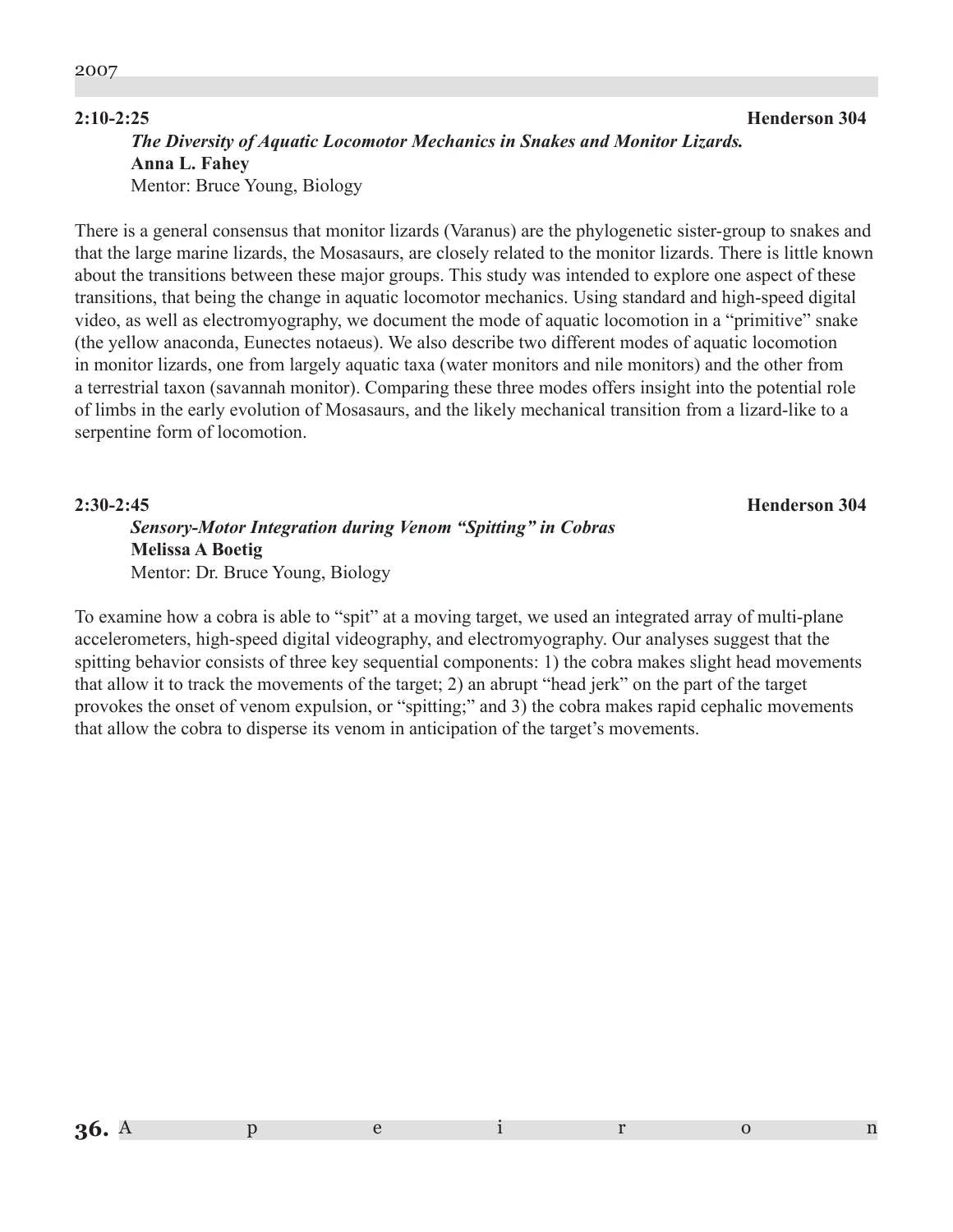# **Performances Mulvane Art Gallery**

**3:30-3:45**

*Sacrament: A Monologue* **Sabrina M. Goss** Mentor: Penny Weiner, Theatre

An unnamed man is haunted by indecision as he attempts to confess his sins to a priest he cannot see or hear. The man never was Catholic, though he might have gone to Sunday school. He can't really remember now. Small details often escape him, like precisely why he brought his girlfriend's young daughter with him when he left and where he plans to go. He is trying to remember the difference between good and evil and seeking assurance that not all of his decisions have been wrong.

3:50-4:15

*Lies, Damn Lies and Statistics* **David Bury** Mentor: Penny Weiner, Theatre

*Lies, Damn Lies and Statistics* is a new play that I'm working on. I feel as though the playwriting process is a (neverending?) ongoing process, so I'm using Apeiron as an opportunity to improve upon my work with this play. Hearing the work through the mouths of readers is something that emerging playwrights don't often have the luxury of and can be immensely helpful in refining the play.

 $4.20 - 5.00$ 

*The "4'N Harmony" Become Five* **Carlos Cabezas, Samuel Cho, Nathan D. Mark, Amanda Joy Mayo, Lindsay Paul, Zac Snyder** Mentor: Steven Elisha, Music  $WTE$ 

The presentation of the quintets will have duality in performance and oral. Brahms, and Dvorak quintets will be featured. Orally, information on the structure of the pieces as well as the ensembles' organization is influenced by a fifth member. Aspects of music will be woven into the structure of the piece and quintet, including on how the sound is affected.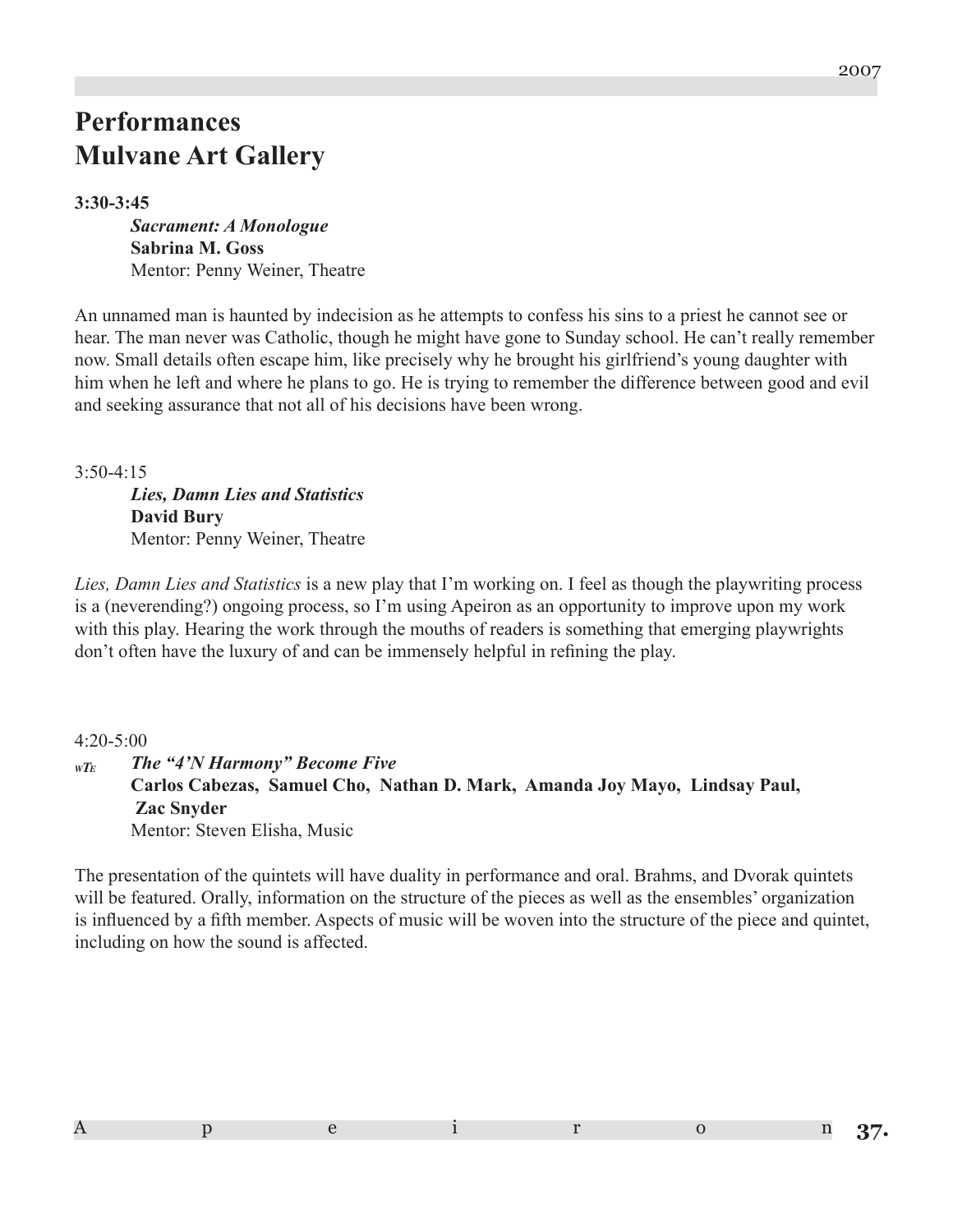| Room 103 |                                                                  |                                                                  |                                                |                 |           |                 |
|----------|------------------------------------------------------------------|------------------------------------------------------------------|------------------------------------------------|-----------------|-----------|-----------------|
|          | 1:30                                                             | 1:50                                                             | 2:10                                           | 2:30            | 2:50      | 3:10            |
|          | R. Utemark                                                       | J. DeLong                                                        | M. Ericsson                                    | <b>B.</b> Davis |           | J. Bond         |
| Room 104 |                                                                  |                                                                  |                                                |                 |           |                 |
|          | 1:30                                                             | 1:50                                                             | 2:10                                           | 2:30            | 2:50      | 3:10            |
|          | L.R. Potter                                                      | D. Barker<br>K. Rhea<br>C. Wulfkuhle                             |                                                | T. Leffert      | S. Young  | O. William      |
| Room 118 |                                                                  |                                                                  |                                                |                 |           |                 |
|          | 1:30                                                             | 1:50                                                             | 2:10                                           | 2:30            | 2:50      | 3:10            |
|          | L. Parker                                                        | L. Higbee                                                        | J. Heschemeyer                                 | D. Van Laeys    | J. Rezac  | A. Billinger    |
| Room 203 |                                                                  |                                                                  |                                                |                 |           |                 |
|          | 1:30                                                             | 1:50                                                             | 2:10                                           | 2:30            | 2:50      | 3:10            |
|          | K. Cook                                                          | V. Adame<br>K. Boye-Doe<br>J. Green<br>J. Schalansky<br>C. Urban | S. Cooper                                      | J. Mills        | C. Keary  | H. Pollock      |
| Room 204 |                                                                  |                                                                  |                                                |                 |           |                 |
|          | 1:30                                                             | 1:50                                                             | 2:10                                           | 2:30            | 2:50      | 3:10            |
|          | T. Gassie                                                        | K. Mullinix                                                      | S. Mages                                       | C. Chaney       | A. Hughes | E. Stone        |
| Room 207 |                                                                  |                                                                  |                                                |                 |           |                 |
|          | 1:30                                                             | 1:50                                                             | 2:10                                           | 2:30            | 2:50      | 3:10            |
|          | H. Smith                                                         | A. Tallerico                                                     | S. Cedelind                                    | R. Carrigan     | L. Babb   | <b>B.</b> Mowry |
| Room 217 |                                                                  |                                                                  |                                                |                 |           |                 |
|          | 1:30                                                             | 1:50                                                             | 2:10                                           | 2:30            | 2:50      | 3:10            |
|          | R. Delacruz<br>E. Fincham<br>M. Holman<br>J. Knox<br>D. Stelting | C. Butler                                                        | M. Farid<br>J. King<br>T. O'Neil<br>J. Prewett | K. Appleton     | L. Keller | P. Pfannenstiel |
| Room 304 |                                                                  |                                                                  |                                                |                 |           |                 |
|          | 1:30                                                             | 1:50                                                             | 2:10                                           | 2:30            | 2:50      | 3:10            |
|          | J. Peterson                                                      | A. Lawrence                                                      | A. Fahey                                       | M. Boetig       |           |                 |

# *Quick Reference, Oral Presentations, Henderson Learning Resources Center*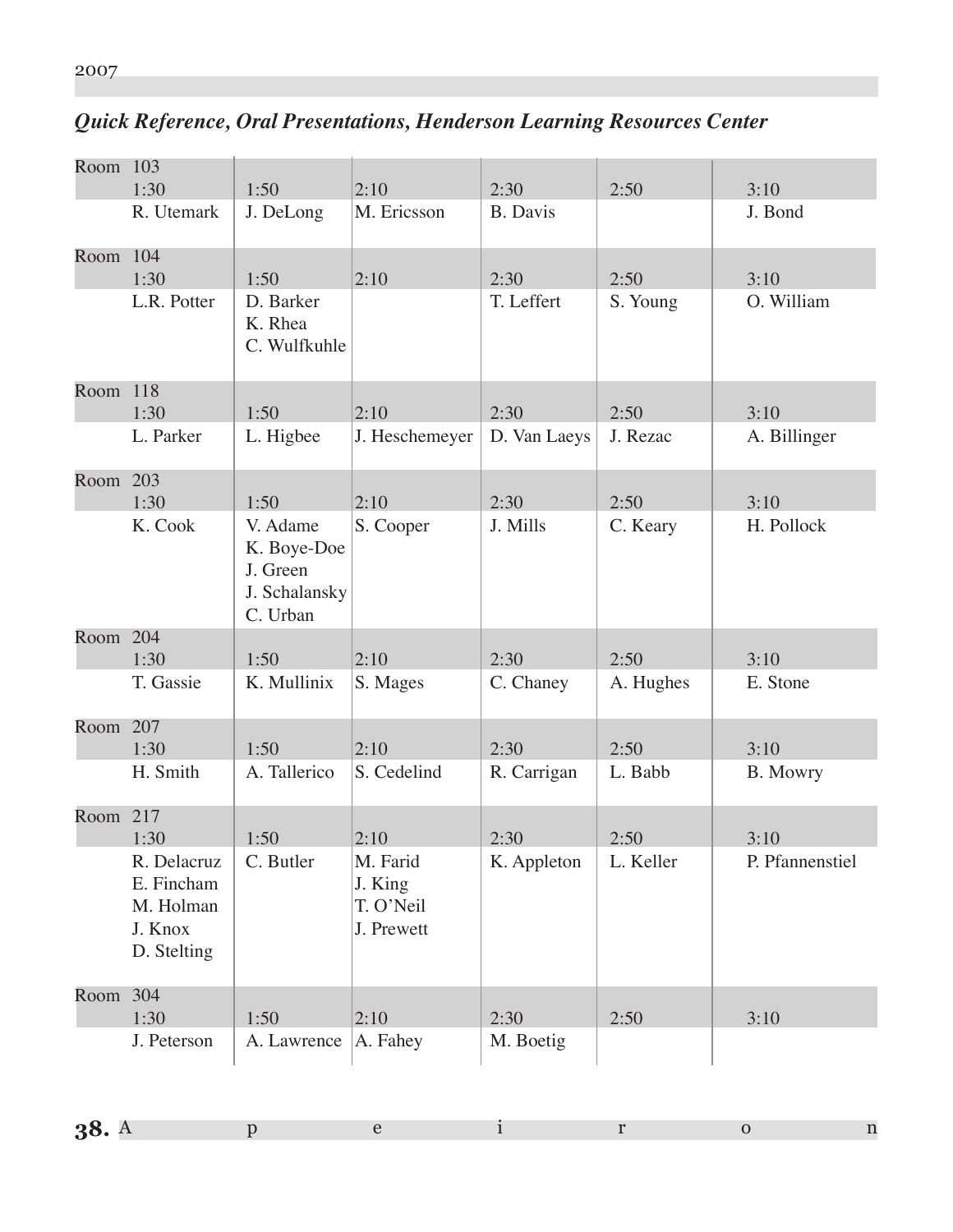#### 2007

# **Washburn Juried Art Student Exhibition Mulvane Art Museum 4:00 p.m.-7:00 p.m.**

Reception at 4:30 p.m. Opening remarks and awards presented at 5:30 p.m. The exhibitions are on display in the Mulvane Art Museum from April 20 through June 24.

**Reception honoring Apeiron Participants Washburn Room, Memorial Union 5:00-6:00 p.m.**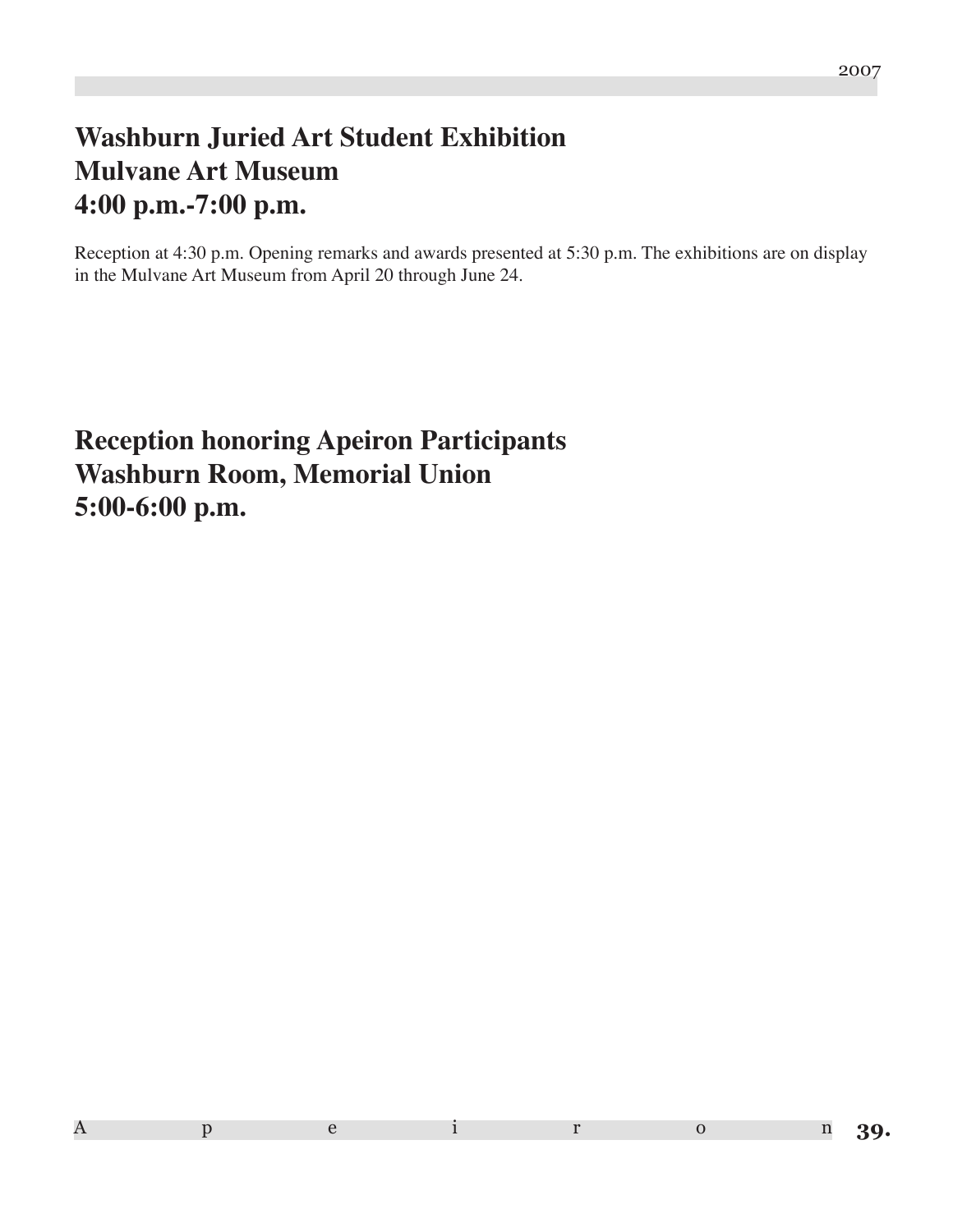# *Index*

# **A**

| Adame, Virginia M.       | 26 |
|--------------------------|----|
| Anschutz, Sara M.        | 6  |
| Appleton, Kristine Faith | 33 |

# **B**

| Babb, LaNise D.         | 31 |
|-------------------------|----|
| Baker, Brinton          | 16 |
| Barker, Dee             | 21 |
| Bayless, Adam M.        | 16 |
| Billinger, Amy D.       | 25 |
| Bliss, Jennifer         | 7  |
| Boetig, Melissa A       | 36 |
| Bond, Julia             | 20 |
| Boye-Doe, Kofi A        | 26 |
| Brown, Tracey Lee       | 15 |
| Brunton, Janet M        | 18 |
| Bumgarner, Rebecca Joan | 5  |
| Bury, David             | 37 |
| Butler, Cheryl          | 32 |
|                         |    |

# **C**

| Cabezas, Carlos          | 37 |
|--------------------------|----|
| Carrigan, Robert Charles | 31 |
| Casey, Megan D.          | 15 |
| Cavin, Jennifer Diane    | 8  |
| Cederlind, Shannon L.    | 31 |
| Chaney, Chelsea          | 29 |
| Chavez, Romualdo R.      | 16 |
| Cho, Samuel              | 37 |
| Cook, Kathryn            | 25 |
| Cooper, Samantha S.      | 26 |
| Couch, Jessica Jene      | 11 |
| Courtney, Alike Ann      | 6  |
| Cowan, Angela L.         | 9  |
|                          |    |

# **D**

| Davis, Branton K.      | 20 |
|------------------------|----|
| Delacruz, Renchar R.   | 32 |
| DeLong, Jeremy C.      | 19 |
| Dennis, aime L.        | 4  |
| Donald, Joseph         | 15 |
| E                      |    |
| Eastridge, Richard     | 17 |
| Ericsson, Miranda A.   | 20 |
| F                      |    |
| Fahey, Anna L.         | 36 |
| Farid, Mukhtar         | 33 |
| Farnham, Elizabeth N.  | 5  |
| Fincham, Ethan R.      | 32 |
| G                      |    |
| Gallaway, Melissa A.   | 6  |
| Gassie, Thaddaeus Joel | 28 |
| Gibson, Joe            | 11 |
| Goss, Sabrina M.       | 37 |
|                        |    |

# **H**

| Hamilton, Christin     | 8  |
|------------------------|----|
| Hatlestad, Jenna Marie | 8  |
| Haverkamp, Dustin E.   | 17 |
| Heschmeyer, Joseph A.  | 23 |
| Higbee, Laura          | 23 |
| Higgins, Justin C.     | 10 |
| Holman, Melinda J.     | 32 |
| Holtz, Lindsay M.      | 5  |
| Hughes, Alice L.       | 29 |
| Hulinsky, Shelly       | 9  |
| Huntzinger, Monica L.  | 6  |
|                        |    |

Green, Juna L 26

# **J**

| Jenks, Christopher     | 16 |
|------------------------|----|
| Jennings, Daysha Renee | 11 |
| Johnson, Lindsay A.    | 9  |
| $\mathbf K$            |    |
| Keary, Chris J.        | 27 |
| Keller, Lacey R.       | 34 |
| King,, Johnathan A.    | 33 |
| King, Johnathan A      | 10 |
| Knox, Joshua D.        | 32 |
| L                      |    |
| Laeys, Danielle J. Van | 24 |
| Lawrence, Ashley Renee | 35 |
| Leffert, Timothy P.    | 22 |
| Linquist,, Melissa     | 16 |
| Lollman, Scott         | 4  |
| Lusk, Elizabeth        | 7  |
| M                      |    |
| Mages, Sadye Jane      | 28 |
| Mark, Nathan D.        | 37 |
| Mayo, Amanda Joy       | 37 |
| McFalls, Gretchen      | 7  |
| McNulty, Daniel P.     | 13 |
| Menhusen, Erin R.      | 14 |
| Mills, Jennifer L.     | 26 |
| Mowry, Bethany R.      | 32 |
| Muenks, Pete           | 7  |
| Mullinix, Kevin J.     | 28 |
| N                      |    |
|                        | 18 |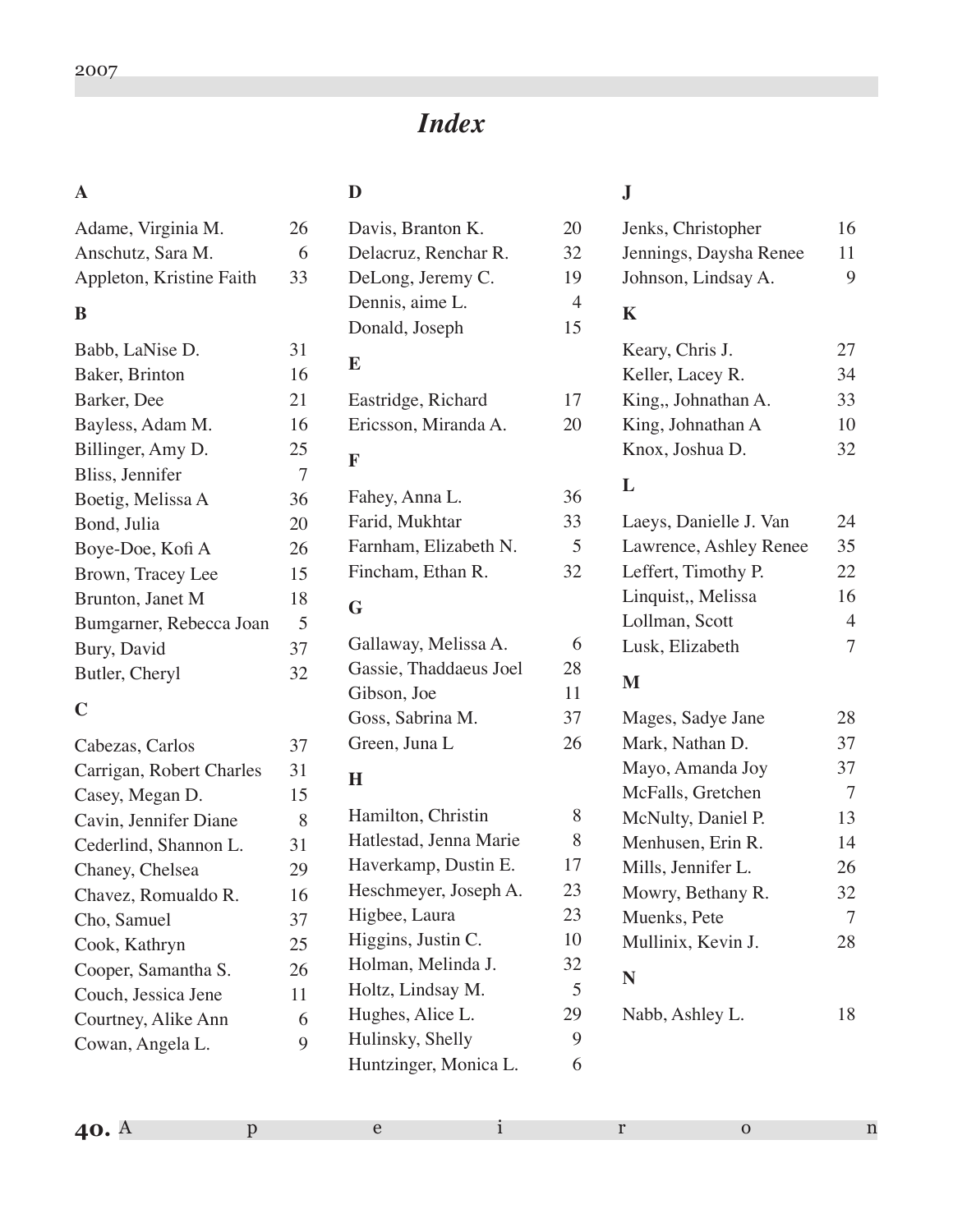## **O**

# **T**

| O'Neal, Timothy J.             | 33             | Tallerico, April Lynn     | 30     |
|--------------------------------|----------------|---------------------------|--------|
| Olliso, William F.             | 22             | Traynor, Tim              | 18     |
| ${\bf P}$                      |                | U                         |        |
| Parker, Lydia Christine 16, 23 |                | Uppalapati, Sri Venkata   | 7      |
| Paul, Lindsay                  | 37             | Urban, Cale Michael       | 26     |
| Peterson, JoHanna Suzanne 35   |                | Utemark, ReAnne R.        | 19     |
| Pfannenstiel, Paige Renee      | 34             | $\boldsymbol{\mathrm{V}}$ |        |
| Pollock, Haley A.              | 27             |                           |        |
| Potter, L.R.                   | 21             | VanDyke, Sean A.          | 17     |
| Prewett, Jacob S.              | 33             | W                         |        |
| Puderbaugh, Amy Olivia         | 10             |                           |        |
| $\bf R$                        |                | Weaver, Adam              | 16     |
|                                |                | Wilcox, Candace Lea       | 13     |
| Reed, Tina                     | $\overline{4}$ | Wilkerson, Trent A.       | 12     |
| Rezac, Jess L.                 | 24             | Wilson, Nicholas D.       | 17     |
| Rhea, Keith                    | 21             | Woolery, Nick             | $\tau$ |
| Roberts, Nikki                 | 14             | Y                         |        |
| Rughani, Ami A                 | 12             |                           |        |
| S                              |                | Young, Stephen E.         | 22     |
|                                |                | ${\bf z}$                 |        |
| Sanders, Monica                | 13             |                           | 15     |
| Schalansky, Jill M.            | 26             | Zogelman, Heidi Nicole    |        |
| Seadeek,, Becky J.             | 15             |                           |        |
| Shea, Molly C.                 | 14             |                           |        |
| Short, Elise Renee             | 5              |                           |        |
| Smith, Haley S.                | 30             |                           |        |
| Smith, Sam W.                  | 14             |                           |        |
| Snyder, Zac                    | 37             |                           |        |
| Soukup, Erin M                 | 12             |                           |        |
| Steele, Brad                   | 7              |                           |        |
| Stelting, Darin                | 32             |                           |        |
| Stone, Eugene Constantin       | 29             |                           |        |
| Stueven, Kyle R.               | 15             |                           |        |
|                                |                |                           |        |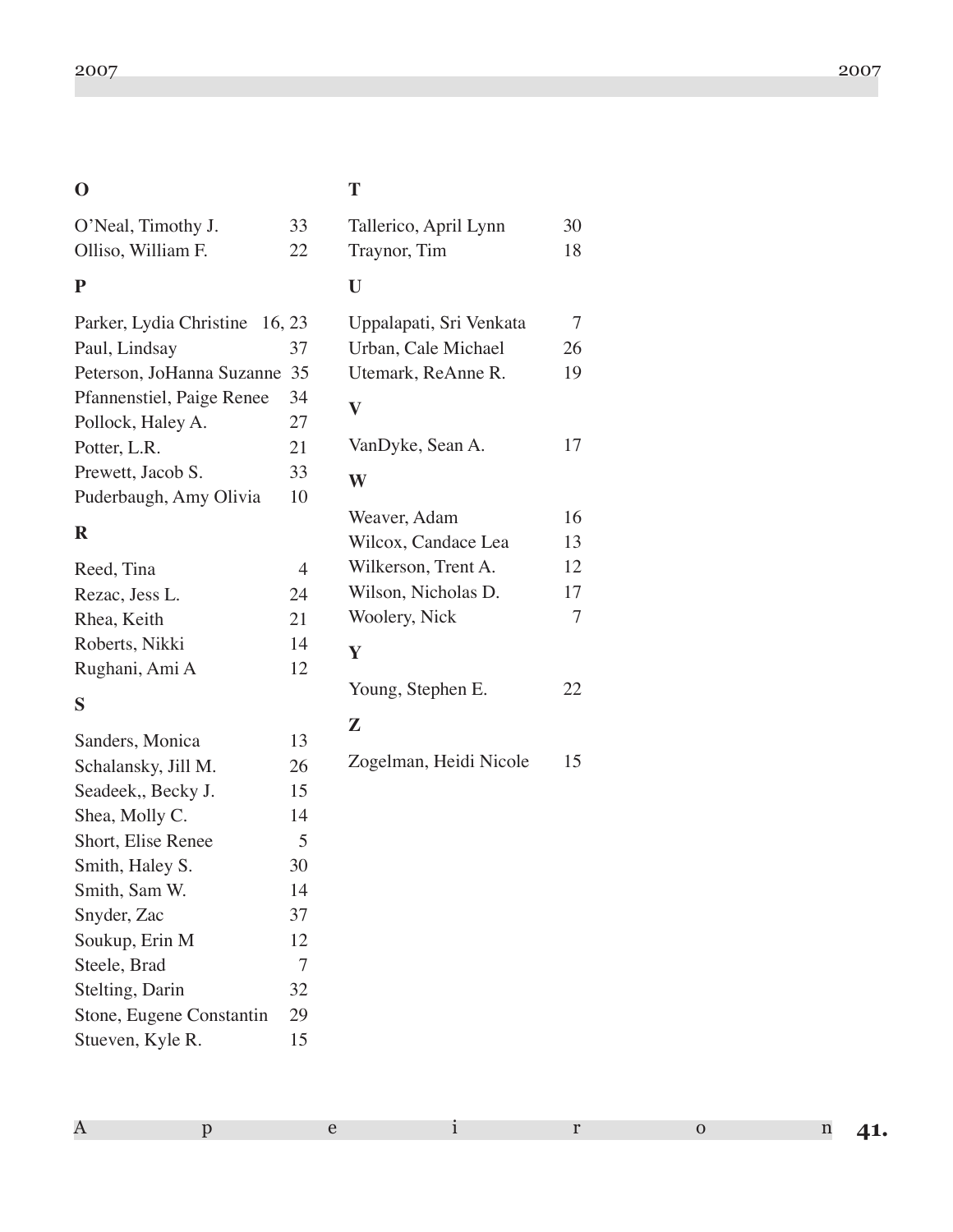# **Apeiron Committees 2007 Chairperson, Kim Morse**

Print Materials and Program Committee (Chair) Kathy Menzie Dmitri Nizovtsev Mo Godman Susan Bjerke

Food and Reception (Chair) Ann Marie Snook Joanne Altman Denise Ottinger Marydorsey Wanless Bassima Schbley Annie Collins

Poster Presentations (Chair) Patti Bender Jene Hillyer Steve Angel Kevin Charlwood Dan Peterson Steve Black

Oral Presentations (Chair) Dave Depue Josh Shald Gabi Lunte Phyllis Berry

Publicity (Chair) David Freeman

> Fine Arts Presentations (Chair) Penny Weiner Reinhild Jansen Norman Gamboa

Web Content and Registrations Committee (Chair) Bruce Mechtly Laura Stephenson Matthew Puderbaugh

Student Moderators Whitney Philippi Kylie Gilstrap Annie Brevitz Michelle Truitt Patrick Muenks David Reed Josh Shald